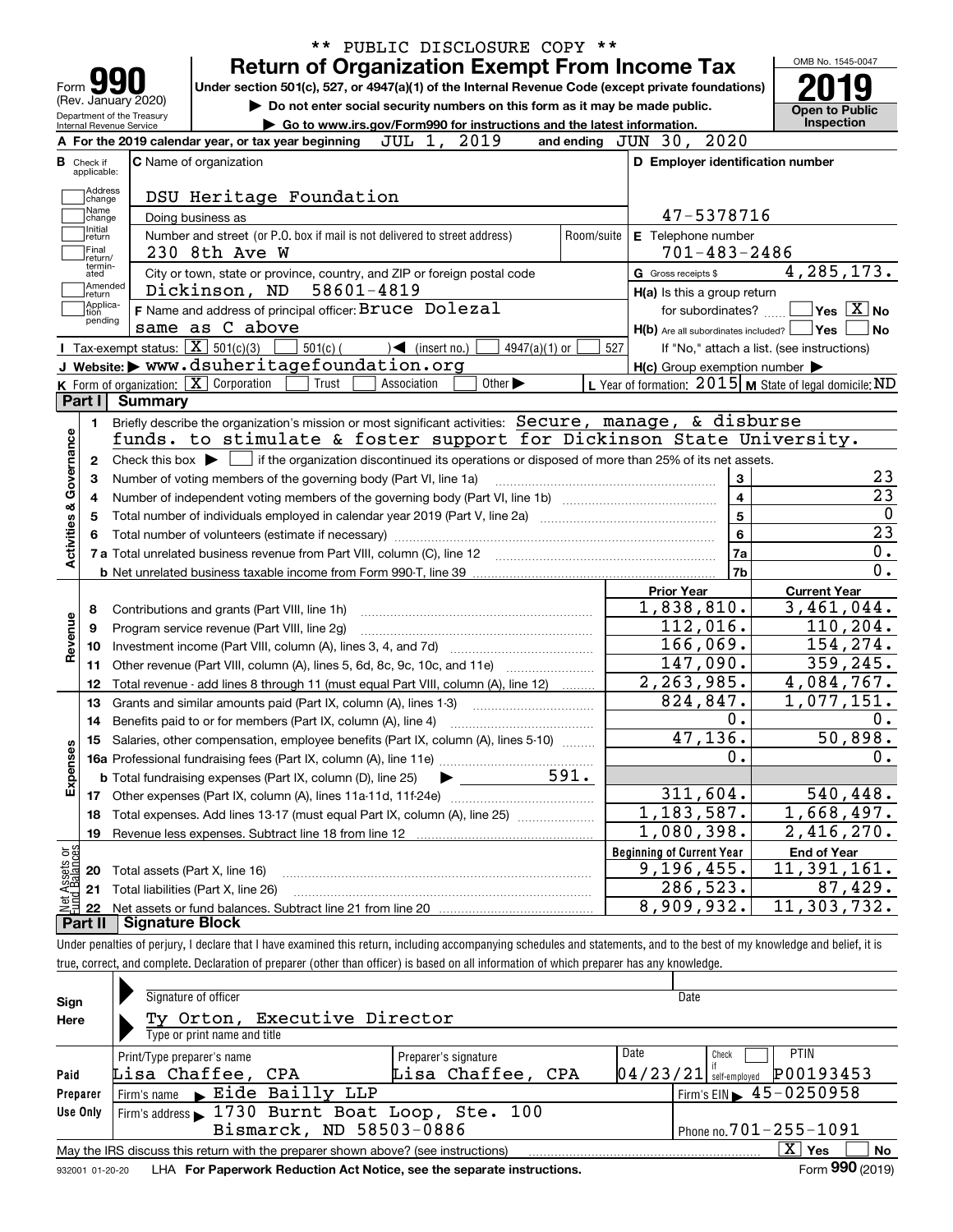|              | DSU Heritage Foundation<br>Form 990 (2019)                                                                                                   | 47-5378716 | Page 2                                 |
|--------------|----------------------------------------------------------------------------------------------------------------------------------------------|------------|----------------------------------------|
|              | <b>Part III   Statement of Program Service Accomplishments</b>                                                                               |            |                                        |
|              |                                                                                                                                              |            | $\overline{\mathbf{x}}$                |
| 1            | Briefly describe the organization's mission:                                                                                                 |            |                                        |
|              | To stimulate and foster an active interest by alumni and friends that                                                                        |            |                                        |
|              | encourages participation in the support of the University. Create and                                                                        |            |                                        |
|              | maintain a consistent flow of funds to achieve our vision. Secure,                                                                           |            |                                        |
|              | manage, and disburse private funds for the benefit of the students and                                                                       |            |                                        |
| $\mathbf{2}$ | Did the organization undertake any significant program services during the year which were not listed on the                                 |            |                                        |
|              | prior Form 990 or 990-EZ?                                                                                                                    |            | $Yes \quad X$ No                       |
|              | If "Yes," describe these new services on Schedule O.                                                                                         |            |                                        |
| 3            |                                                                                                                                              |            | $\sqrt{}$ Yes $\sqrt{}$ X $\sqrt{}$ No |
|              | If "Yes," describe these changes on Schedule O.                                                                                              |            |                                        |
| 4            | Describe the organization's program service accomplishments for each of its three largest program services, as measured by expenses.         |            |                                        |
|              | Section 501(c)(3) and 501(c)(4) organizations are required to report the amount of grants and allocations to others, the total expenses, and |            |                                        |
|              | revenue, if any, for each program service reported.                                                                                          |            |                                        |
| 4a           | 1, 170, 037. including grants of \$ 1, 077, 151. ) (Revenue \$<br>$(Ex)$ (Expenses \$<br>(Code:                                              |            | 164, 446.                              |
|              | Stimulate and foster support for Dickinson State University by                                                                               |            |                                        |
|              | securing, managing, and disbursing funds to benefit the University and                                                                       |            |                                        |
|              | its students. For the June 30, 2020 year we provided an estimated                                                                            |            |                                        |
|              | \$850,000 in scholarship support to DSU for deserving student athletes.                                                                      |            |                                        |
|              | Raised an estimated \$60,000 to build and maintain rodeo practice arena.                                                                     |            |                                        |
|              | Provided an avenue to develop and continue to build endowments for                                                                           |            |                                        |
|              | long-term success for DSU. An estimated \$1 million was added to                                                                             |            |                                        |
|              | endowments this fiscal year.                                                                                                                 |            |                                        |
|              |                                                                                                                                              |            |                                        |
|              |                                                                                                                                              |            |                                        |
|              |                                                                                                                                              |            |                                        |
|              |                                                                                                                                              |            |                                        |
| 4b           |                                                                                                                                              |            |                                        |
|              |                                                                                                                                              |            |                                        |
|              |                                                                                                                                              |            |                                        |
|              |                                                                                                                                              |            |                                        |
|              |                                                                                                                                              |            |                                        |
|              |                                                                                                                                              |            |                                        |
|              |                                                                                                                                              |            |                                        |
|              |                                                                                                                                              |            |                                        |
|              |                                                                                                                                              |            |                                        |
|              |                                                                                                                                              |            |                                        |
|              |                                                                                                                                              |            |                                        |
|              |                                                                                                                                              |            |                                        |
|              |                                                                                                                                              |            |                                        |
| 4c           | (Code: ) (Expenses \$<br>including grants of \$<br>) (Revenue \$                                                                             |            |                                        |
|              |                                                                                                                                              |            |                                        |
|              |                                                                                                                                              |            |                                        |
|              |                                                                                                                                              |            |                                        |
|              |                                                                                                                                              |            |                                        |
|              |                                                                                                                                              |            |                                        |
|              |                                                                                                                                              |            |                                        |
|              |                                                                                                                                              |            |                                        |
|              |                                                                                                                                              |            |                                        |
|              |                                                                                                                                              |            |                                        |
|              |                                                                                                                                              |            |                                        |
|              |                                                                                                                                              |            |                                        |
|              |                                                                                                                                              |            |                                        |
| 4d           | Other program services (Describe on Schedule O.)                                                                                             |            |                                        |
|              | (Expenses \$<br>Revenue \$<br>including grants of \$                                                                                         |            |                                        |
|              | 1,170,037.<br>4e Total program service expenses >                                                                                            |            |                                        |
|              |                                                                                                                                              |            | $F_{\text{Orm}}$ 990 (2019)            |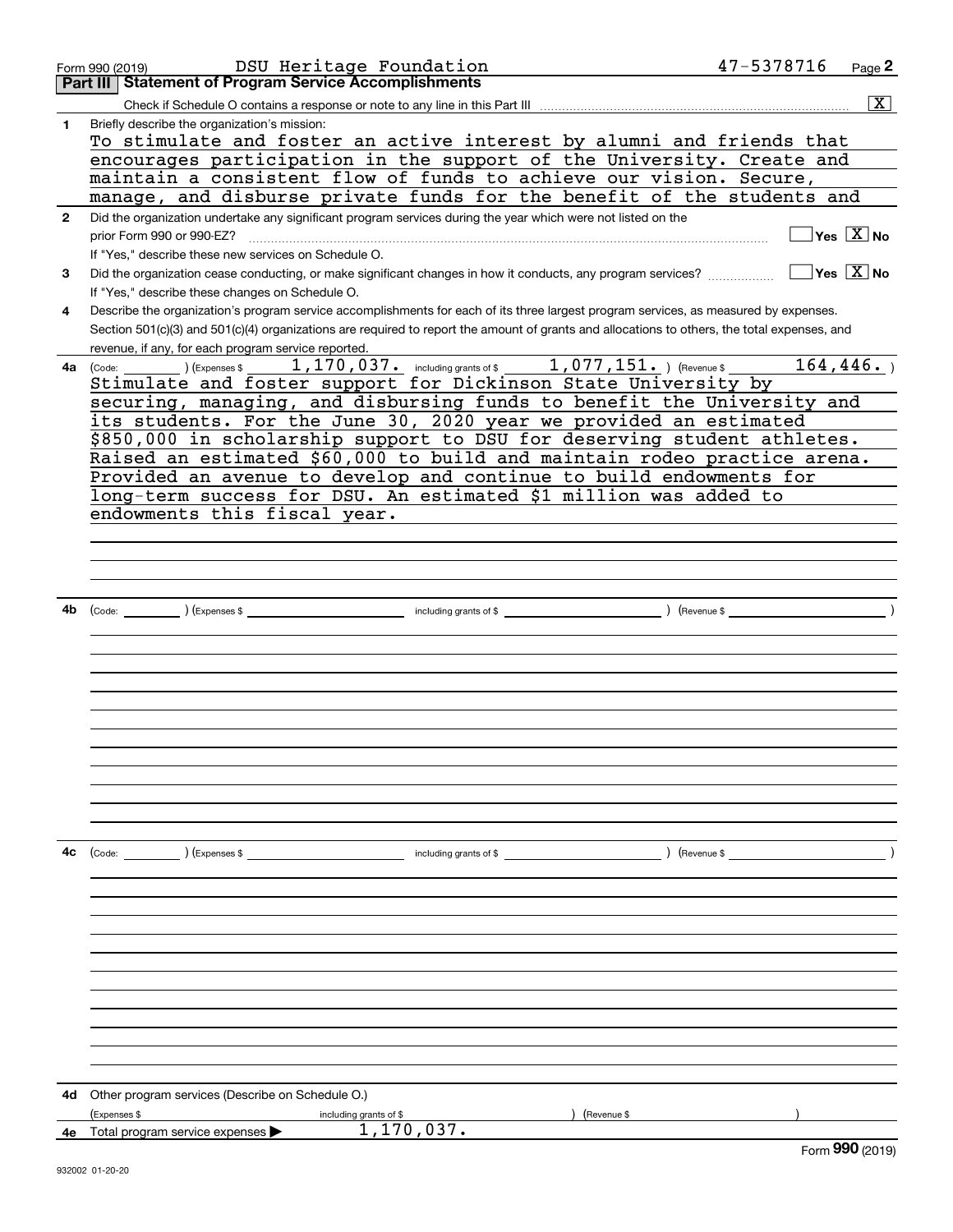|     |                                                                                                                                       |                 | Yes | No     |
|-----|---------------------------------------------------------------------------------------------------------------------------------------|-----------------|-----|--------|
| 1.  | Is the organization described in section $501(c)(3)$ or $4947(a)(1)$ (other than a private foundation)?                               |                 |     |        |
|     |                                                                                                                                       | 1               | X   |        |
| 2   |                                                                                                                                       | $\overline{2}$  | X   |        |
| 3   | Did the organization engage in direct or indirect political campaign activities on behalf of or in opposition to candidates for       |                 |     |        |
|     |                                                                                                                                       | 3               |     | x      |
| 4   | Section 501(c)(3) organizations. Did the organization engage in lobbying activities, or have a section 501(h) election in effect      |                 |     |        |
|     |                                                                                                                                       | 4               |     | х      |
| 5   | Is the organization a section 501(c)(4), 501(c)(5), or 501(c)(6) organization that receives membership dues, assessments, or          |                 |     |        |
|     |                                                                                                                                       | 5               |     | x      |
| 6   | Did the organization maintain any donor advised funds or any similar funds or accounts for which donors have the right to             |                 |     |        |
|     | provide advice on the distribution or investment of amounts in such funds or accounts? If "Yes," complete Schedule D, Part I          | 6               |     | х      |
| 7   | Did the organization receive or hold a conservation easement, including easements to preserve open space,                             |                 |     |        |
|     |                                                                                                                                       | $\overline{7}$  |     | х      |
| 8   | Did the organization maintain collections of works of art, historical treasures, or other similar assets? If "Yes," complete          |                 |     |        |
|     |                                                                                                                                       | 8               | x   |        |
| 9   | Did the organization report an amount in Part X, line 21, for escrow or custodial account liability, serve as a custodian for         |                 |     |        |
|     | amounts not listed in Part X; or provide credit counseling, debt management, credit repair, or debt negotiation services?             |                 |     |        |
|     |                                                                                                                                       | 9               | х   |        |
| 10  | Did the organization, directly or through a related organization, hold assets in donor-restricted endowments                          |                 |     |        |
|     |                                                                                                                                       | 10              | x   |        |
| 11  | If the organization's answer to any of the following questions is "Yes," then complete Schedule D, Parts VI, VII, VIII, IX, or X      |                 |     |        |
|     | as applicable.                                                                                                                        |                 |     |        |
|     | a Did the organization report an amount for land, buildings, and equipment in Part X, line 10? If "Yes," complete Schedule D,         |                 |     |        |
|     |                                                                                                                                       |                 | х   |        |
|     |                                                                                                                                       | 11a             |     |        |
|     | <b>b</b> Did the organization report an amount for investments - other securities in Part X, line 12, that is 5% or more of its total |                 |     | х      |
|     |                                                                                                                                       | 11b             |     |        |
|     | c Did the organization report an amount for investments - program related in Part X, line 13, that is 5% or more of its total         |                 |     | x      |
|     |                                                                                                                                       | 11c             |     |        |
|     | d Did the organization report an amount for other assets in Part X, line 15, that is 5% or more of its total assets reported in       |                 |     | х      |
|     |                                                                                                                                       | 11d             |     | X      |
|     | e Did the organization report an amount for other liabilities in Part X, line 25? If "Yes," complete Schedule D, Part X               | 11e             |     |        |
| f   | Did the organization's separate or consolidated financial statements for the tax year include a footnote that addresses               |                 |     |        |
|     | the organization's liability for uncertain tax positions under FIN 48 (ASC 740)? If "Yes," complete Schedule D, Part X                | 11f             | x   |        |
|     | 12a Did the organization obtain separate, independent audited financial statements for the tax year? If "Yes," complete               |                 |     |        |
|     |                                                                                                                                       | 12a             | X   |        |
|     | <b>b</b> Was the organization included in consolidated, independent audited financial statements for the tax year?                    |                 |     |        |
|     | If "Yes," and if the organization answered "No" to line 12a, then completing Schedule D, Parts XI and XII is optional                 | 12 <sub>b</sub> |     | Χ<br>X |
| 13  | Is the organization a school described in section $170(b)(1)(A)(ii)?$ If "Yes," complete Schedule E                                   | 13              |     |        |
| 14a | Did the organization maintain an office, employees, or agents outside of the United States?                                           | 14a             |     | x      |
| b   | Did the organization have aggregate revenues or expenses of more than \$10,000 from grantmaking, fundraising, business,               |                 |     |        |
|     | investment, and program service activities outside the United States, or aggregate foreign investments valued at \$100,000            |                 |     |        |
|     |                                                                                                                                       | 14b             |     | X.     |
| 15  | Did the organization report on Part IX, column (A), line 3, more than \$5,000 of grants or other assistance to or for any             |                 |     |        |
|     |                                                                                                                                       | 15              |     | x      |
| 16  | Did the organization report on Part IX, column (A), line 3, more than \$5,000 of aggregate grants or other assistance to              |                 |     |        |
|     |                                                                                                                                       | 16              |     | x      |
| 17  | Did the organization report a total of more than \$15,000 of expenses for professional fundraising services on Part IX,               |                 |     |        |
|     |                                                                                                                                       | 17              |     | x      |
| 18  | Did the organization report more than \$15,000 total of fundraising event gross income and contributions on Part VIII, lines          |                 |     |        |
|     |                                                                                                                                       | 18              | х   |        |
| 19  | Did the organization report more than \$15,000 of gross income from gaming activities on Part VIII, line 9a? If "Yes."                |                 |     |        |
|     |                                                                                                                                       | 19              |     | X      |
| 20a |                                                                                                                                       | 20a             |     | X      |
|     | b If "Yes" to line 20a, did the organization attach a copy of its audited financial statements to this return?                        | 20 <sub>b</sub> |     |        |
| 21  | Did the organization report more than \$5,000 of grants or other assistance to any domestic organization or                           |                 |     |        |
|     |                                                                                                                                       | 21              | x   |        |

Form (2019) **990**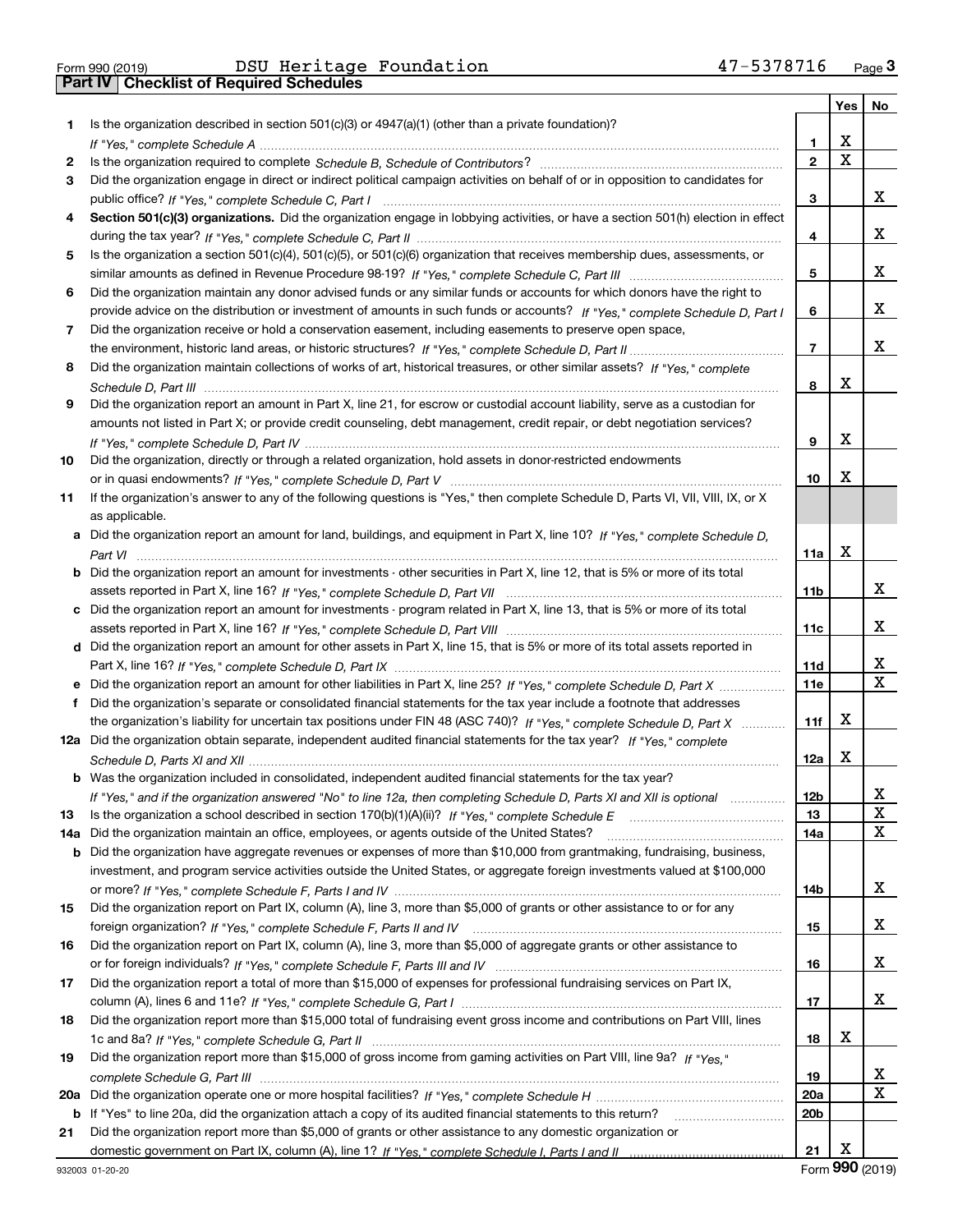*(continued)*

|               |                                                                                                                                                                                                   |                 | Yes | No |
|---------------|---------------------------------------------------------------------------------------------------------------------------------------------------------------------------------------------------|-----------------|-----|----|
| 22            | Did the organization report more than \$5,000 of grants or other assistance to or for domestic individuals on                                                                                     |                 |     |    |
|               |                                                                                                                                                                                                   | 22              |     | x  |
| 23            | Did the organization answer "Yes" to Part VII, Section A, line 3, 4, or 5 about compensation of the organization's current                                                                        |                 |     |    |
|               | and former officers, directors, trustees, key employees, and highest compensated employees? If "Yes," complete                                                                                    |                 |     |    |
|               |                                                                                                                                                                                                   | 23              | х   |    |
|               | 24a Did the organization have a tax-exempt bond issue with an outstanding principal amount of more than \$100,000 as of the                                                                       |                 |     |    |
|               | last day of the year, that was issued after December 31, 2002? If "Yes," answer lines 24b through 24d and complete                                                                                |                 |     |    |
|               |                                                                                                                                                                                                   | 24a             |     | x. |
|               | <b>b</b> Did the organization invest any proceeds of tax-exempt bonds beyond a temporary period exception?                                                                                        | 24b             |     |    |
|               | c Did the organization maintain an escrow account other than a refunding escrow at any time during the year to defease                                                                            | 24c             |     |    |
|               |                                                                                                                                                                                                   | 24d             |     |    |
|               | 25a Section 501(c)(3), 501(c)(4), and 501(c)(29) organizations. Did the organization engage in an excess benefit                                                                                  |                 |     |    |
|               |                                                                                                                                                                                                   | 25a             |     | x. |
|               | b Is the organization aware that it engaged in an excess benefit transaction with a disqualified person in a prior year, and                                                                      |                 |     |    |
|               | that the transaction has not been reported on any of the organization's prior Forms 990 or 990-EZ? If "Yes," complete                                                                             |                 |     |    |
|               | Schedule L. Part I                                                                                                                                                                                | 25 <sub>b</sub> |     | x  |
| 26            | Did the organization report any amount on Part X, line 5 or 22, for receivables from or payables to any current                                                                                   |                 |     |    |
|               | or former officer, director, trustee, key employee, creator or founder, substantial contributor, or 35%                                                                                           |                 |     |    |
|               | controlled entity or family member of any of these persons? If "Yes," complete Schedule L, Part II                                                                                                | 26              |     | х  |
| 27            | Did the organization provide a grant or other assistance to any current or former officer, director, trustee, key employee,                                                                       |                 |     |    |
|               | creator or founder, substantial contributor or employee thereof, a grant selection committee member, or to a 35% controlled                                                                       |                 |     |    |
|               | entity (including an employee thereof) or family member of any of these persons? If "Yes," complete Schedule L, Part III                                                                          | 27              |     | x  |
| 28            | Was the organization a party to a business transaction with one of the following parties (see Schedule L, Part IV<br>instructions, for applicable filing thresholds, conditions, and exceptions): |                 |     |    |
|               | a A current or former officer, director, trustee, key employee, creator or founder, or substantial contributor? If                                                                                |                 |     |    |
|               |                                                                                                                                                                                                   | 28a             |     | х  |
|               |                                                                                                                                                                                                   | 28 <sub>b</sub> |     | х  |
|               | c A 35% controlled entity of one or more individuals and/or organizations described in lines 28a or 28b? If                                                                                       |                 |     |    |
|               |                                                                                                                                                                                                   | 28c             |     | x  |
| 29            |                                                                                                                                                                                                   | 29              | х   |    |
| 30            | Did the organization receive contributions of art, historical treasures, or other similar assets, or qualified conservation                                                                       |                 |     |    |
|               |                                                                                                                                                                                                   | 30              |     | х  |
| 31            | Did the organization liquidate, terminate, or dissolve and cease operations? If "Yes," complete Schedule N, Part I                                                                                | 31              |     | X  |
| 32            | Did the organization sell, exchange, dispose of, or transfer more than 25% of its net assets? If "Yes," complete                                                                                  |                 |     |    |
|               |                                                                                                                                                                                                   | 32              |     | x  |
| 33            | Did the organization own 100% of an entity disregarded as separate from the organization under Regulations                                                                                        |                 |     |    |
|               |                                                                                                                                                                                                   | 33              |     | х  |
| 34            | Was the organization related to any tax-exempt or taxable entity? If "Yes," complete Schedule R, Part II, III, or IV, and                                                                         |                 |     |    |
|               |                                                                                                                                                                                                   | 34              |     | x  |
|               | 35a Did the organization have a controlled entity within the meaning of section 512(b)(13)?                                                                                                       | 35a             |     | x  |
|               | b If "Yes" to line 35a, did the organization receive any payment from or engage in any transaction with a controlled entity                                                                       |                 |     |    |
|               |                                                                                                                                                                                                   | 35b             |     |    |
| 36            | Section 501(c)(3) organizations. Did the organization make any transfers to an exempt non-charitable related organization?                                                                        |                 |     |    |
|               |                                                                                                                                                                                                   | 36              |     | х  |
| 37            | Did the organization conduct more than 5% of its activities through an entity that is not a related organization                                                                                  |                 |     | х  |
|               |                                                                                                                                                                                                   | 37              |     |    |
| 38            | Did the organization complete Schedule O and provide explanations in Schedule O for Part VI, lines 11b and 19?<br>Note: All Form 990 filers are required to complete Schedule O                   | 38              | х   |    |
| <b>Part V</b> | <b>Statements Regarding Other IRS Filings and Tax Compliance</b>                                                                                                                                  |                 |     |    |
|               | Check if Schedule O contains a response or note to any line in this Part V                                                                                                                        |                 |     |    |
|               |                                                                                                                                                                                                   |                 | Yes | No |
|               | 11<br>1a                                                                                                                                                                                          |                 |     |    |
|               | 0<br><b>b</b> Enter the number of Forms W-2G included in line 1a. Enter -0- if not applicable<br>1b                                                                                               |                 |     |    |
|               | c Did the organization comply with backup withholding rules for reportable payments to vendors and reportable gaming                                                                              |                 |     |    |
|               | (gambling) winnings to prize winners?                                                                                                                                                             | 1c              | х   |    |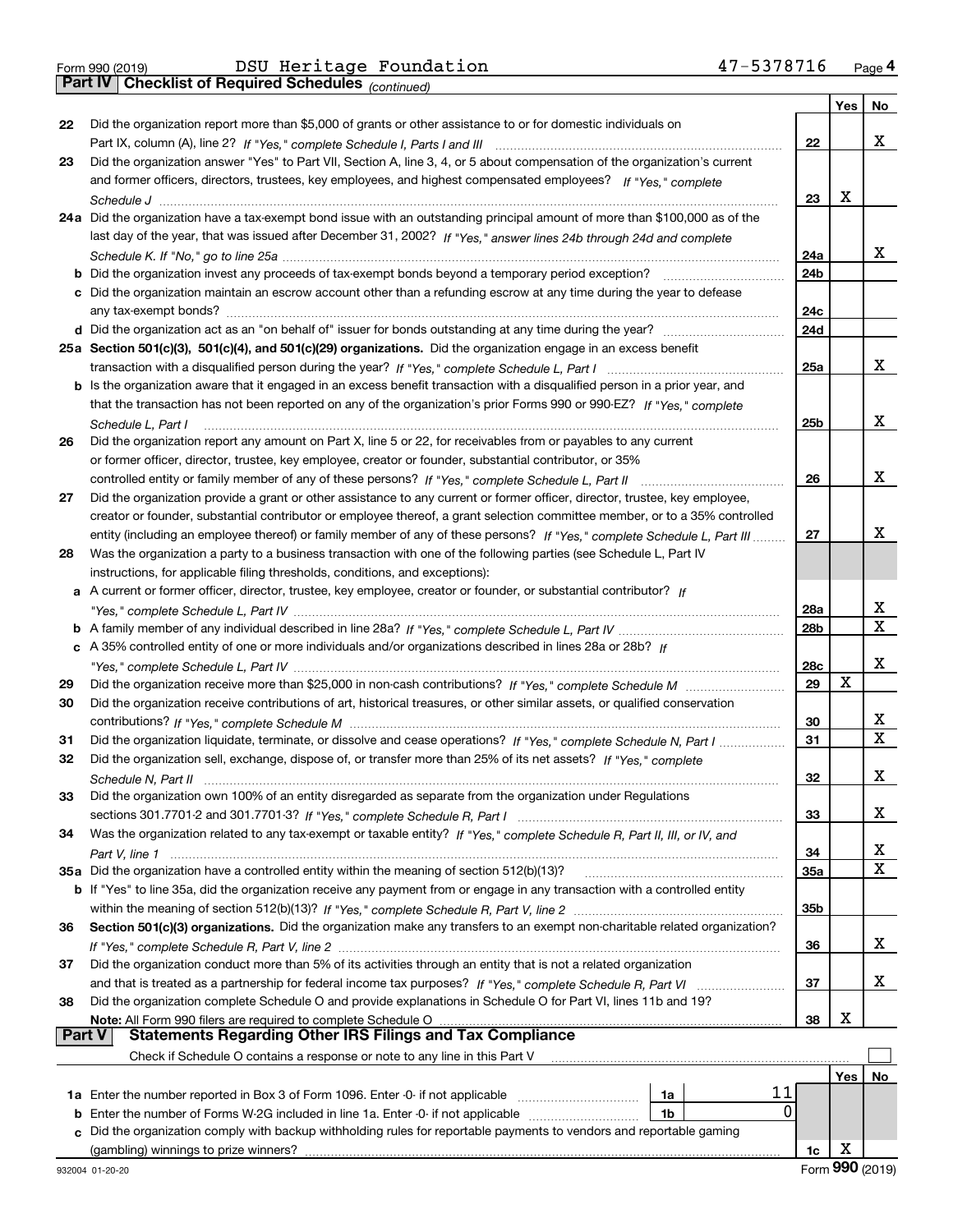|               | 47-5378716<br>DSU Heritage Foundation<br>Form 990 (2019)                                                                                        |                |     | Page $5$ |
|---------------|-------------------------------------------------------------------------------------------------------------------------------------------------|----------------|-----|----------|
| <b>Part V</b> | Statements Regarding Other IRS Filings and Tax Compliance (continued)                                                                           |                |     |          |
|               |                                                                                                                                                 |                | Yes | No       |
|               | 2a Enter the number of employees reported on Form W-3, Transmittal of Wage and Tax Statements,                                                  |                |     |          |
|               | filed for the calendar year ending with or within the year covered by this return<br>2a                                                         | 0              |     |          |
|               |                                                                                                                                                 | 2 <sub>b</sub> |     |          |
|               |                                                                                                                                                 |                |     |          |
|               | 3a Did the organization have unrelated business gross income of \$1,000 or more during the year?                                                | 3a             |     | х        |
|               |                                                                                                                                                 | 3 <sub>b</sub> |     |          |
|               | 4a At any time during the calendar year, did the organization have an interest in, or a signature or other authority over, a                    |                |     |          |
|               | financial account in a foreign country (such as a bank account, securities account, or other financial account)?                                | 4a             |     | х        |
|               | <b>b</b> If "Yes," enter the name of the foreign country $\blacktriangleright$                                                                  |                |     |          |
|               | See instructions for filing requirements for FinCEN Form 114, Report of Foreign Bank and Financial Accounts (FBAR).                             |                |     |          |
| 5а            | Was the organization a party to a prohibited tax shelter transaction at any time during the tax year?                                           | 5а             |     | х        |
| b             |                                                                                                                                                 | 5 <sub>b</sub> |     | х        |
| c             |                                                                                                                                                 | 5c             |     |          |
|               | 6a Does the organization have annual gross receipts that are normally greater than \$100,000, and did the organization solicit                  |                |     |          |
|               |                                                                                                                                                 | 6a             |     | х        |
|               | <b>b</b> If "Yes," did the organization include with every solicitation an express statement that such contributions or gifts                   |                |     |          |
|               | were not tax deductible?                                                                                                                        | 6b             |     |          |
| 7             | Organizations that may receive deductible contributions under section 170(c).                                                                   |                |     |          |
| a             | Did the organization receive a payment in excess of \$75 made partly as a contribution and partly for goods and services provided to the payor? | 7a             | х   |          |
| b             | If "Yes," did the organization notify the donor of the value of the goods or services provided?                                                 | 7b             | х   |          |
| с             | Did the organization sell, exchange, or otherwise dispose of tangible personal property for which it was required                               |                |     |          |
|               |                                                                                                                                                 | 7c             |     | х        |
| d             | 7d<br>If "Yes," indicate the number of Forms 8282 filed during the year [11] [11] Wes," indicate the number of Forms 8282 filed during the year |                |     |          |
| е             |                                                                                                                                                 | 7e             |     | х        |
| f             | Did the organization, during the year, pay premiums, directly or indirectly, on a personal benefit contract?                                    | 7f             |     | x        |
| g             | If the organization received a contribution of qualified intellectual property, did the organization file Form 8899 as required?                | 7g             |     |          |
| h             | If the organization received a contribution of cars, boats, airplanes, or other vehicles, did the organization file a Form 1098-C?              | 7h             |     |          |
| 8             | Sponsoring organizations maintaining donor advised funds. Did a donor advised fund maintained by the                                            |                |     |          |
|               | sponsoring organization have excess business holdings at any time during the year?                                                              | 8              |     |          |
| 9             | Sponsoring organizations maintaining donor advised funds.                                                                                       |                |     |          |
| а             | Did the sponsoring organization make any taxable distributions under section 4966?                                                              | 9а             |     |          |
| b             |                                                                                                                                                 | 9b             |     |          |
| 10            | Section 501(c)(7) organizations. Enter:                                                                                                         |                |     |          |
| а             | 10a                                                                                                                                             |                |     |          |
|               | Gross receipts, included on Form 990, Part VIII, line 12, for public use of club facilities<br>10 <sub>b</sub>                                  |                |     |          |
| 11            | Section 501(c)(12) organizations. Enter:                                                                                                        |                |     |          |
| a             | Gross income from members or shareholders<br>11a                                                                                                |                |     |          |
| b             | Gross income from other sources (Do not net amounts due or paid to other sources against                                                        |                |     |          |
|               | 11 <sub>b</sub>                                                                                                                                 |                |     |          |
|               | 12a Section 4947(a)(1) non-exempt charitable trusts. Is the organization filing Form 990 in lieu of Form 1041?                                  | 12a            |     |          |
|               | 12b<br><b>b</b> If "Yes," enter the amount of tax-exempt interest received or accrued during the year                                           |                |     |          |
| 13            | Section 501(c)(29) qualified nonprofit health insurance issuers.                                                                                |                |     |          |
| a             | Is the organization licensed to issue qualified health plans in more than one state?                                                            | 13а            |     |          |
|               | Note: See the instructions for additional information the organization must report on Schedule O.                                               |                |     |          |
|               | <b>b</b> Enter the amount of reserves the organization is required to maintain by the states in which the                                       |                |     |          |
|               | 13 <sub>b</sub>                                                                                                                                 |                |     |          |
|               | 13с                                                                                                                                             |                |     |          |
| 14a           | Did the organization receive any payments for indoor tanning services during the tax year?                                                      | 14a            |     | x        |
|               | <b>b</b> If "Yes," has it filed a Form 720 to report these payments? If "No," provide an explanation on Schedule O                              | 14b            |     |          |
| 15            | Is the organization subject to the section 4960 tax on payment(s) of more than \$1,000,000 in remuneration or                                   |                |     |          |
|               |                                                                                                                                                 | 15             |     | X        |
|               | If "Yes," see instructions and file Form 4720, Schedule N.                                                                                      |                |     |          |
| 16            | Is the organization an educational institution subject to the section 4968 excise tax on net investment income?                                 | 16             |     | x        |
|               | If "Yes," complete Form 4720, Schedule O.                                                                                                       |                | ההה |          |

Form (2019) **990**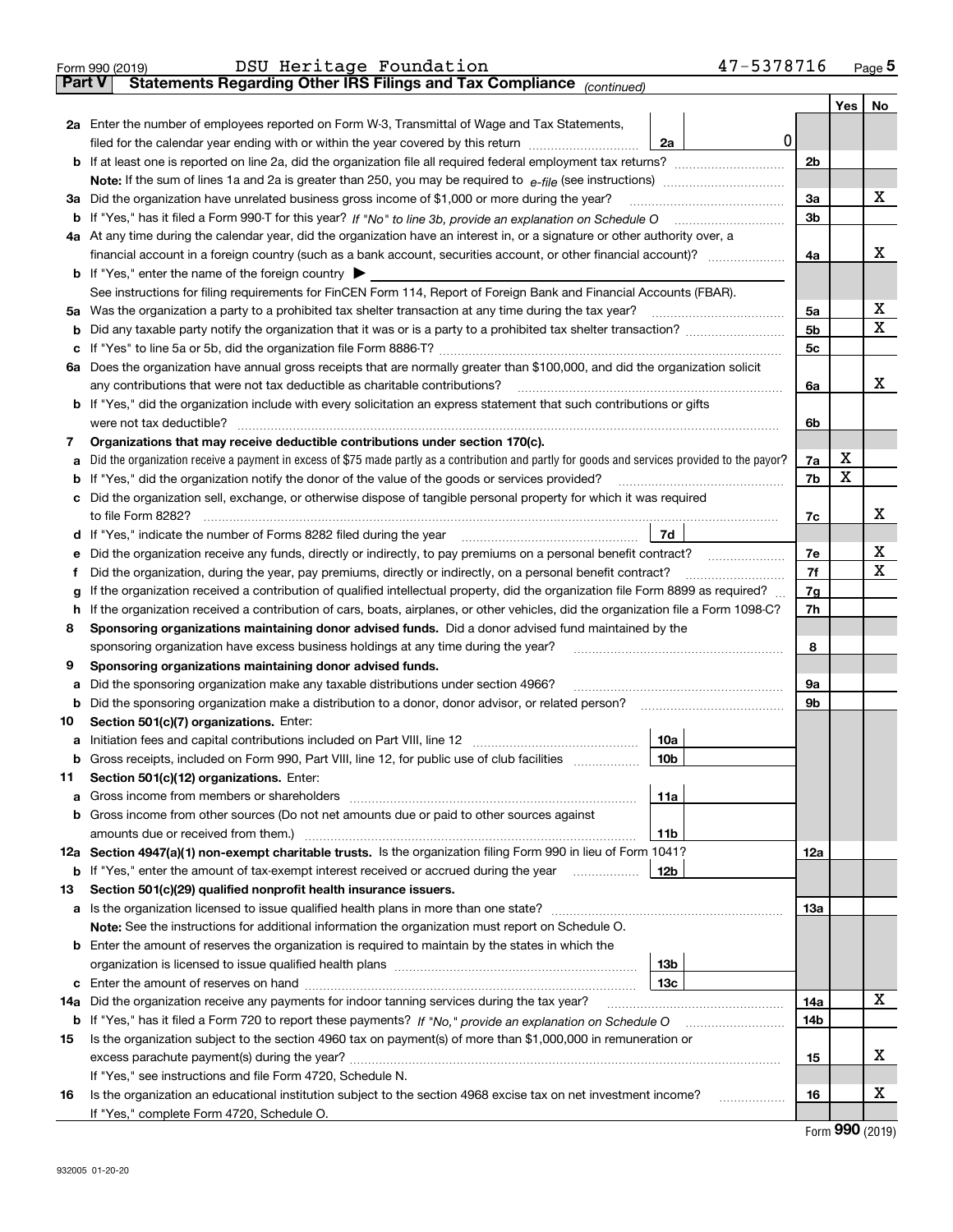|  | Form 990 (2019) |  |
|--|-----------------|--|
|  |                 |  |

| Form 990 (2019) |  | DSU Heritage Foundation | 47-5378716<br>$P_{\text{aqe}}$ 6                                                                                              |  |
|-----------------|--|-------------------------|-------------------------------------------------------------------------------------------------------------------------------|--|
|                 |  |                         | Part VI   Governance, Management, and Disclosure For each "Yes" response to lines 2 through 7b below, and for a "No" response |  |
|                 |  |                         | to line 8a, 8b, or 10b below, describe the circumstances, processes, or changes on Schedule O. See instructions.              |  |

|     | Check if Schedule O contains a response or note to any line in this Part VI                                                                                           |                 |                         | $\overline{\textbf{X}}$ |  |  |  |  |  |  |  |  |
|-----|-----------------------------------------------------------------------------------------------------------------------------------------------------------------------|-----------------|-------------------------|-------------------------|--|--|--|--|--|--|--|--|
|     | <b>Section A. Governing Body and Management</b>                                                                                                                       |                 |                         |                         |  |  |  |  |  |  |  |  |
|     |                                                                                                                                                                       |                 | Yes                     | No                      |  |  |  |  |  |  |  |  |
|     | 23<br>1a<br><b>1a</b> Enter the number of voting members of the governing body at the end of the tax year                                                             |                 |                         |                         |  |  |  |  |  |  |  |  |
|     | If there are material differences in voting rights among members of the governing body, or if the governing                                                           |                 |                         |                         |  |  |  |  |  |  |  |  |
|     | body delegated broad authority to an executive committee or similar committee, explain on Schedule O.                                                                 |                 |                         |                         |  |  |  |  |  |  |  |  |
| b   | 23<br>Enter the number of voting members included on line 1a, above, who are independent<br>1b                                                                        |                 |                         |                         |  |  |  |  |  |  |  |  |
| 2   | Did any officer, director, trustee, or key employee have a family relationship or a business relationship with any other                                              |                 |                         |                         |  |  |  |  |  |  |  |  |
|     | officer, director, trustee, or key employee?                                                                                                                          | $\mathbf{2}$    |                         | х                       |  |  |  |  |  |  |  |  |
| 3   | Did the organization delegate control over management duties customarily performed by or under the direct supervision                                                 |                 |                         |                         |  |  |  |  |  |  |  |  |
|     | of officers, directors, trustees, or key employees to a management company or other person?                                                                           | 3               |                         | х                       |  |  |  |  |  |  |  |  |
| 4   | Did the organization make any significant changes to its governing documents since the prior Form 990 was filed?                                                      | 4               |                         | X                       |  |  |  |  |  |  |  |  |
| 5   | Did the organization become aware during the year of a significant diversion of the organization's assets?                                                            | 5               |                         | $\mathbf X$             |  |  |  |  |  |  |  |  |
| 6   | Did the organization have members or stockholders?                                                                                                                    | 6               |                         | X                       |  |  |  |  |  |  |  |  |
| 7a  | Did the organization have members, stockholders, or other persons who had the power to elect or appoint one or                                                        |                 |                         |                         |  |  |  |  |  |  |  |  |
|     | more members of the governing body?                                                                                                                                   | 7a              |                         | х                       |  |  |  |  |  |  |  |  |
|     | <b>b</b> Are any governance decisions of the organization reserved to (or subject to approval by) members, stockholders, or                                           |                 |                         |                         |  |  |  |  |  |  |  |  |
|     | persons other than the governing body?                                                                                                                                | 7b              |                         | x                       |  |  |  |  |  |  |  |  |
| 8   | Did the organization contemporaneously document the meetings held or written actions undertaken during the year by the following:                                     |                 |                         |                         |  |  |  |  |  |  |  |  |
| a   |                                                                                                                                                                       | 8а              | х                       |                         |  |  |  |  |  |  |  |  |
| b   | Each committee with authority to act on behalf of the governing body?                                                                                                 | 8b              | X                       |                         |  |  |  |  |  |  |  |  |
| 9   | Is there any officer, director, trustee, or key employee listed in Part VII, Section A, who cannot be reached at the                                                  |                 |                         |                         |  |  |  |  |  |  |  |  |
|     |                                                                                                                                                                       | 9               |                         | х                       |  |  |  |  |  |  |  |  |
|     | Section B. Policies <sub>(This Section B requests information about policies not required by the Internal Revenue Code.)</sub>                                        |                 |                         |                         |  |  |  |  |  |  |  |  |
|     |                                                                                                                                                                       |                 | Yes                     | No                      |  |  |  |  |  |  |  |  |
|     |                                                                                                                                                                       | 10a             |                         | $\mathbf X$             |  |  |  |  |  |  |  |  |
|     | <b>b</b> If "Yes," did the organization have written policies and procedures governing the activities of such chapters, affiliates,                                   |                 |                         |                         |  |  |  |  |  |  |  |  |
|     | and branches to ensure their operations are consistent with the organization's exempt purposes?                                                                       | 10 <sub>b</sub> |                         |                         |  |  |  |  |  |  |  |  |
|     | 11a Has the organization provided a complete copy of this Form 990 to all members of its governing body before filing the form?                                       | 11a             | X                       |                         |  |  |  |  |  |  |  |  |
| b   | Describe in Schedule O the process, if any, used by the organization to review this Form 990.                                                                         |                 |                         |                         |  |  |  |  |  |  |  |  |
| 12a |                                                                                                                                                                       | 12a             | х                       |                         |  |  |  |  |  |  |  |  |
| b   | Were officers, directors, or trustees, and key employees required to disclose annually interests that could give rise to conflicts?                                   | 12 <sub>b</sub> | $\mathbf X$             |                         |  |  |  |  |  |  |  |  |
| с   | Did the organization regularly and consistently monitor and enforce compliance with the policy? If "Yes," describe                                                    |                 |                         |                         |  |  |  |  |  |  |  |  |
|     |                                                                                                                                                                       | 12c             | Х                       |                         |  |  |  |  |  |  |  |  |
| 13  | Did the organization have a written whistleblower policy?                                                                                                             | 13              | $\overline{\mathbf{x}}$ |                         |  |  |  |  |  |  |  |  |
| 14  | Did the organization have a written document retention and destruction policy?                                                                                        | 14              |                         | X                       |  |  |  |  |  |  |  |  |
| 15  | Did the process for determining compensation of the following persons include a review and approval by independent                                                    |                 |                         |                         |  |  |  |  |  |  |  |  |
|     | persons, comparability data, and contemporaneous substantiation of the deliberation and decision?                                                                     |                 |                         |                         |  |  |  |  |  |  |  |  |
| a   | The organization's CEO, Executive Director, or top management official manufactured content of the organization's CEO, Executive Director, or top management official | 15a             |                         | X                       |  |  |  |  |  |  |  |  |
|     | <b>b</b> Other officers or key employees of the organization                                                                                                          | 15b             |                         | $\mathbf x$             |  |  |  |  |  |  |  |  |
|     | If "Yes" to line 15a or 15b, describe the process in Schedule O (see instructions).                                                                                   |                 |                         |                         |  |  |  |  |  |  |  |  |
|     | 16a Did the organization invest in, contribute assets to, or participate in a joint venture or similar arrangement with a                                             |                 |                         |                         |  |  |  |  |  |  |  |  |
|     | taxable entity during the year?                                                                                                                                       | 16a             |                         | x                       |  |  |  |  |  |  |  |  |
|     | <b>b</b> If "Yes," did the organization follow a written policy or procedure requiring the organization to evaluate its participation                                 |                 |                         |                         |  |  |  |  |  |  |  |  |
|     | in joint venture arrangements under applicable federal tax law, and take steps to safeguard the organization's                                                        |                 |                         |                         |  |  |  |  |  |  |  |  |
|     | exempt status with respect to such arrangements?                                                                                                                      | 16b             |                         |                         |  |  |  |  |  |  |  |  |
|     | Section C. Disclosure                                                                                                                                                 |                 |                         |                         |  |  |  |  |  |  |  |  |
| 17  | List the states with which a copy of this Form 990 is required to be filed $\blacktriangleright$ ND                                                                   |                 |                         |                         |  |  |  |  |  |  |  |  |
| 18  | Section 6104 requires an organization to make its Forms 1023 (1024 or 1024-A, if applicable), 990, and 990-T (Section 501(c)(3)s only) available                      |                 |                         |                         |  |  |  |  |  |  |  |  |
|     | for public inspection. Indicate how you made these available. Check all that apply.                                                                                   |                 |                         |                         |  |  |  |  |  |  |  |  |
|     | X   Own website<br>$\lfloor x \rfloor$ Upon request<br>Another's website<br>Other (explain on Schedule O)                                                             |                 |                         |                         |  |  |  |  |  |  |  |  |
| 19  | Describe on Schedule O whether (and if so, how) the organization made its governing documents, conflict of interest policy, and financial                             |                 |                         |                         |  |  |  |  |  |  |  |  |
|     | statements available to the public during the tax year.                                                                                                               |                 |                         |                         |  |  |  |  |  |  |  |  |
| 20  | State the name, address, and telephone number of the person who possesses the organization's books and records                                                        |                 |                         |                         |  |  |  |  |  |  |  |  |
|     | Ty Orton - 701-483-2486<br>58601<br>230 8th Ave W, Dickinson, ND                                                                                                      |                 |                         |                         |  |  |  |  |  |  |  |  |
|     |                                                                                                                                                                       |                 |                         |                         |  |  |  |  |  |  |  |  |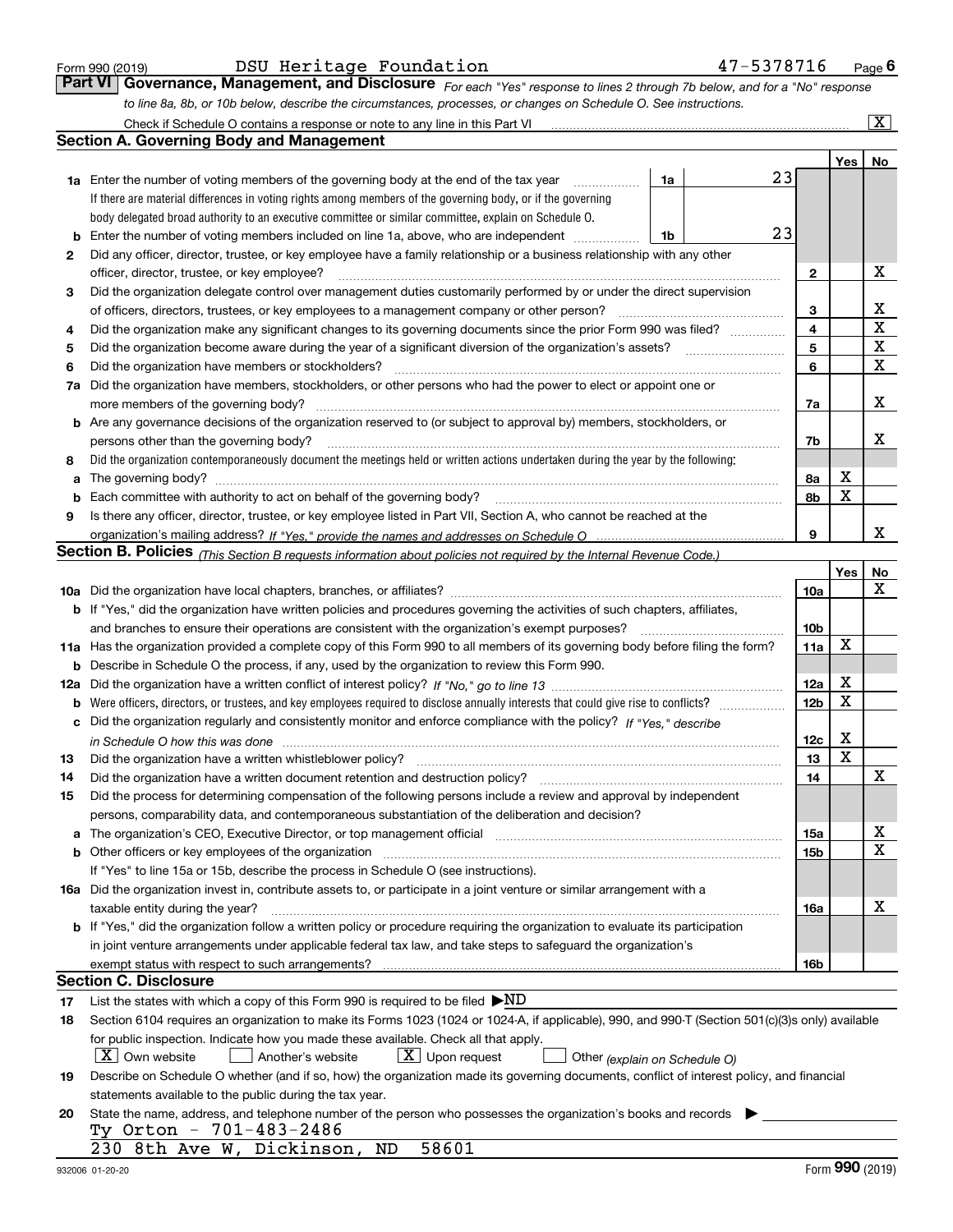$\mathcal{L}^{\text{max}}$ 

| Form 990 (2019) |                                               | DSU Heritage Foundation | 47-5378716                                                                                 | Page 7 |
|-----------------|-----------------------------------------------|-------------------------|--------------------------------------------------------------------------------------------|--------|
|                 |                                               |                         | Part VII Compensation of Officers, Directors, Trustees, Key Employees, Highest Compensated |        |
|                 | <b>Employees, and Independent Contractors</b> |                         |                                                                                            |        |

Check if Schedule O contains a response or note to any line in this Part VII

**Section A. Officers, Directors, Trustees, Key Employees, and Highest Compensated Employees**

**1a**  Complete this table for all persons required to be listed. Report compensation for the calendar year ending with or within the organization's tax year. **•** List all of the organization's current officers, directors, trustees (whether individuals or organizations), regardless of amount of compensation.

Enter -0- in columns (D), (E), and (F) if no compensation was paid.

 $\bullet$  List all of the organization's  $\,$ current key employees, if any. See instructions for definition of "key employee."

**•** List the organization's five current highest compensated employees (other than an officer, director, trustee, or key employee) who received reportable compensation (Box 5 of Form W-2 and/or Box 7 of Form 1099-MISC) of more than \$100,000 from the organization and any related organizations.

**•** List all of the organization's former officers, key employees, and highest compensated employees who received more than \$100,000 of reportable compensation from the organization and any related organizations.

**former directors or trustees**  ¥ List all of the organization's that received, in the capacity as a former director or trustee of the organization, more than \$10,000 of reportable compensation from the organization and any related organizations.

See instructions for the order in which to list the persons above.

Check this box if neither the organization nor any related organization compensated any current officer, director, or trustee.  $\mathcal{L}^{\text{max}}$ 

| (A)                   | (B)                                                                  |                               |                                                                                                             | (C)                     |              |                                  |        | (D)                                    | (E)                                        | (F)                                                                      |
|-----------------------|----------------------------------------------------------------------|-------------------------------|-------------------------------------------------------------------------------------------------------------|-------------------------|--------------|----------------------------------|--------|----------------------------------------|--------------------------------------------|--------------------------------------------------------------------------|
| Name and title        | Average<br>hours per<br>week                                         |                               | Position<br>(do not check more than one<br>box, unless person is both an<br>officer and a director/trustee) |                         |              |                                  |        | Reportable<br>compensation<br>from     | Reportable<br>compensation<br>from related | Estimated<br>amount of<br>other                                          |
|                       | (list any<br>hours for<br>related<br>organizations<br>below<br>line) | ndividual trustee or director | nstitutional trustee                                                                                        | Officer                 | Key employee | Highest compensated<br> employee | Former | the<br>organization<br>(W-2/1099-MISC) | organizations<br>(W-2/1099-MISC)           | compensation<br>from the<br>organization<br>and related<br>organizations |
| Bruce Dolezal<br>(1)  | $\overline{2}$ .00                                                   |                               |                                                                                                             |                         |              |                                  |        |                                        |                                            |                                                                          |
| President             |                                                                      | $\mathbf x$                   |                                                                                                             | $\rm X$                 |              |                                  |        | 0.                                     | $\mathbf 0$ .                              | 0.                                                                       |
| (1)<br>Ty Orton       | 40.00                                                                |                               |                                                                                                             |                         |              |                                  |        |                                        |                                            |                                                                          |
| Executive Director    |                                                                      |                               |                                                                                                             | $\overline{\textbf{X}}$ |              |                                  |        | 149,356.                               | $\mathbf 0$ .                              | 36,437.                                                                  |
| (3)<br>Dale Hansen    | $\overline{2.00}$                                                    |                               |                                                                                                             |                         |              |                                  |        |                                        |                                            |                                                                          |
| Secretary             |                                                                      | $\mathbf X$                   |                                                                                                             | $\overline{\textbf{X}}$ |              |                                  |        | $\mathbf 0$ .                          | $\mathbf 0$ .                              | $\mathbf 0$ .                                                            |
| Vince Reep<br>(4)     | 2.00                                                                 |                               |                                                                                                             |                         |              |                                  |        |                                        |                                            |                                                                          |
| Treasurer             |                                                                      | $\overline{\text{X}}$         |                                                                                                             | $\overline{\textbf{X}}$ |              |                                  |        | $\mathbf 0$ .                          | $\mathbf 0$ .                              | $\mathbf 0$ .                                                            |
| (5)<br>Mary Nordsven  | 5.00                                                                 |                               |                                                                                                             |                         |              |                                  |        |                                        |                                            |                                                                          |
| Member                |                                                                      | $\mathbf X$                   |                                                                                                             | $\overline{\textbf{X}}$ |              |                                  |        | $\mathbf 0$ .                          | $\mathbf 0$ .                              | $\mathbf 0$ .                                                            |
| (6)<br>Dr. Tom Arnold | 0.10                                                                 |                               |                                                                                                             |                         |              |                                  |        |                                        |                                            |                                                                          |
| Member                |                                                                      | $\overline{\textbf{X}}$       |                                                                                                             |                         |              |                                  |        | $\mathbf 0$ .                          | $\mathbf 0$ .                              | $0_{.}$                                                                  |
| Terald Bang<br>(7)    | 0.10                                                                 |                               |                                                                                                             |                         |              |                                  |        |                                        |                                            |                                                                          |
| Member                |                                                                      | $\rm X$                       |                                                                                                             |                         |              |                                  |        | $\mathbf 0$ .                          | $\mathbf 0$ .                              | $\mathbf 0$ .                                                            |
| (8)<br>Bob Baumann    | 0.10                                                                 |                               |                                                                                                             |                         |              |                                  |        |                                        |                                            |                                                                          |
| Member                |                                                                      | $\overline{\textbf{X}}$       |                                                                                                             |                         |              |                                  |        | $\mathbf 0$ .                          | $\mathbf 0$ .                              | $\mathbf 0$ .                                                            |
| Hank Biesiot<br>(9)   | 0.10                                                                 |                               |                                                                                                             |                         |              |                                  |        |                                        |                                            |                                                                          |
| Member                |                                                                      | $\rm X$                       |                                                                                                             |                         |              |                                  |        | $\mathbf 0$ .                          | $\mathbf 0$ .                              | $\mathbf 0$ .                                                            |
| (10) Dodie Birdsall   | 0.10                                                                 |                               |                                                                                                             |                         |              |                                  |        |                                        |                                            |                                                                          |
| Member                |                                                                      | $\overline{\textbf{X}}$       |                                                                                                             |                         |              |                                  |        | $\mathbf 0$ .                          | $\mathbf 0$ .                              | $0_{.}$                                                                  |
| (11) Robert Bollinger | 0.10                                                                 |                               |                                                                                                             |                         |              |                                  |        |                                        |                                            |                                                                          |
| Member                |                                                                      | $\mathbf X$                   |                                                                                                             |                         |              |                                  |        | $\mathbf 0$ .                          | $\mathbf 0$ .                              | $\mathbf 0$ .                                                            |
| (12) Haylee Cripe     | 0.10                                                                 |                               |                                                                                                             |                         |              |                                  |        |                                        |                                            |                                                                          |
| Member                |                                                                      | $\overline{\textbf{X}}$       |                                                                                                             |                         |              |                                  |        | $\mathbf 0$ .                          | $\mathbf 0$ .                              | $\mathbf 0$ .                                                            |
| (13) Steve Goodall    | 0.10                                                                 |                               |                                                                                                             |                         |              |                                  |        |                                        |                                            |                                                                          |
| Member                |                                                                      | $\mathbf X$                   |                                                                                                             |                         |              |                                  |        | 0.                                     | $\mathbf 0$ .                              | $\mathbf 0$ .                                                            |
| (14) Robert Green     | 0.10                                                                 |                               |                                                                                                             |                         |              |                                  |        |                                        |                                            |                                                                          |
| Member                |                                                                      | X                             |                                                                                                             |                         |              |                                  |        | $\mathbf 0$ .                          | $\mathbf 0$ .                              | $0_{.}$                                                                  |
| (15) Grant Haugland   | 0.10                                                                 |                               |                                                                                                             |                         |              |                                  |        |                                        |                                            |                                                                          |
| Member                |                                                                      | $\rm X$                       |                                                                                                             |                         |              |                                  |        | $\mathbf 0$ .                          | $\mathbf 0$ .                              | $\mathbf 0$ .                                                            |
| (16) Val Mack         | 0.10                                                                 |                               |                                                                                                             |                         |              |                                  |        |                                        |                                            |                                                                          |
| Member                |                                                                      | $\overline{\textbf{X}}$       |                                                                                                             |                         |              |                                  |        | $\mathbf 0$ .                          | $\mathbf 0$ .                              | $0_{.}$                                                                  |
| (17) George Nodland   | 0.10                                                                 |                               |                                                                                                             |                         |              |                                  |        |                                        |                                            |                                                                          |
| Member                |                                                                      | $\rm X$                       |                                                                                                             |                         |              |                                  |        | 0.                                     | $\mathbf 0$ .                              | 0.                                                                       |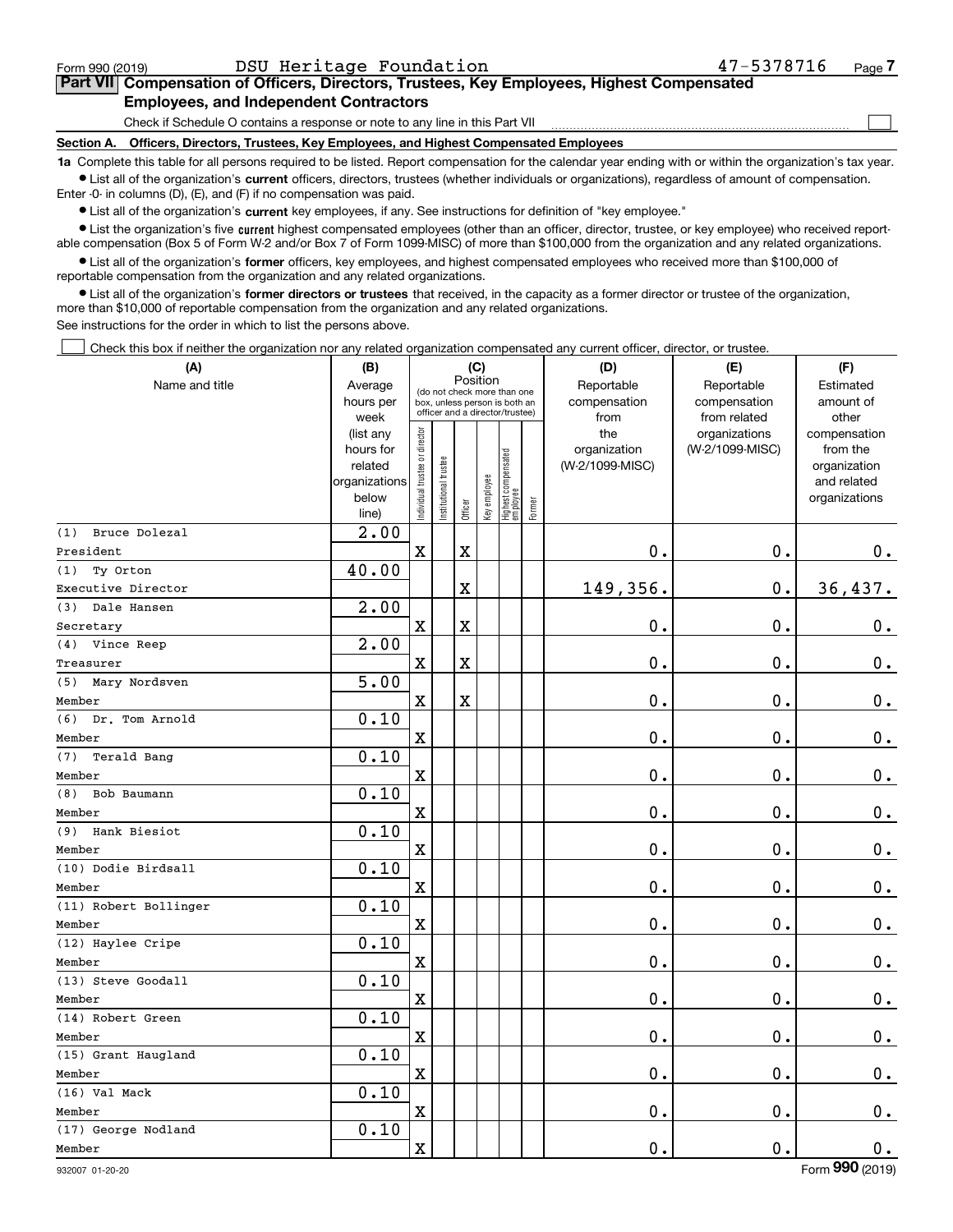| Form 990 (2019)                                                                                                                                                                                                                                                                  | DSU Heritage Foundation                                              |                                |                      |         |                 |                                                                                                 |        |                                           | 47-5378716                                        |                  |              |                                                                          | Page 8  |
|----------------------------------------------------------------------------------------------------------------------------------------------------------------------------------------------------------------------------------------------------------------------------------|----------------------------------------------------------------------|--------------------------------|----------------------|---------|-----------------|-------------------------------------------------------------------------------------------------|--------|-------------------------------------------|---------------------------------------------------|------------------|--------------|--------------------------------------------------------------------------|---------|
| <b>Part VII</b><br>Section A. Officers, Directors, Trustees, Key Employees, and Highest Compensated Employees (continued)                                                                                                                                                        |                                                                      |                                |                      |         |                 |                                                                                                 |        |                                           |                                                   |                  |              |                                                                          |         |
| (A)<br>Name and title                                                                                                                                                                                                                                                            | (B)<br>Average<br>hours per<br>week                                  |                                |                      |         | (C)<br>Position | (do not check more than one<br>box, unless person is both an<br>officer and a director/trustee) |        | (D)<br>Reportable<br>compensation<br>from | (E)<br>Reportable<br>compensation<br>from related |                  |              | (F)<br>Estimated<br>amount of<br>other                                   |         |
|                                                                                                                                                                                                                                                                                  | (list any<br>hours for<br>related<br>organizations<br>below<br>line) | Individual trustee or director | nstitutional trustee | Officer | key employee    | Highest compensated<br>employee                                                                 | Former | the<br>organization<br>(W-2/1099-MISC)    | organizations<br>(W-2/1099-MISC)                  |                  |              | compensation<br>from the<br>organization<br>and related<br>organizations |         |
| (18) Scott Molander                                                                                                                                                                                                                                                              | 0.10                                                                 |                                |                      |         |                 |                                                                                                 |        |                                           |                                                   |                  |              |                                                                          |         |
| Member<br>(19) Klayton Oltmanns                                                                                                                                                                                                                                                  | 0.10                                                                 | $\mathbf X$                    |                      |         |                 |                                                                                                 |        | 0.                                        |                                                   | Ο.               |              |                                                                          | 0.      |
| Member                                                                                                                                                                                                                                                                           |                                                                      | X                              |                      |         |                 |                                                                                                 |        | 0.                                        |                                                   | Ο.               |              |                                                                          | 0.      |
| (20) Jim Ozbun                                                                                                                                                                                                                                                                   | 0.10                                                                 |                                |                      |         |                 |                                                                                                 |        |                                           |                                                   |                  |              |                                                                          |         |
| Member                                                                                                                                                                                                                                                                           |                                                                      | X                              |                      |         |                 |                                                                                                 |        | 0.                                        |                                                   | Ο.               |              |                                                                          | 0.      |
| (21) Irene Schafer                                                                                                                                                                                                                                                               | 0.10                                                                 |                                |                      |         |                 |                                                                                                 |        |                                           |                                                   |                  |              |                                                                          |         |
| Member                                                                                                                                                                                                                                                                           |                                                                      | $\mathbf x$                    |                      |         |                 |                                                                                                 |        | 0.                                        |                                                   | Ο.               |              |                                                                          | 0.      |
| (22) Jim Schwartz                                                                                                                                                                                                                                                                | 0.10                                                                 |                                |                      |         |                 |                                                                                                 |        |                                           |                                                   |                  |              |                                                                          |         |
| Member                                                                                                                                                                                                                                                                           |                                                                      | $\mathbf x$                    |                      |         |                 |                                                                                                 |        | 0.                                        |                                                   | Ο.               |              |                                                                          | 0.      |
| (23) Deb Zillich<br>Member                                                                                                                                                                                                                                                       | 0.10                                                                 | X                              |                      |         |                 |                                                                                                 |        | 0.                                        |                                                   | Ο.               |              |                                                                          | $0$ .   |
|                                                                                                                                                                                                                                                                                  |                                                                      |                                |                      |         |                 |                                                                                                 |        |                                           |                                                   |                  |              |                                                                          |         |
|                                                                                                                                                                                                                                                                                  |                                                                      |                                |                      |         |                 |                                                                                                 |        |                                           |                                                   |                  |              |                                                                          |         |
|                                                                                                                                                                                                                                                                                  |                                                                      |                                |                      |         |                 |                                                                                                 |        |                                           |                                                   |                  |              |                                                                          |         |
|                                                                                                                                                                                                                                                                                  |                                                                      |                                |                      |         |                 |                                                                                                 |        |                                           |                                                   |                  |              |                                                                          |         |
|                                                                                                                                                                                                                                                                                  |                                                                      |                                |                      |         |                 |                                                                                                 |        |                                           |                                                   |                  |              |                                                                          |         |
| 1b Subtotal                                                                                                                                                                                                                                                                      |                                                                      |                                |                      |         |                 |                                                                                                 |        | 149,356.                                  |                                                   | 0.               |              |                                                                          | 36,437. |
| c Total from continuation sheets to Part VII, Section A <b>manual</b> contains the Total from continuum                                                                                                                                                                          |                                                                      |                                |                      |         |                 |                                                                                                 |        | 0.                                        |                                                   | 0.               |              |                                                                          | 0.      |
|                                                                                                                                                                                                                                                                                  |                                                                      |                                |                      |         |                 |                                                                                                 |        | 149,356.                                  |                                                   | $\overline{0}$ . |              |                                                                          | 36,437. |
| Total number of individuals (including but not limited to those listed above) who received more than \$100,000 of reportable<br>2                                                                                                                                                |                                                                      |                                |                      |         |                 |                                                                                                 |        |                                           |                                                   |                  |              |                                                                          |         |
| compensation from the organization $\blacktriangleright$                                                                                                                                                                                                                         |                                                                      |                                |                      |         |                 |                                                                                                 |        |                                           |                                                   |                  |              |                                                                          |         |
|                                                                                                                                                                                                                                                                                  |                                                                      |                                |                      |         |                 |                                                                                                 |        |                                           |                                                   |                  |              | Yes                                                                      | No      |
| 3<br>Did the organization list any former officer, director, trustee, key employee, or highest compensated employee on                                                                                                                                                           |                                                                      |                                |                      |         |                 |                                                                                                 |        |                                           |                                                   |                  |              |                                                                          | х       |
| line 1a? If "Yes," complete Schedule J for such individual manufactured contained and the 1a? If "Yes," complete Schedule J for such individual<br>For any individual listed on line 1a, is the sum of reportable compensation and other compensation from the organization<br>4 |                                                                      |                                |                      |         |                 |                                                                                                 |        |                                           |                                                   |                  | 3            |                                                                          |         |
|                                                                                                                                                                                                                                                                                  |                                                                      |                                |                      |         |                 |                                                                                                 |        |                                           |                                                   |                  | 4            | X                                                                        |         |
| Did any person listed on line 1a receive or accrue compensation from any unrelated organization or individual for services<br>5                                                                                                                                                  |                                                                      |                                |                      |         |                 |                                                                                                 |        |                                           |                                                   |                  |              |                                                                          |         |
|                                                                                                                                                                                                                                                                                  |                                                                      |                                |                      |         |                 |                                                                                                 |        |                                           |                                                   |                  | 5            | X                                                                        |         |
| <b>Section B. Independent Contractors</b>                                                                                                                                                                                                                                        |                                                                      |                                |                      |         |                 |                                                                                                 |        |                                           |                                                   |                  |              |                                                                          |         |
| Complete this table for your five highest compensated independent contractors that received more than \$100,000 of compensation from<br>1.<br>the organization. Report compensation for the calendar year ending with or within the organization's tax year.                     |                                                                      |                                |                      |         |                 |                                                                                                 |        |                                           |                                                   |                  |              |                                                                          |         |
| (A)                                                                                                                                                                                                                                                                              |                                                                      |                                |                      |         |                 |                                                                                                 |        | (B)                                       |                                                   |                  | (C)          |                                                                          |         |
| Name and business address                                                                                                                                                                                                                                                        |                                                                      |                                | <b>NONE</b>          |         |                 |                                                                                                 |        | Description of services                   |                                                   |                  | Compensation |                                                                          |         |
|                                                                                                                                                                                                                                                                                  |                                                                      |                                |                      |         |                 |                                                                                                 |        |                                           |                                                   |                  |              |                                                                          |         |
|                                                                                                                                                                                                                                                                                  |                                                                      |                                |                      |         |                 |                                                                                                 |        |                                           |                                                   |                  |              |                                                                          |         |
|                                                                                                                                                                                                                                                                                  |                                                                      |                                |                      |         |                 |                                                                                                 |        |                                           |                                                   |                  |              |                                                                          |         |
|                                                                                                                                                                                                                                                                                  |                                                                      |                                |                      |         |                 |                                                                                                 |        |                                           |                                                   |                  |              |                                                                          |         |
|                                                                                                                                                                                                                                                                                  |                                                                      |                                |                      |         |                 |                                                                                                 |        |                                           |                                                   |                  |              |                                                                          |         |
|                                                                                                                                                                                                                                                                                  |                                                                      |                                |                      |         |                 |                                                                                                 |        |                                           |                                                   |                  |              |                                                                          |         |
|                                                                                                                                                                                                                                                                                  |                                                                      |                                |                      |         |                 |                                                                                                 |        |                                           |                                                   |                  |              |                                                                          |         |
| Total number of independent contractors (including but not limited to those listed above) who received more than<br>2<br>\$100,000 of compensation from the organization                                                                                                         |                                                                      |                                |                      |         | 0               |                                                                                                 |        |                                           |                                                   |                  |              |                                                                          |         |

Form (2019) **990**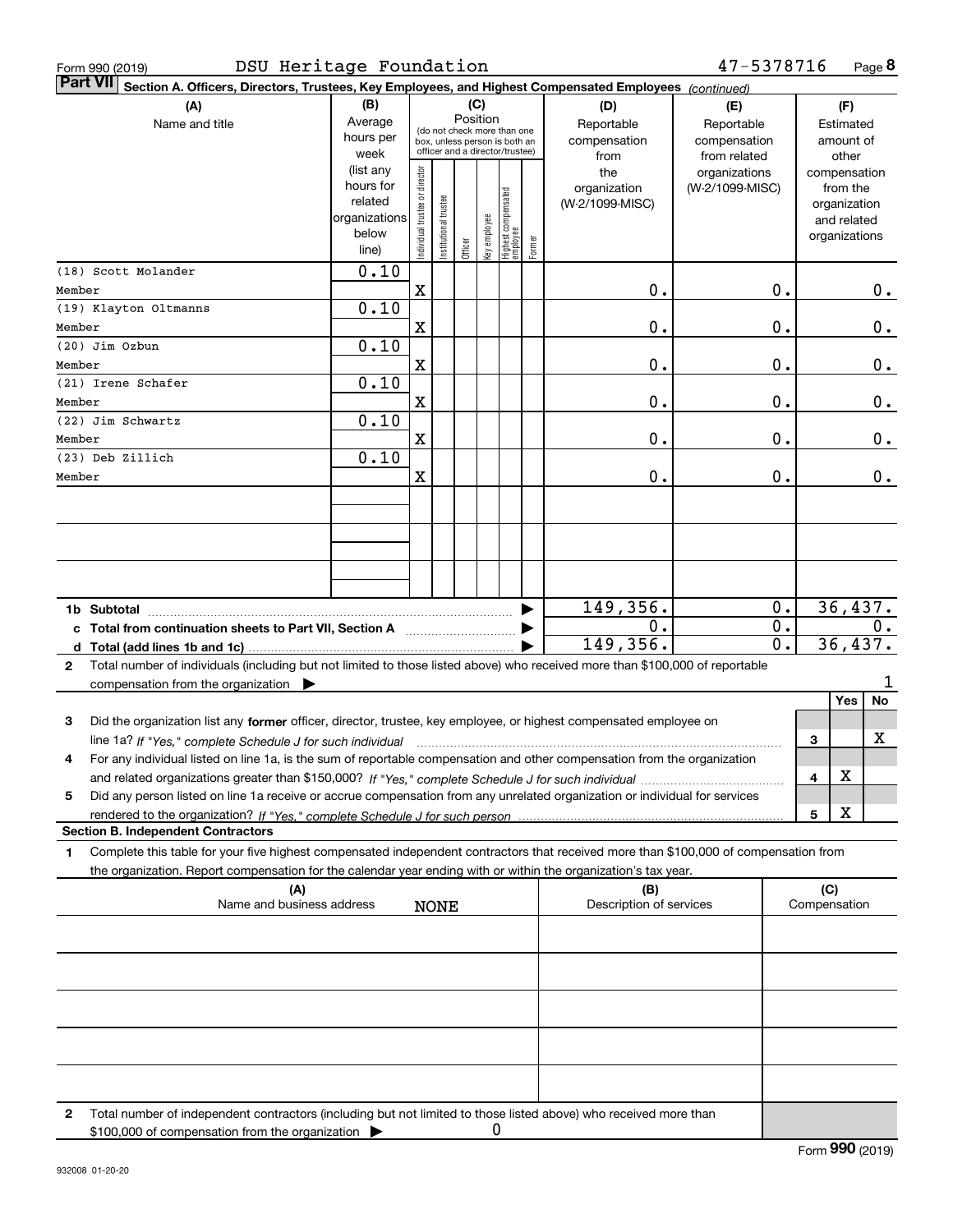|                                                           | Form 990 (2019)  | DSU Heritage Foundation                                                                                                                                                                                                                                                                                                                                                                                        |                                                                            |                                       | 47-5378716                                                                           | Page 9                                                          |
|-----------------------------------------------------------|------------------|----------------------------------------------------------------------------------------------------------------------------------------------------------------------------------------------------------------------------------------------------------------------------------------------------------------------------------------------------------------------------------------------------------------|----------------------------------------------------------------------------|---------------------------------------|--------------------------------------------------------------------------------------|-----------------------------------------------------------------|
|                                                           | <b>Part VIII</b> | <b>Statement of Revenue</b>                                                                                                                                                                                                                                                                                                                                                                                    |                                                                            |                                       |                                                                                      |                                                                 |
|                                                           |                  | Check if Schedule O contains a response or note to any line in this Part VIII                                                                                                                                                                                                                                                                                                                                  | (A)<br>Total revenue                                                       | Related or exempt<br>function revenue | $\overline{(\mathsf{B})}$ $\overline{(\mathsf{C})}$<br>Unrelated<br>business revenue | (D)<br>Revenue excluded<br>from tax under<br>sections 512 - 514 |
| Contributions, Gifts, Grants<br>and Other Similar Amounts | е<br>g           | 1 a Federated campaigns<br>1a<br>1 <sub>b</sub><br><b>b</b> Membership dues<br>$\ldots \ldots \ldots \ldots \ldots$<br>1 <sub>c</sub><br>c Fundraising events<br>1d<br>d Related organizations<br>Government grants (contributions)<br>1e<br>All other contributions, gifts, grants, and<br>2,704,990.<br>1f<br>similar amounts not included above<br>$1g$ \$<br>Noncash contributions included in lines 1a-1f | 46,692.<br>709, 362.<br>60,000.<br>3,461,044.<br>▶<br><b>Business Code</b> |                                       |                                                                                      |                                                                 |
| Program Service<br>Revenue                                | b<br>c<br>d<br>е | 2 a Badlands Activity Cent<br><u> 1989 - Johann Stoff, Amerikaansk politiker (</u><br><u> 2000 - John Stone, Amerikaans en Stone (</u><br><u> 1989 - Johann Barbara, martin amerikan basal da</u>                                                                                                                                                                                                              | 95,371.<br>900001                                                          | 95,371.                               |                                                                                      |                                                                 |
|                                                           | a                | All other program service revenue                                                                                                                                                                                                                                                                                                                                                                              | 900099<br>14,833.<br>110, 204.<br>▶                                        | 14,833.                               |                                                                                      |                                                                 |
|                                                           | 3                | Investment income (including dividends, interest, and                                                                                                                                                                                                                                                                                                                                                          | 252,086.<br>▶                                                              |                                       |                                                                                      | 252,086.                                                        |
|                                                           | 4<br>5           | Income from investment of tax-exempt bond proceeds<br>(i) Real                                                                                                                                                                                                                                                                                                                                                 | 309, 513.<br>(ii) Personal                                                 |                                       |                                                                                      | 309,513.                                                        |
|                                                           | c                | $\sqrt{54}$ , 242.<br>6a<br><b>6 a</b> Gross rents<br>0.<br>6b<br><b>b</b> Less: rental expenses<br>54, 242.<br>Rental income or (loss)<br>6c l                                                                                                                                                                                                                                                                |                                                                            |                                       |                                                                                      |                                                                 |
|                                                           |                  | d Net rental income or (loss)                                                                                                                                                                                                                                                                                                                                                                                  | 54, 242.                                                                   | 54,242.                               |                                                                                      |                                                                 |
| evenue<br>œ<br>Other                                      |                  | (i) Securities<br>7 a Gross amount from sales of<br>assets other than inventory<br>7a<br><b>b</b> Less: cost or other basis<br>$7b$ 97,812.<br>and sales expenses<br>$7c - 97,812.$<br>c Gain or (loss)                                                                                                                                                                                                        | (ii) Other                                                                 |                                       |                                                                                      |                                                                 |
|                                                           |                  | 8 a Gross income from fundraising events (not<br>including $$46,692.$ of<br>contributions reported on line 1c). See<br>$ a_{a} $ 98,084.<br> 8b 102,594.<br><b>b</b> Less: direct expenses <b>constants b</b>                                                                                                                                                                                                  | $-97,812.$                                                                 |                                       |                                                                                      | $\overline{-97,812}$ .                                          |
|                                                           |                  | 9 a Gross income from gaming activities. See<br>  9a<br>9 <sub>b</sub><br><b>b</b> Less: direct expenses <b>manually</b>                                                                                                                                                                                                                                                                                       | $-4,510.$                                                                  |                                       |                                                                                      | $-4,510.$                                                       |
|                                                           |                  | c Net income or (loss) from gaming activities<br>.<br>10 a Gross sales of inventory, less returns<br> 10a<br>10 <sub>b</sub><br><b>b</b> Less: cost of goods sold                                                                                                                                                                                                                                              | ▶                                                                          |                                       |                                                                                      |                                                                 |
| Miscellaneous<br>Revenue                                  | 11 a<br>b<br>с   | c Net income or (loss) from sales of inventory<br><u> 1989 - Johann Barbara, martin amerikan basar dan berasal dalam basa dalam basar dalam basar dalam basar dalam</u><br>the control of the control of the control of the control of the control of the control of<br><u> 1989 - Johann Stein, mars an deus Amerikaansk kommunister (</u>                                                                    | <b>Business Code</b>                                                       |                                       |                                                                                      |                                                                 |
|                                                           | 12               |                                                                                                                                                                                                                                                                                                                                                                                                                | $\blacktriangleright$<br>$\blacktriangleright$ 4,084,767.                  | 164, 446.                             |                                                                                      | $0.$   459,277.                                                 |
|                                                           |                  |                                                                                                                                                                                                                                                                                                                                                                                                                |                                                                            |                                       |                                                                                      |                                                                 |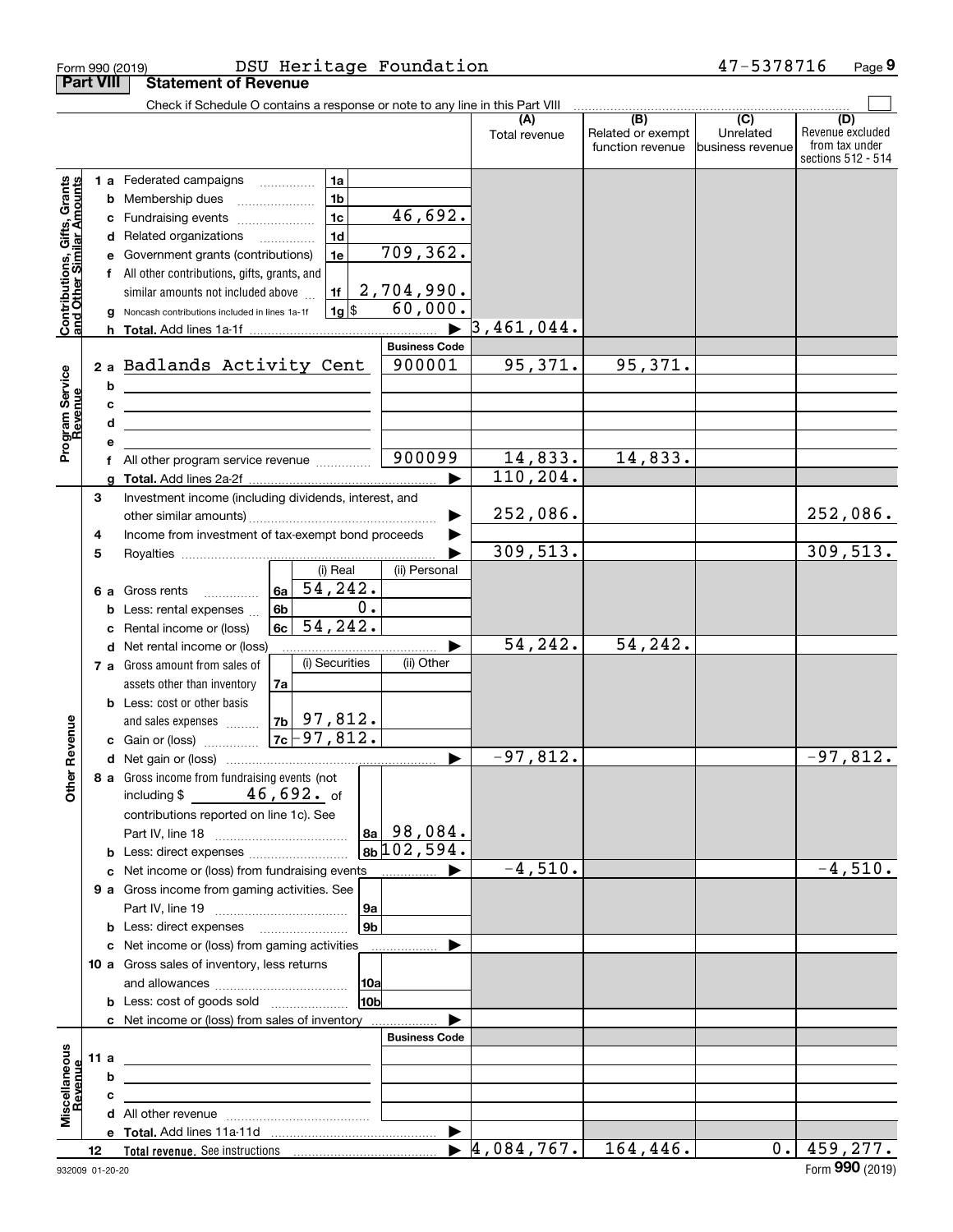### Form 990 (2019) DSU Heritage Foundation 47-5378716 <sub>Page</sub> **Part IX Statement of Functional Expenses**

|                                                                                                                            | Part IX   Statement of Functional Expenses                                                                                                                 |                         |                                    |                                           |                                |  |  |  |  |  |
|----------------------------------------------------------------------------------------------------------------------------|------------------------------------------------------------------------------------------------------------------------------------------------------------|-------------------------|------------------------------------|-------------------------------------------|--------------------------------|--|--|--|--|--|
| Section 501(c)(3) and 501(c)(4) organizations must complete all columns. All other organizations must complete column (A). |                                                                                                                                                            |                         |                                    |                                           |                                |  |  |  |  |  |
| Check if Schedule O contains a response or note to any line in this Part IX                                                |                                                                                                                                                            |                         |                                    |                                           |                                |  |  |  |  |  |
|                                                                                                                            | Do not include amounts reported on lines 6b,<br>7b, 8b, 9b, and 10b of Part VIII.                                                                          | (A)<br>Total expenses   | (B)<br>Program service<br>expenses | (C)<br>Management and<br>general expenses | (D)<br>Fundraising<br>expenses |  |  |  |  |  |
| 1.                                                                                                                         | Grants and other assistance to domestic organizations                                                                                                      |                         |                                    |                                           |                                |  |  |  |  |  |
|                                                                                                                            | and domestic governments. See Part IV, line 21<br>$\mathbb{R}$                                                                                             | <u>1,077,151.</u>       | 1,077,151.                         |                                           |                                |  |  |  |  |  |
| $\mathbf{2}$                                                                                                               | Grants and other assistance to domestic                                                                                                                    |                         |                                    |                                           |                                |  |  |  |  |  |
|                                                                                                                            | individuals. See Part IV, line 22                                                                                                                          |                         |                                    |                                           |                                |  |  |  |  |  |
| 3                                                                                                                          | Grants and other assistance to foreign                                                                                                                     |                         |                                    |                                           |                                |  |  |  |  |  |
|                                                                                                                            | organizations, foreign governments, and foreign                                                                                                            |                         |                                    |                                           |                                |  |  |  |  |  |
|                                                                                                                            | individuals. See Part IV, lines 15 and 16                                                                                                                  |                         |                                    |                                           |                                |  |  |  |  |  |
| 4                                                                                                                          | Benefits paid to or for members                                                                                                                            |                         |                                    |                                           |                                |  |  |  |  |  |
| 5                                                                                                                          | Compensation of current officers, directors,                                                                                                               |                         |                                    |                                           |                                |  |  |  |  |  |
|                                                                                                                            | trustees, and key employees                                                                                                                                |                         |                                    |                                           |                                |  |  |  |  |  |
| 6                                                                                                                          | Compensation not included above to disqualified                                                                                                            |                         |                                    |                                           |                                |  |  |  |  |  |
|                                                                                                                            | persons (as defined under section $4958(f)(1)$ ) and                                                                                                       |                         |                                    |                                           |                                |  |  |  |  |  |
|                                                                                                                            | persons described in section 4958(c)(3)(B)                                                                                                                 |                         |                                    |                                           |                                |  |  |  |  |  |
| 7                                                                                                                          |                                                                                                                                                            | $\overline{50,898}$ .   | 591.                               | 49,716.                                   | 591.                           |  |  |  |  |  |
| 8                                                                                                                          | Pension plan accruals and contributions (include                                                                                                           |                         |                                    |                                           |                                |  |  |  |  |  |
|                                                                                                                            | section 401(k) and 403(b) employer contributions)                                                                                                          |                         |                                    |                                           |                                |  |  |  |  |  |
| 9                                                                                                                          |                                                                                                                                                            |                         |                                    |                                           |                                |  |  |  |  |  |
| 10                                                                                                                         |                                                                                                                                                            |                         |                                    |                                           |                                |  |  |  |  |  |
| 11                                                                                                                         | Fees for services (nonemployees):                                                                                                                          |                         |                                    |                                           |                                |  |  |  |  |  |
| a                                                                                                                          |                                                                                                                                                            | 32,686.                 |                                    | 32,686.                                   |                                |  |  |  |  |  |
| b                                                                                                                          |                                                                                                                                                            |                         |                                    |                                           |                                |  |  |  |  |  |
| c                                                                                                                          |                                                                                                                                                            | $\overline{21,467}$ .   |                                    | 21,467.                                   |                                |  |  |  |  |  |
| d                                                                                                                          |                                                                                                                                                            |                         |                                    |                                           |                                |  |  |  |  |  |
| е                                                                                                                          | Professional fundraising services. See Part IV, line 17                                                                                                    |                         |                                    |                                           |                                |  |  |  |  |  |
| f                                                                                                                          | Investment management fees                                                                                                                                 |                         |                                    |                                           |                                |  |  |  |  |  |
| g                                                                                                                          | Other. (If line 11g amount exceeds 10% of line 25,                                                                                                         |                         |                                    |                                           |                                |  |  |  |  |  |
|                                                                                                                            | column (A) amount, list line 11g expenses on Sch 0.)                                                                                                       |                         |                                    |                                           |                                |  |  |  |  |  |
| 12                                                                                                                         |                                                                                                                                                            | $\frac{10,880}{30,896}$ |                                    | $\frac{10,880.}{30,896.}$                 |                                |  |  |  |  |  |
| 13                                                                                                                         |                                                                                                                                                            | 88,008.                 |                                    | 88,008.                                   |                                |  |  |  |  |  |
| 14                                                                                                                         |                                                                                                                                                            | 38,789.                 |                                    | 38,789.                                   |                                |  |  |  |  |  |
| 15                                                                                                                         |                                                                                                                                                            |                         |                                    |                                           |                                |  |  |  |  |  |
| 16                                                                                                                         |                                                                                                                                                            | 10,921.                 |                                    | 10,921.                                   |                                |  |  |  |  |  |
| 17                                                                                                                         | Travel                                                                                                                                                     | 9,517.                  |                                    | 9,517.                                    |                                |  |  |  |  |  |
| 18                                                                                                                         | Payments of travel or entertainment expenses                                                                                                               |                         |                                    |                                           |                                |  |  |  |  |  |
|                                                                                                                            | for any federal, state, or local public officials                                                                                                          |                         |                                    |                                           |                                |  |  |  |  |  |
| 19                                                                                                                         | Conferences, conventions, and meetings                                                                                                                     |                         |                                    |                                           |                                |  |  |  |  |  |
| 20                                                                                                                         | Interest                                                                                                                                                   |                         |                                    |                                           |                                |  |  |  |  |  |
| 21                                                                                                                         |                                                                                                                                                            |                         |                                    |                                           |                                |  |  |  |  |  |
| 22                                                                                                                         | Depreciation, depletion, and amortization                                                                                                                  | 40,196.                 |                                    | 40,196.                                   |                                |  |  |  |  |  |
| 23                                                                                                                         | Insurance                                                                                                                                                  | $\overline{23,251}$ .   |                                    | 23, 251.                                  |                                |  |  |  |  |  |
| 24                                                                                                                         | Other expenses. Itemize expenses not covered                                                                                                               |                         |                                    |                                           |                                |  |  |  |  |  |
|                                                                                                                            | above (List miscellaneous expenses on line 24e. If<br>line 24e amount exceeds 10% of line 25, column (A)<br>amount, list line 24e expenses on Schedule O.) |                         |                                    |                                           |                                |  |  |  |  |  |
|                                                                                                                            | a Events and Services                                                                                                                                      | 95,086.                 | 92,295.                            | 2,791.                                    |                                |  |  |  |  |  |
| b                                                                                                                          | Public Relations                                                                                                                                           | 36,058.                 |                                    | 36,058.                                   |                                |  |  |  |  |  |
|                                                                                                                            | Awards and Recognition                                                                                                                                     | 10, 219.                |                                    | 10, 219.                                  |                                |  |  |  |  |  |
| d                                                                                                                          |                                                                                                                                                            |                         |                                    |                                           |                                |  |  |  |  |  |
|                                                                                                                            | e All other expenses                                                                                                                                       | 92,474.                 |                                    | 92,474.                                   |                                |  |  |  |  |  |
| 25                                                                                                                         | Total functional expenses. Add lines 1 through 24e                                                                                                         | 1,668,497.              | 1, 170, 037.                       | 497,869.                                  | 591.                           |  |  |  |  |  |
| 26                                                                                                                         | <b>Joint costs.</b> Complete this line only if the organization                                                                                            |                         |                                    |                                           |                                |  |  |  |  |  |

932010 01-20-20

Check here  $\begin{array}{|c|c|c|c|c|}\hline \text{ } & \text{ if following SOP 98-2 (ASC 958-720)} \hline \end{array}$ 

reported in column (B) joint costs from a combined educational campaign and fundraising solicitation.

Form (2019) **990**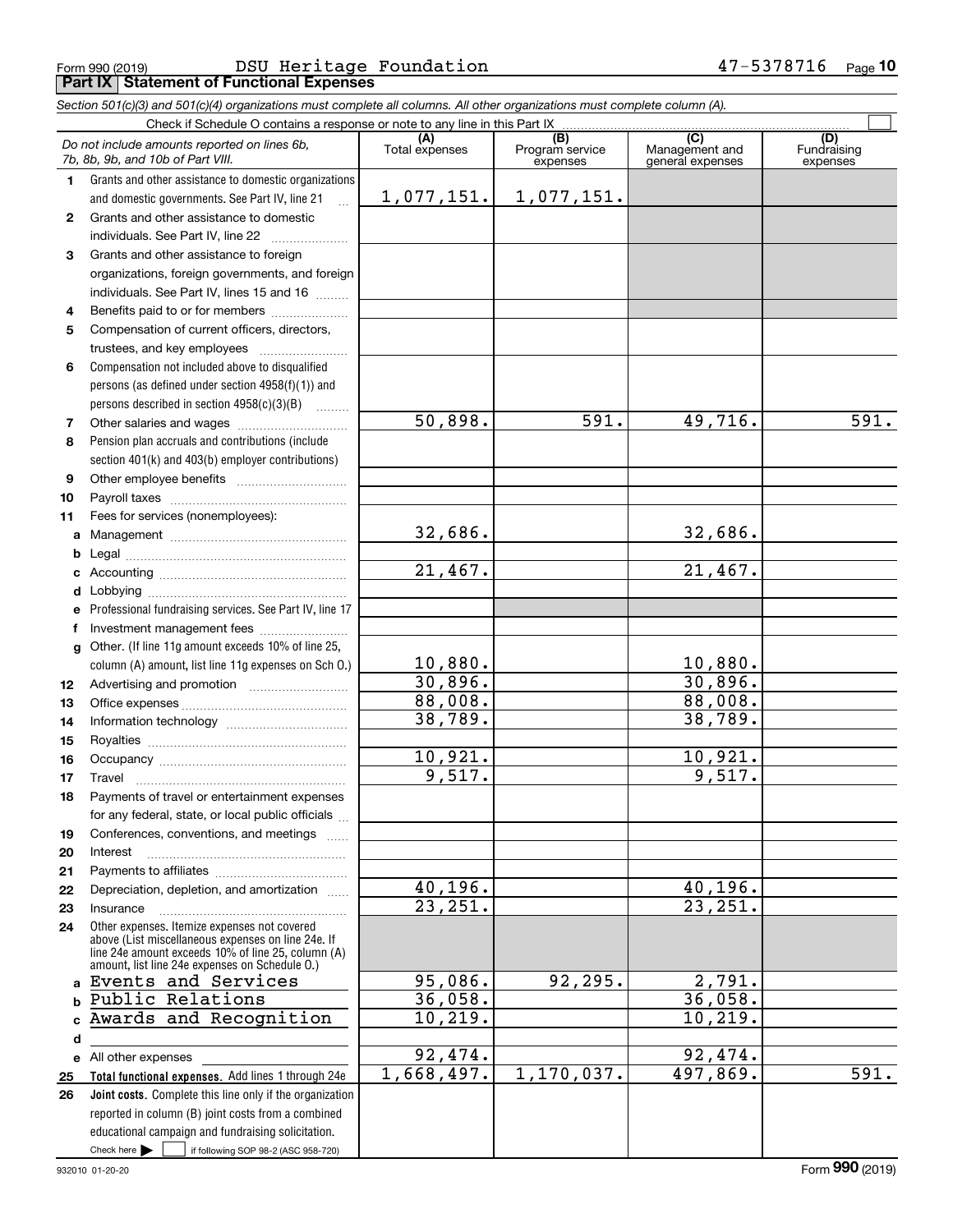**32 33**

Total liabilities and net assets/fund balances

**Net Assets or Fund Balances**

Net Assets or Fund Balances

| Form 990 (2019) | DSU | Heritage<br>Foundation | $\cdot$ | Page |
|-----------------|-----|------------------------|---------|------|
|                 |     |                        |         |      |

Check if Schedule O contains a response or note to any line in this Part X

|          |                                                                                                                                                            |                 |                             | (A)<br>Beginning of year        |                         | (B)<br>End of year       |
|----------|------------------------------------------------------------------------------------------------------------------------------------------------------------|-----------------|-----------------------------|---------------------------------|-------------------------|--------------------------|
| 1        |                                                                                                                                                            |                 |                             | 206, 398.                       | $\mathbf{1}$            | 227,356.                 |
| 2        |                                                                                                                                                            |                 |                             |                                 | $\overline{\mathbf{2}}$ |                          |
| 3        |                                                                                                                                                            |                 |                             | 884, 222.                       | $\overline{\mathbf{3}}$ | 1,561,443.               |
| 4        |                                                                                                                                                            |                 |                             |                                 | 4                       | 4,745.                   |
| 5        | Loans and other receivables from any current or former officer, director,                                                                                  |                 |                             |                                 |                         |                          |
|          | trustee, key employee, creator or founder, substantial contributor, or 35%                                                                                 |                 |                             |                                 |                         |                          |
|          | controlled entity or family member of any of these persons                                                                                                 |                 |                             |                                 | 5                       |                          |
| 6        | Loans and other receivables from other disqualified persons (as defined                                                                                    |                 |                             |                                 |                         |                          |
|          | under section $4958(f)(1)$ , and persons described in section $4958(c)(3)(B)$                                                                              |                 |                             |                                 | 6                       |                          |
| 7        |                                                                                                                                                            |                 |                             | 35,904.                         | $\overline{7}$          | 30,449.                  |
| 8        |                                                                                                                                                            |                 |                             |                                 | 8                       |                          |
| 9        | Prepaid expenses and deferred charges                                                                                                                      |                 |                             | 11,693.                         | $\mathbf{9}$            | 11,693.                  |
|          | <b>10a</b> Land, buildings, and equipment: cost or other                                                                                                   |                 |                             |                                 |                         |                          |
|          | basis. Complete Part VI of Schedule D  10a                                                                                                                 |                 | $\frac{1,530,000}{125,457}$ |                                 |                         |                          |
|          | <b>b</b> Less: accumulated depreciation<br>.                                                                                                               | 10 <sub>b</sub> |                             | $\frac{1,384,739.}{6,311,113.}$ | 10 <sub>c</sub>         | 1,404,543.<br>7,788,545. |
| 11       |                                                                                                                                                            |                 |                             |                                 | 11                      |                          |
| 12       |                                                                                                                                                            |                 |                             |                                 | 12                      |                          |
| 13       |                                                                                                                                                            |                 |                             |                                 | 13                      |                          |
| 14       |                                                                                                                                                            |                 |                             |                                 | 14                      |                          |
| 15       |                                                                                                                                                            |                 |                             | 362,386.                        | 15                      | 362,387.                 |
| 16       |                                                                                                                                                            |                 |                             | 9, 196, 455.                    | 16                      | 11,391,161.              |
| 17       |                                                                                                                                                            |                 |                             | 4,714.                          | 17                      | 44,964.                  |
| 18       |                                                                                                                                                            |                 |                             |                                 | 18                      |                          |
| 19       |                                                                                                                                                            |                 |                             | 281,809.                        | 19                      | 0.                       |
| 20       |                                                                                                                                                            |                 |                             |                                 | 20                      |                          |
| 21       | Escrow or custodial account liability. Complete Part IV of Schedule D                                                                                      |                 | .                           |                                 | 21                      | 42,465.                  |
| 22       | Loans and other payables to any current or former officer, director,                                                                                       |                 |                             |                                 |                         |                          |
|          | trustee, key employee, creator or founder, substantial contributor, or 35%                                                                                 |                 |                             |                                 |                         |                          |
|          | controlled entity or family member of any of these persons                                                                                                 |                 |                             |                                 | 22<br>23                |                          |
| 23       | Secured mortgages and notes payable to unrelated third parties                                                                                             |                 |                             |                                 | 24                      |                          |
| 24<br>25 | Unsecured notes and loans payable to unrelated third parties                                                                                               |                 |                             |                                 |                         |                          |
|          | Other liabilities (including federal income tax, payables to related third<br>parties, and other liabilities not included on lines 17-24). Complete Part X |                 |                             |                                 |                         |                          |
|          | of Schedule D                                                                                                                                              |                 |                             |                                 | 25                      |                          |
| 26       |                                                                                                                                                            |                 |                             | 286,523.                        | 26                      | 87,429.                  |
|          | Organizations that follow FASB ASC 958, check here $\blacktriangleright \boxed{\text{X}}$                                                                  |                 |                             |                                 |                         |                          |
|          | and complete lines 27, 28, 32, and 33.                                                                                                                     |                 |                             |                                 |                         |                          |
| 27       | Net assets without donor restrictions                                                                                                                      |                 |                             | 1,436,780.                      | 27                      | <u>2,160,634.</u>        |
| 28       |                                                                                                                                                            |                 |                             | 7,473,152.                      | 28                      | 9,143,098.               |
|          | Organizations that do not follow FASB ASC 958, check here $\blacktriangleright \lfloor$                                                                    |                 |                             |                                 |                         |                          |
|          | and complete lines 29 through 33.                                                                                                                          |                 |                             |                                 |                         |                          |
| 29       |                                                                                                                                                            |                 |                             |                                 | 29                      |                          |
| 30       | Paid-in or capital surplus, or land, building, or equipment fund                                                                                           |                 |                             |                                 | 30                      |                          |
| 31       | Retained earnings, endowment, accumulated income, or other funds                                                                                           |                 |                             |                                 | 31                      |                          |
| 32       |                                                                                                                                                            |                 |                             | 8,909,932.                      | 32                      | 11,303,732.              |

 $\mathcal{L}^{\text{max}}$ 

Form (2019) **990**

**33**

 $9,196,455.$   $33$  11,391,161.

| Form 990 (2019) |                             |  |
|-----------------|-----------------------------|--|
|                 | <b>Part X Balance Sheet</b> |  |

**Assets**

**Liabilities**

Liabilities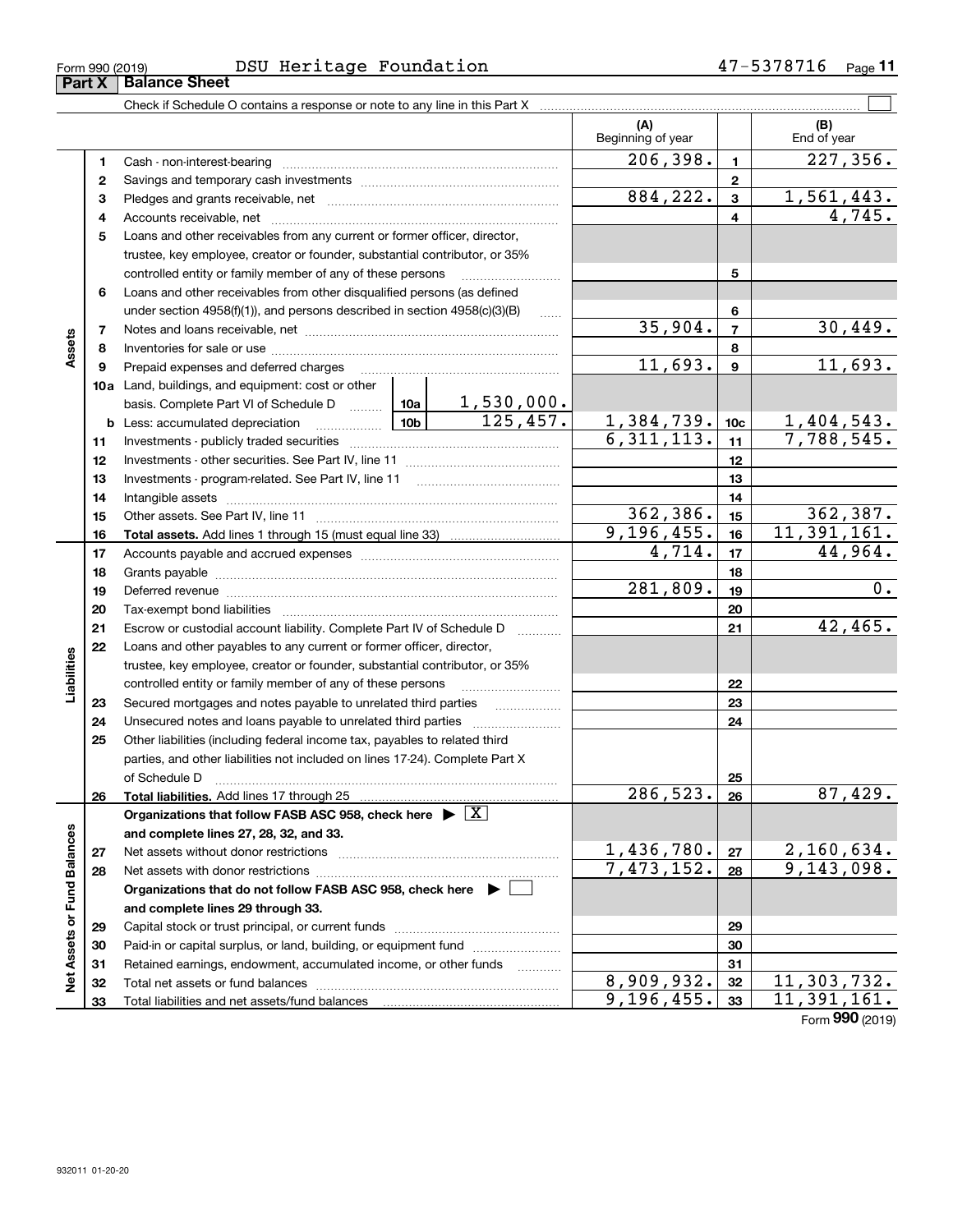|    | DSU Heritage Foundation<br>Form 990 (2019)                                                                                                                          |                         | 47-5378716     |            | Page $12$ |
|----|---------------------------------------------------------------------------------------------------------------------------------------------------------------------|-------------------------|----------------|------------|-----------|
|    | <b>Part XI</b><br><b>Reconciliation of Net Assets</b>                                                                                                               |                         |                |            |           |
|    |                                                                                                                                                                     |                         |                |            |           |
|    |                                                                                                                                                                     |                         |                |            |           |
| 1  | Total revenue (must equal Part VIII, column (A), line 12)                                                                                                           | $\mathbf{1}$            | 4,084,767.     |            |           |
| 2  |                                                                                                                                                                     | $\overline{2}$          | 1,668,497.     |            |           |
| з  | Revenue less expenses. Subtract line 2 from line 1                                                                                                                  | 3                       | 2,416,270.     |            |           |
| 4  |                                                                                                                                                                     | $\overline{\mathbf{4}}$ | 8,909,932.     |            |           |
| 5  |                                                                                                                                                                     | 5                       | $-22,470.$     |            |           |
| 6  |                                                                                                                                                                     | 6                       |                |            |           |
| 7  | Investment expenses www.communication.com/www.communication.com/www.communication.com/www.com                                                                       | $\overline{7}$          |                |            |           |
| 8  | Prior period adjustments                                                                                                                                            | 8                       |                |            |           |
| 9  | Other changes in net assets or fund balances (explain on Schedule O)                                                                                                | 9                       |                |            | 0.        |
| 10 | Net assets or fund balances at end of year. Combine lines 3 through 9 (must equal Part X, line 32,                                                                  |                         |                |            |           |
|    |                                                                                                                                                                     | 10                      | 11,303,732.    |            |           |
|    | Part XII Financial Statements and Reporting                                                                                                                         |                         |                |            |           |
|    | Check if Schedule O contains a response or note to any line in this Part XII [11] [12] Check if Schedule O contains a response or note to any line in this Part XII |                         |                |            |           |
|    |                                                                                                                                                                     |                         |                | <b>Yes</b> | <b>No</b> |
| 1  | $\boxed{\mathbf{X}}$ Accrual<br>Accounting method used to prepare the Form 990: <u>June</u> Cash<br>Other                                                           |                         |                |            |           |
|    | If the organization changed its method of accounting from a prior year or checked "Other," explain in Schedule O.                                                   |                         |                |            |           |
|    | 2a Were the organization's financial statements compiled or reviewed by an independent accountant?                                                                  |                         | 2a             |            | x         |
|    | If "Yes," check a box below to indicate whether the financial statements for the year were compiled or reviewed on a                                                |                         |                |            |           |
|    | separate basis, consolidated basis, or both:                                                                                                                        |                         |                |            |           |
|    | Separate basis<br>Consolidated basis<br>Both consolidated and separate basis                                                                                        |                         |                |            |           |
|    | <b>b</b> Were the organization's financial statements audited by an independent accountant?                                                                         |                         | 2 <sub>b</sub> | х          |           |
|    | If "Yes," check a box below to indicate whether the financial statements for the year were audited on a separate basis,                                             |                         |                |            |           |
|    | consolidated basis, or both:                                                                                                                                        |                         |                |            |           |
|    | $ \mathbf{X} $ Separate basis<br><b>Consolidated basis</b><br>Both consolidated and separate basis                                                                  |                         |                |            |           |
|    | c If "Yes" to line 2a or 2b, does the organization have a committee that assumes responsibility for oversight of the audit,                                         |                         |                |            |           |
|    | review, or compilation of its financial statements and selection of an independent accountant?                                                                      |                         | 2c             | х          |           |
|    | If the organization changed either its oversight process or selection process during the tax year, explain on Schedule O.                                           |                         |                |            |           |
|    | 3a As a result of a federal award, was the organization required to undergo an audit or audits as set forth in the Single Audit                                     |                         |                |            |           |
|    |                                                                                                                                                                     |                         | За             |            | x         |
|    | b If "Yes," did the organization undergo the required audit or audits? If the organization did not undergo the required audit                                       |                         |                |            |           |
|    |                                                                                                                                                                     |                         | 3 <sub>b</sub> |            |           |

Form (2019) **990**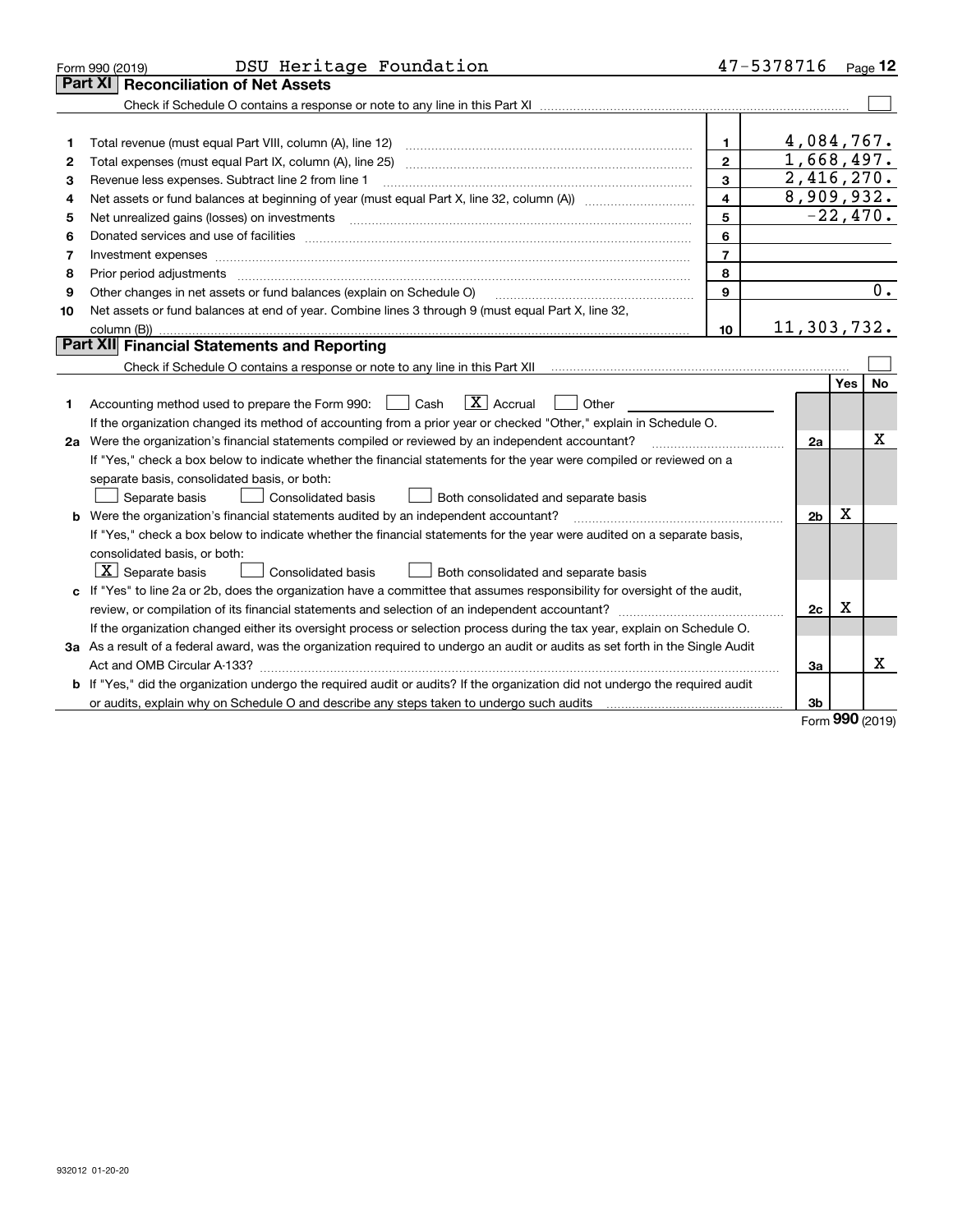|  | <b>SCHEDULE A</b> |
|--|-------------------|
|--|-------------------|

Department of the Treasury

|  | (Form 990 or 990-EZ) |
|--|----------------------|
|  |                      |

## **Public Charity Status and Public Support**

**Complete if the organization is a section 501(c)(3) organization or a section 4947(a)(1) nonexempt charitable trust.**

**| Attach to Form 990 or Form 990-EZ.** 

| OMB No. 1545-0047          |
|----------------------------|
| 2019                       |
| <b>Open to Public</b><br>. |

| Internal Revenue Service |       |                                       |                                               |                                                                        | $\blacktriangleright$ Go to www.irs.gov/Form990 for instructions and the latest information.                                                  |     |                                 |                                                      |  | <b>Inspection</b>                                  |
|--------------------------|-------|---------------------------------------|-----------------------------------------------|------------------------------------------------------------------------|-----------------------------------------------------------------------------------------------------------------------------------------------|-----|---------------------------------|------------------------------------------------------|--|----------------------------------------------------|
| Name of the organization |       |                                       |                                               |                                                                        |                                                                                                                                               |     |                                 |                                                      |  | <b>Employer identification number</b>              |
| Part I                   |       |                                       |                                               | DSU Heritage Foundation                                                |                                                                                                                                               |     |                                 |                                                      |  | 47-5378716                                         |
|                          |       |                                       |                                               |                                                                        | Reason for Public Charity Status (All organizations must complete this part.) See instructions.                                               |     |                                 |                                                      |  |                                                    |
|                          |       |                                       |                                               |                                                                        | The organization is not a private foundation because it is: (For lines 1 through 12, check only one box.)                                     |     |                                 |                                                      |  |                                                    |
| 1.                       |       |                                       |                                               |                                                                        | A church, convention of churches, or association of churches described in section 170(b)(1)(A)(i).                                            |     |                                 |                                                      |  |                                                    |
| 2                        |       |                                       |                                               |                                                                        | A school described in section 170(b)(1)(A)(ii). (Attach Schedule E (Form 990 or 990-EZ).)                                                     |     |                                 |                                                      |  |                                                    |
| 3                        |       |                                       |                                               |                                                                        | A hospital or a cooperative hospital service organization described in section 170(b)(1)(A)(iii).                                             |     |                                 |                                                      |  |                                                    |
| 4                        |       |                                       |                                               |                                                                        | A medical research organization operated in conjunction with a hospital described in section 170(b)(1)(A)(iii). Enter the hospital's name,    |     |                                 |                                                      |  |                                                    |
|                          |       | city, and state:                      |                                               |                                                                        |                                                                                                                                               |     |                                 |                                                      |  |                                                    |
| 5                        |       |                                       |                                               |                                                                        | An organization operated for the benefit of a college or university owned or operated by a governmental unit described in                     |     |                                 |                                                      |  |                                                    |
|                          |       |                                       |                                               | section 170(b)(1)(A)(iv). (Complete Part II.)                          |                                                                                                                                               |     |                                 |                                                      |  |                                                    |
| 6                        |       |                                       |                                               |                                                                        | A federal, state, or local government or governmental unit described in section 170(b)(1)(A)(v).                                              |     |                                 |                                                      |  |                                                    |
|                          | 7   X |                                       |                                               |                                                                        | An organization that normally receives a substantial part of its support from a governmental unit or from the general public described in     |     |                                 |                                                      |  |                                                    |
|                          |       |                                       |                                               | section 170(b)(1)(A)(vi). (Complete Part II.)                          |                                                                                                                                               |     |                                 |                                                      |  |                                                    |
| 8<br>9                   |       |                                       |                                               |                                                                        | A community trust described in section 170(b)(1)(A)(vi). (Complete Part II.)                                                                  |     |                                 |                                                      |  |                                                    |
|                          |       |                                       |                                               |                                                                        | An agricultural research organization described in section 170(b)(1)(A)(ix) operated in conjunction with a land-grant college                 |     |                                 |                                                      |  |                                                    |
|                          |       |                                       |                                               |                                                                        | or university or a non-land-grant college of agriculture (see instructions). Enter the name, city, and state of the college or                |     |                                 |                                                      |  |                                                    |
| 10                       |       | university:                           |                                               |                                                                        | An organization that normally receives: (1) more than 33 1/3% of its support from contributions, membership fees, and gross receipts from     |     |                                 |                                                      |  |                                                    |
|                          |       |                                       |                                               |                                                                        | activities related to its exempt functions - subject to certain exceptions, and (2) no more than 33 1/3% of its support from gross investment |     |                                 |                                                      |  |                                                    |
|                          |       |                                       |                                               |                                                                        | income and unrelated business taxable income (less section 511 tax) from businesses acquired by the organization after June 30, 1975.         |     |                                 |                                                      |  |                                                    |
|                          |       |                                       |                                               | See section 509(a)(2). (Complete Part III.)                            |                                                                                                                                               |     |                                 |                                                      |  |                                                    |
| 11                       |       |                                       |                                               |                                                                        | An organization organized and operated exclusively to test for public safety. See section 509(a)(4).                                          |     |                                 |                                                      |  |                                                    |
| 12                       |       |                                       |                                               |                                                                        | An organization organized and operated exclusively for the benefit of, to perform the functions of, or to carry out the purposes of one or    |     |                                 |                                                      |  |                                                    |
|                          |       |                                       |                                               |                                                                        | more publicly supported organizations described in section 509(a)(1) or section 509(a)(2). See section 509(a)(3). Check the box in            |     |                                 |                                                      |  |                                                    |
|                          |       |                                       |                                               |                                                                        | lines 12a through 12d that describes the type of supporting organization and complete lines 12e, 12f, and 12g.                                |     |                                 |                                                      |  |                                                    |
| a                        |       |                                       |                                               |                                                                        | Type I. A supporting organization operated, supervised, or controlled by its supported organization(s), typically by giving                   |     |                                 |                                                      |  |                                                    |
|                          |       |                                       |                                               |                                                                        | the supported organization(s) the power to regularly appoint or elect a majority of the directors or trustees of the supporting               |     |                                 |                                                      |  |                                                    |
|                          |       |                                       |                                               | organization. You must complete Part IV, Sections A and B.             |                                                                                                                                               |     |                                 |                                                      |  |                                                    |
| b                        |       |                                       |                                               |                                                                        | Type II. A supporting organization supervised or controlled in connection with its supported organization(s), by having                       |     |                                 |                                                      |  |                                                    |
|                          |       |                                       |                                               |                                                                        | control or management of the supporting organization vested in the same persons that control or manage the supported                          |     |                                 |                                                      |  |                                                    |
|                          |       |                                       |                                               | organization(s). You must complete Part IV, Sections A and C.          |                                                                                                                                               |     |                                 |                                                      |  |                                                    |
| c                        |       |                                       |                                               |                                                                        | Type III functionally integrated. A supporting organization operated in connection with, and functionally integrated with,                    |     |                                 |                                                      |  |                                                    |
|                          |       |                                       |                                               |                                                                        | its supported organization(s) (see instructions). You must complete Part IV, Sections A, D, and E.                                            |     |                                 |                                                      |  |                                                    |
| d                        |       |                                       |                                               |                                                                        | Type III non-functionally integrated. A supporting organization operated in connection with its supported organization(s)                     |     |                                 |                                                      |  |                                                    |
|                          |       |                                       |                                               |                                                                        | that is not functionally integrated. The organization generally must satisfy a distribution requirement and an attentiveness                  |     |                                 |                                                      |  |                                                    |
|                          |       |                                       |                                               |                                                                        | requirement (see instructions). You must complete Part IV, Sections A and D, and Part V.                                                      |     |                                 |                                                      |  |                                                    |
| е                        |       |                                       |                                               |                                                                        | Check this box if the organization received a written determination from the IRS that it is a Type I, Type II, Type III                       |     |                                 |                                                      |  |                                                    |
|                          |       |                                       |                                               |                                                                        | functionally integrated, or Type III non-functionally integrated supporting organization.                                                     |     |                                 |                                                      |  |                                                    |
|                          |       |                                       | f Enter the number of supported organizations |                                                                        |                                                                                                                                               |     |                                 |                                                      |  |                                                    |
|                          |       |                                       |                                               | Provide the following information about the supported organization(s). |                                                                                                                                               |     | (iv) Is the organization listed |                                                      |  |                                                    |
|                          |       | (i) Name of supported<br>organization |                                               | (ii) EIN                                                               | (iii) Type of organization<br>(described on lines 1-10                                                                                        |     | in your governing document?     | (v) Amount of monetary<br>support (see instructions) |  | (vi) Amount of other<br>support (see instructions) |
|                          |       |                                       |                                               |                                                                        | above (see instructions))                                                                                                                     | Yes | No                              |                                                      |  |                                                    |
|                          |       |                                       |                                               |                                                                        |                                                                                                                                               |     |                                 |                                                      |  |                                                    |
|                          |       |                                       |                                               |                                                                        |                                                                                                                                               |     |                                 |                                                      |  |                                                    |
|                          |       |                                       |                                               |                                                                        |                                                                                                                                               |     |                                 |                                                      |  |                                                    |
|                          |       |                                       |                                               |                                                                        |                                                                                                                                               |     |                                 |                                                      |  |                                                    |
|                          |       |                                       |                                               |                                                                        |                                                                                                                                               |     |                                 |                                                      |  |                                                    |
|                          |       |                                       |                                               |                                                                        |                                                                                                                                               |     |                                 |                                                      |  |                                                    |
|                          |       |                                       |                                               |                                                                        |                                                                                                                                               |     |                                 |                                                      |  |                                                    |
|                          |       |                                       |                                               |                                                                        |                                                                                                                                               |     |                                 |                                                      |  |                                                    |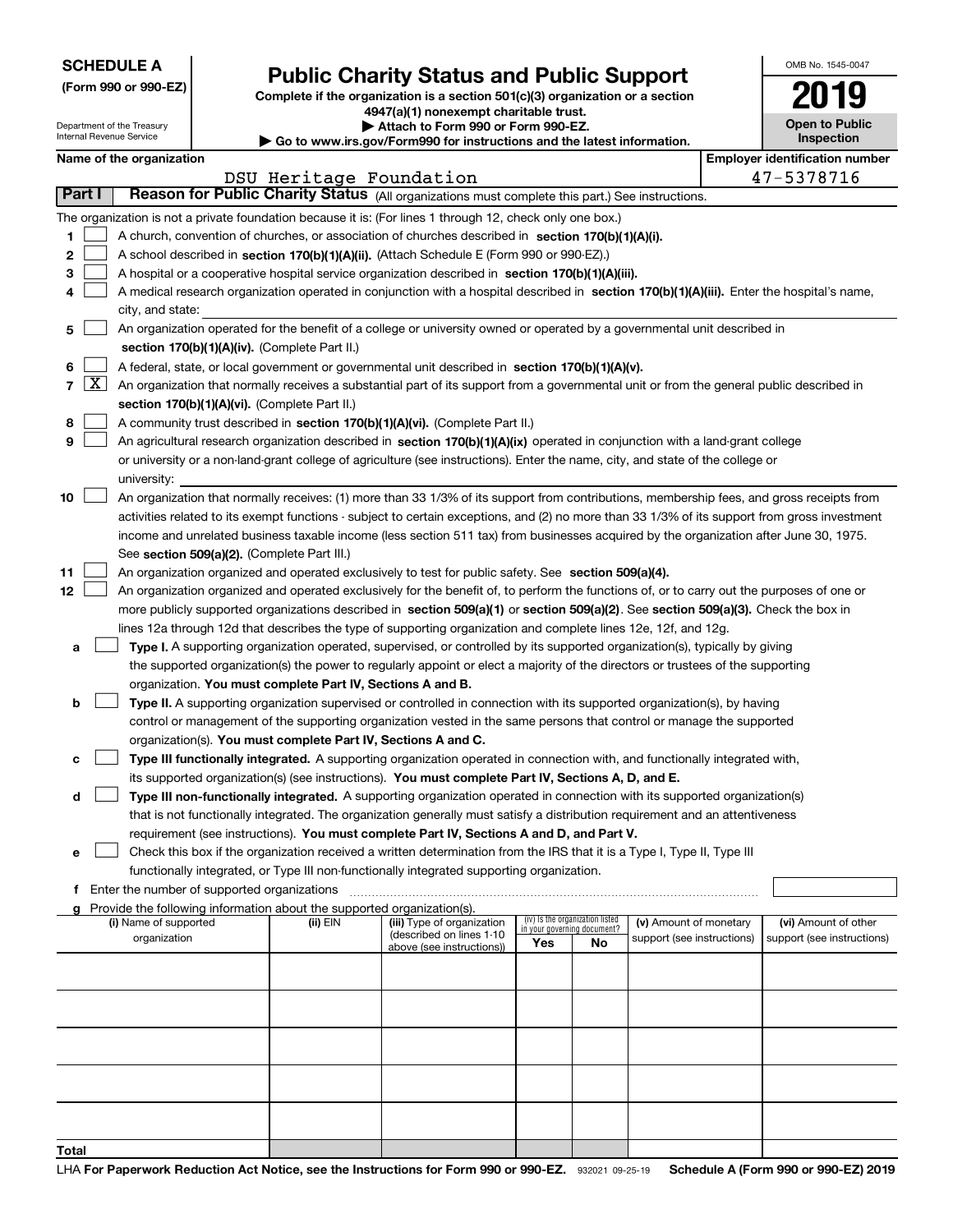#### Schedule A (Form 990 or 990-EZ) 2019  $\, {\rm DSU} \,$  He ${\rm r}$ itage  $\, {\rm F}$ oun ${\rm dation} \qquad \qquad \qquad 47-5378716 \,$  Page

**2**

(Complete only if you checked the box on line 5, 7, or 8 of Part I or if the organization failed to qualify under Part III. If the organization fails to qualify under the tests listed below, please complete Part III.) **Part II Support Schedule for Organizations Described in Sections 170(b)(1)(A)(iv) and 170(b)(1)(A)(vi)** 

|    | <b>Section A. Public Support</b>                                                                                                               |                      |                      |                        |                        |          |                                          |
|----|------------------------------------------------------------------------------------------------------------------------------------------------|----------------------|----------------------|------------------------|------------------------|----------|------------------------------------------|
|    | Calendar year (or fiscal year beginning in)                                                                                                    | (a) 2015             | (b) 2016             | $(c)$ 2017             | $(d)$ 2018             | (e) 2019 | (f) Total                                |
|    | 1 Gifts, grants, contributions, and                                                                                                            |                      |                      |                        |                        |          |                                          |
|    | membership fees received. (Do not                                                                                                              |                      |                      |                        |                        |          |                                          |
|    | include any "unusual grants.")                                                                                                                 | 1798069.             | 3132397.             | 6770379.               | 1838810.               |          | 3461044.17000699.                        |
|    | 2 Tax revenues levied for the organ-                                                                                                           |                      |                      |                        |                        |          |                                          |
|    | ization's benefit and either paid to                                                                                                           |                      |                      |                        |                        |          |                                          |
|    | or expended on its behalf                                                                                                                      |                      |                      |                        |                        |          |                                          |
|    | 3 The value of services or facilities                                                                                                          |                      |                      |                        |                        |          |                                          |
|    | furnished by a governmental unit to                                                                                                            |                      |                      |                        |                        |          |                                          |
|    | the organization without charge                                                                                                                |                      |                      |                        |                        |          |                                          |
|    | 4 Total. Add lines 1 through 3                                                                                                                 | 1798069.             | 3132397.             | 6770379.               | 1838810.               |          | 3461044.17000699.                        |
| 5. | The portion of total contributions                                                                                                             |                      |                      |                        |                        |          |                                          |
|    | by each person (other than a                                                                                                                   |                      |                      |                        |                        |          |                                          |
|    | governmental unit or publicly                                                                                                                  |                      |                      |                        |                        |          |                                          |
|    | supported organization) included                                                                                                               |                      |                      |                        |                        |          |                                          |
|    | on line 1 that exceeds 2% of the                                                                                                               |                      |                      |                        |                        |          |                                          |
|    | amount shown on line 11,                                                                                                                       |                      |                      |                        |                        |          |                                          |
|    | column (f)                                                                                                                                     |                      |                      |                        |                        |          |                                          |
|    |                                                                                                                                                |                      |                      |                        |                        |          | 142,249.<br>16858450.                    |
|    | 6 Public support. Subtract line 5 from line 4.<br><b>Section B. Total Support</b>                                                              |                      |                      |                        |                        |          |                                          |
|    |                                                                                                                                                |                      |                      |                        |                        |          |                                          |
|    | Calendar year (or fiscal year beginning in)                                                                                                    | (a) 2015<br>1798069. | (b) 2016<br>3132397. | $(c)$ 2017<br>6770379. | $(d)$ 2018<br>1838810. | (e) 2019 | (f) Total<br>3461044.17000699.           |
|    | <b>7</b> Amounts from line 4                                                                                                                   |                      |                      |                        |                        |          |                                          |
|    | 8 Gross income from interest,                                                                                                                  |                      |                      |                        |                        |          |                                          |
|    | dividends, payments received on                                                                                                                |                      |                      |                        |                        |          |                                          |
|    | securities loans, rents, royalties,                                                                                                            |                      |                      |                        |                        |          |                                          |
|    | and income from similar sources                                                                                                                |                      |                      | 231,451.               | 348,817.               | 561,599. | 1141867.                                 |
|    | <b>9</b> Net income from unrelated business                                                                                                    |                      |                      |                        |                        |          |                                          |
|    | activities, whether or not the                                                                                                                 |                      |                      |                        |                        |          |                                          |
|    | business is regularly carried on                                                                                                               |                      |                      |                        |                        |          |                                          |
|    | 10 Other income. Do not include gain                                                                                                           |                      |                      |                        |                        |          |                                          |
|    | or loss from the sale of capital                                                                                                               |                      |                      |                        |                        |          |                                          |
|    | assets (Explain in Part VI.)                                                                                                                   |                      |                      |                        |                        |          |                                          |
|    | <b>11 Total support.</b> Add lines 7 through 10                                                                                                |                      |                      |                        |                        |          | 18142566.                                |
|    | 12 Gross receipts from related activities, etc. (see instructions)                                                                             |                      |                      |                        |                        | 12       | 789,818.                                 |
|    | 13 First five years. If the Form 990 is for the organization's first, second, third, fourth, or fifth tax year as a section 501(c)(3)          |                      |                      |                        |                        |          |                                          |
|    | organization, check this box and stop here                                                                                                     |                      |                      |                        |                        |          | $\blacktriangleright$ $\boxed{\text{X}}$ |
|    | Section C. Computation of Public Support Percentage                                                                                            |                      |                      |                        |                        |          |                                          |
|    | 14 Public support percentage for 2019 (line 6, column (f) divided by line 11, column (f) <i>manumeronominimi</i> ng                            |                      |                      |                        |                        | 14       | $\frac{9}{6}$                            |
|    |                                                                                                                                                |                      | 15                   | %                      |                        |          |                                          |
|    | 16a 33 1/3% support test - 2019. If the organization did not check the box on line 13, and line 14 is 33 1/3% or more, check this box and      |                      |                      |                        |                        |          |                                          |
|    | stop here. The organization qualifies as a publicly supported organization                                                                     |                      |                      |                        |                        |          |                                          |
|    | b 33 1/3% support test - 2018. If the organization did not check a box on line 13 or 16a, and line 15 is 33 1/3% or more, check this box       |                      |                      |                        |                        |          |                                          |
|    | and stop here. The organization qualifies as a publicly supported organization                                                                 |                      |                      |                        |                        |          |                                          |
|    | 17a 10% -facts-and-circumstances test - 2019. If the organization did not check a box on line 13, 16a, or 16b, and line 14 is 10% or more,     |                      |                      |                        |                        |          |                                          |
|    | and if the organization meets the "facts-and-circumstances" test, check this box and stop here. Explain in Part VI how the organization        |                      |                      |                        |                        |          |                                          |
|    | meets the "facts-and-circumstances" test. The organization qualifies as a publicly supported organization                                      |                      |                      |                        |                        |          |                                          |
|    | <b>b 10% -facts-and-circumstances test - 2018.</b> If the organization did not check a box on line 13, 16a, 16b, or 17a, and line 15 is 10% or |                      |                      |                        |                        |          |                                          |
|    | more, and if the organization meets the "facts-and-circumstances" test, check this box and stop here. Explain in Part VI how the               |                      |                      |                        |                        |          |                                          |
|    | organization meets the "facts-and-circumstances" test. The organization qualifies as a publicly supported organization                         |                      |                      |                        |                        |          |                                          |
|    |                                                                                                                                                |                      |                      |                        |                        |          |                                          |
|    | 18 Private foundation. If the organization did not check a box on line 13, 16a, 16b, 17a, or 17b, check this box and see instructions          |                      |                      |                        |                        |          |                                          |

**Schedule A (Form 990 or 990-EZ) 2019**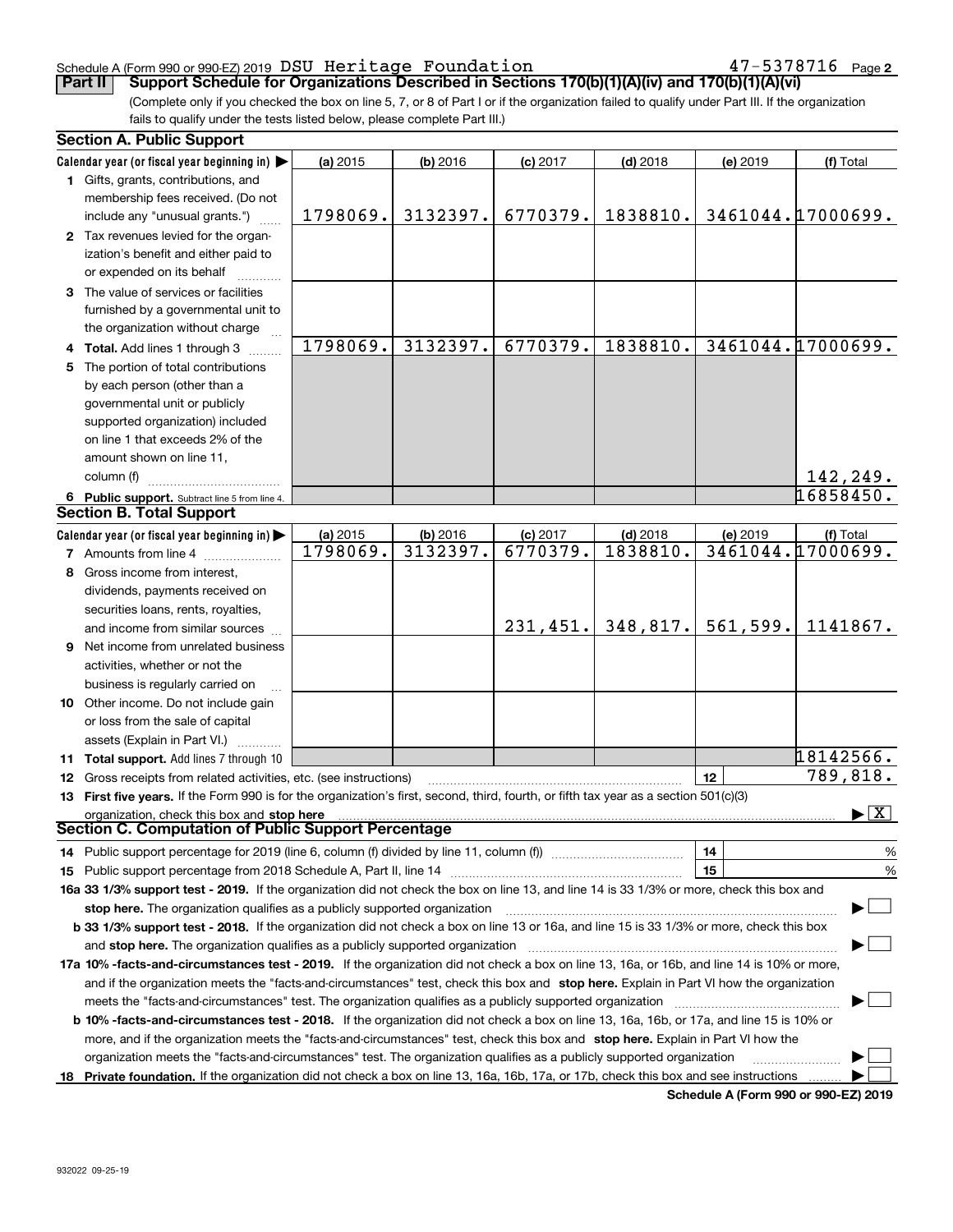### Schedule A (Form 990 or 990-EZ) 2019  $\, {\rm DSU} \,$  He ${\rm r}$ itage  $\, {\rm F}$ oun ${\rm dation} \qquad \qquad \qquad 47-5378716 \,$  Page

## **Part III** Support Schedule for Organizations Described in Section 509(a)(2)

(Complete only if you checked the box on line 10 of Part I or if the organization failed to qualify under Part II. If the organization fails to qualify under the tests listed below, please complete Part II.)

|    | <b>Section A. Public Support</b>                                                                                                                    |            |          |            |            |          |             |
|----|-----------------------------------------------------------------------------------------------------------------------------------------------------|------------|----------|------------|------------|----------|-------------|
|    | Calendar year (or fiscal year beginning in) $\blacktriangleright$                                                                                   | (a) 2015   | (b) 2016 | $(c)$ 2017 | $(d)$ 2018 | (e) 2019 | (f) Total   |
|    | 1 Gifts, grants, contributions, and                                                                                                                 |            |          |            |            |          |             |
|    | membership fees received. (Do not                                                                                                                   |            |          |            |            |          |             |
|    | include any "unusual grants.")                                                                                                                      |            |          |            |            |          |             |
|    | <b>2</b> Gross receipts from admissions,                                                                                                            |            |          |            |            |          |             |
|    | merchandise sold or services per-                                                                                                                   |            |          |            |            |          |             |
|    | formed, or facilities furnished in                                                                                                                  |            |          |            |            |          |             |
|    | any activity that is related to the<br>organization's tax-exempt purpose                                                                            |            |          |            |            |          |             |
|    | 3 Gross receipts from activities that                                                                                                               |            |          |            |            |          |             |
|    | are not an unrelated trade or bus-                                                                                                                  |            |          |            |            |          |             |
|    | iness under section 513                                                                                                                             |            |          |            |            |          |             |
|    | 4 Tax revenues levied for the organ-                                                                                                                |            |          |            |            |          |             |
|    | ization's benefit and either paid to                                                                                                                |            |          |            |            |          |             |
|    | or expended on its behalf                                                                                                                           |            |          |            |            |          |             |
|    | .                                                                                                                                                   |            |          |            |            |          |             |
|    | 5 The value of services or facilities                                                                                                               |            |          |            |            |          |             |
|    | furnished by a governmental unit to                                                                                                                 |            |          |            |            |          |             |
|    | the organization without charge                                                                                                                     |            |          |            |            |          |             |
|    | <b>6 Total.</b> Add lines 1 through 5                                                                                                               |            |          |            |            |          |             |
|    | 7a Amounts included on lines 1, 2, and                                                                                                              |            |          |            |            |          |             |
|    | 3 received from disqualified persons                                                                                                                |            |          |            |            |          |             |
|    | <b>b</b> Amounts included on lines 2 and 3 received<br>from other than disqualified persons that                                                    |            |          |            |            |          |             |
|    | exceed the greater of \$5,000 or 1% of the                                                                                                          |            |          |            |            |          |             |
|    | amount on line 13 for the year                                                                                                                      |            |          |            |            |          |             |
|    | c Add lines 7a and 7b                                                                                                                               |            |          |            |            |          |             |
|    | 8 Public support. (Subtract line 7c from line 6.)                                                                                                   |            |          |            |            |          |             |
|    | <b>Section B. Total Support</b>                                                                                                                     |            |          |            |            |          |             |
|    | Calendar year (or fiscal year beginning in) $\blacktriangleright$                                                                                   | (a) $2015$ | (b) 2016 | $(c)$ 2017 | $(d)$ 2018 | (e) 2019 | (f) Total   |
|    | 9 Amounts from line 6                                                                                                                               |            |          |            |            |          |             |
|    | <b>10a</b> Gross income from interest,<br>dividends, payments received on                                                                           |            |          |            |            |          |             |
|    | securities loans, rents, royalties,                                                                                                                 |            |          |            |            |          |             |
|    | and income from similar sources                                                                                                                     |            |          |            |            |          |             |
|    | <b>b</b> Unrelated business taxable income                                                                                                          |            |          |            |            |          |             |
|    | (less section 511 taxes) from businesses                                                                                                            |            |          |            |            |          |             |
|    | acquired after June 30, 1975                                                                                                                        |            |          |            |            |          |             |
|    | c Add lines 10a and 10b                                                                                                                             |            |          |            |            |          |             |
|    | 11 Net income from unrelated business                                                                                                               |            |          |            |            |          |             |
|    | activities not included in line 10b,<br>whether or not the business is                                                                              |            |          |            |            |          |             |
|    | regularly carried on                                                                                                                                |            |          |            |            |          |             |
|    | <b>12</b> Other income. Do not include gain                                                                                                         |            |          |            |            |          |             |
|    | or loss from the sale of capital<br>assets (Explain in Part VI.)                                                                                    |            |          |            |            |          |             |
|    | 13 Total support. (Add lines 9, 10c, 11, and 12.)                                                                                                   |            |          |            |            |          |             |
|    | 14 First five years. If the Form 990 is for the organization's first, second, third, fourth, or fifth tax year as a section 501(c)(3) organization, |            |          |            |            |          |             |
|    | check this box and stop here <i>macuum macuum macuum macuum macuum macuum macuum macuum macuum</i>                                                  |            |          |            |            |          |             |
|    | <b>Section C. Computation of Public Support Percentage</b>                                                                                          |            |          |            |            |          |             |
|    | 15 Public support percentage for 2019 (line 8, column (f), divided by line 13, column (f))                                                          |            |          |            |            | 15       | %           |
| 16 | Public support percentage from 2018 Schedule A, Part III, line 15                                                                                   |            |          |            |            | 16       | %           |
|    | <b>Section D. Computation of Investment Income Percentage</b>                                                                                       |            |          |            |            |          |             |
|    | 17 Investment income percentage for 2019 (line 10c, column (f), divided by line 13, column (f))                                                     |            |          |            |            | 17       | %           |
|    | 18 Investment income percentage from 2018 Schedule A, Part III, line 17                                                                             |            |          |            |            | 18       | %           |
|    | 19a 33 1/3% support tests - 2019. If the organization did not check the box on line 14, and line 15 is more than 33 1/3%, and line 17 is not        |            |          |            |            |          |             |
|    | more than 33 1/3%, check this box and stop here. The organization qualifies as a publicly supported organization                                    |            |          |            |            |          | $\sim$<br>▶ |
|    | b 33 1/3% support tests - 2018. If the organization did not check a box on line 14 or line 19a, and line 16 is more than 33 1/3%, and               |            |          |            |            |          |             |
|    | line 18 is not more than 33 1/3%, check this box and stop here. The organization qualifies as a publicly supported organization                     |            |          |            |            |          |             |
|    |                                                                                                                                                     |            |          |            |            |          |             |
| 20 |                                                                                                                                                     |            |          |            |            |          |             |

**Schedule A (Form 990 or 990-EZ) 2019**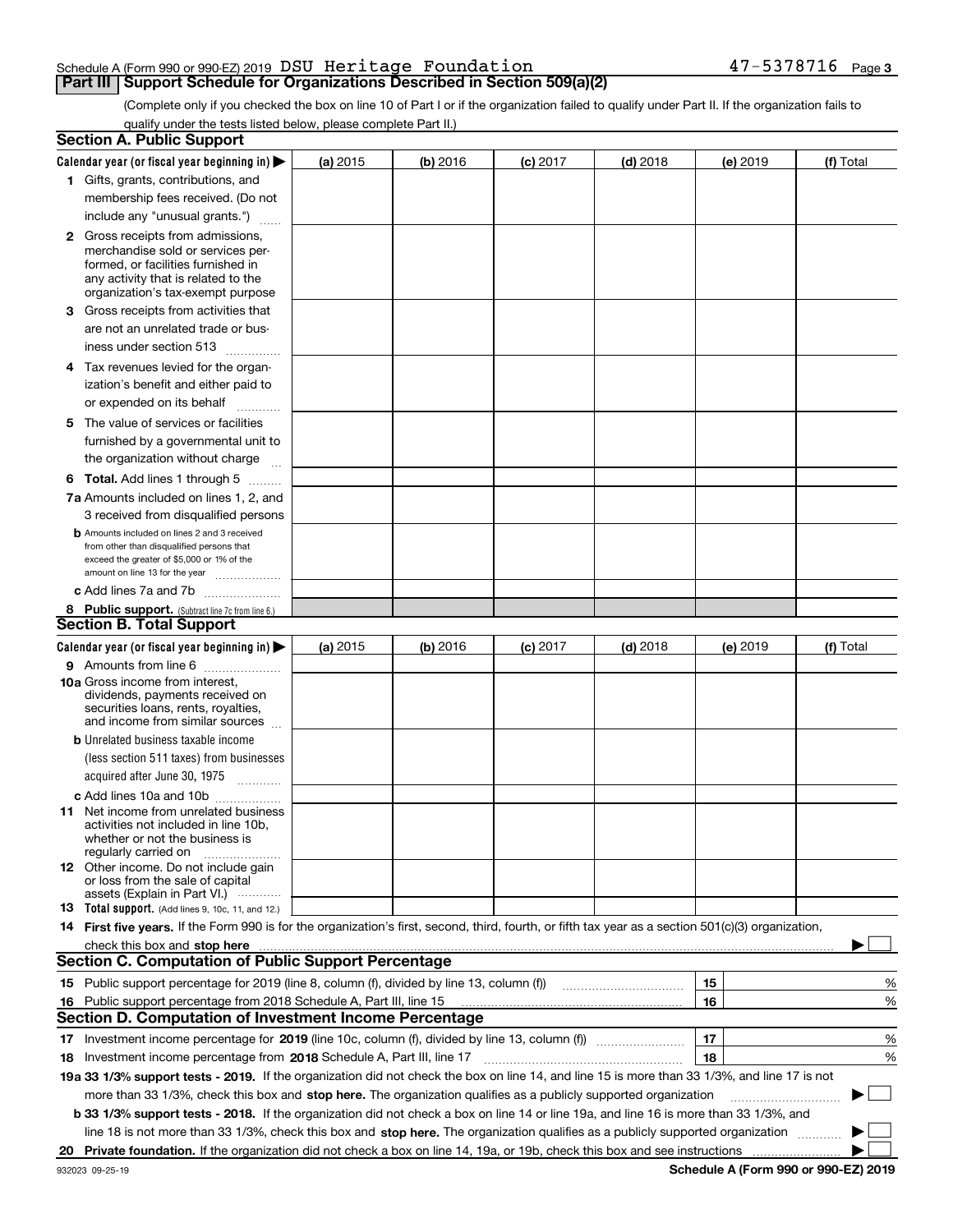#### Schedule A (Form 990 or 990-EZ) 2019  $\, {\rm DSU} \,$  He ${\rm r}$ itage  $\, {\rm F}$ oun ${\rm dation} \qquad \qquad \qquad 47-5378716 \,$  Page

**1**

**2**

**3a**

**3b**

**3c**

**4a**

**4b**

**4c**

**5a**

**5b5c**

**6**

**7**

**8**

**9a**

**9b**

**9c**

**10a**

**10b**

**YesNo**

## **Part IV Supporting Organizations**

(Complete only if you checked a box in line 12 on Part I. If you checked 12a of Part I, complete Sections A and B. If you checked 12b of Part I, complete Sections A and C. If you checked 12c of Part I, complete Sections A, D, and E. If you checked 12d of Part I, complete Sections A and D, and complete Part V.)

#### **Section A. All Supporting Organizations**

- **1** Are all of the organization's supported organizations listed by name in the organization's governing documents? If "No," describe in **Part VI** how the supported organizations are designated. If designated by *class or purpose, describe the designation. If historic and continuing relationship, explain.*
- **2** Did the organization have any supported organization that does not have an IRS determination of status under section 509(a)(1) or (2)? If "Yes," explain in Part VI how the organization determined that the supported *organization was described in section 509(a)(1) or (2).*
- **3a** Did the organization have a supported organization described in section 501(c)(4), (5), or (6)? If "Yes," answer *(b) and (c) below.*
- **b** Did the organization confirm that each supported organization qualified under section 501(c)(4), (5), or (6) and satisfied the public support tests under section 509(a)(2)? If "Yes," describe in **Part VI** when and how the *organization made the determination.*
- **c**Did the organization ensure that all support to such organizations was used exclusively for section 170(c)(2)(B) purposes? If "Yes," explain in **Part VI** what controls the organization put in place to ensure such use.
- **4a***If* Was any supported organization not organized in the United States ("foreign supported organization")? *"Yes," and if you checked 12a or 12b in Part I, answer (b) and (c) below.*
- **b** Did the organization have ultimate control and discretion in deciding whether to make grants to the foreign supported organization? If "Yes," describe in **Part VI** how the organization had such control and discretion *despite being controlled or supervised by or in connection with its supported organizations.*
- **c** Did the organization support any foreign supported organization that does not have an IRS determination under sections 501(c)(3) and 509(a)(1) or (2)? If "Yes," explain in **Part VI** what controls the organization used *to ensure that all support to the foreign supported organization was used exclusively for section 170(c)(2)(B) purposes.*
- **5a***If "Yes,"* Did the organization add, substitute, or remove any supported organizations during the tax year? answer (b) and (c) below (if applicable). Also, provide detail in **Part VI,** including (i) the names and EIN *numbers of the supported organizations added, substituted, or removed; (ii) the reasons for each such action; (iii) the authority under the organization's organizing document authorizing such action; and (iv) how the action was accomplished (such as by amendment to the organizing document).*
- **b** Type I or Type II only. Was any added or substituted supported organization part of a class already designated in the organization's organizing document?
- **cSubstitutions only.**  Was the substitution the result of an event beyond the organization's control?
- **6** Did the organization provide support (whether in the form of grants or the provision of services or facilities) to **Part VI.** *If "Yes," provide detail in* support or benefit one or more of the filing organization's supported organizations? anyone other than (i) its supported organizations, (ii) individuals that are part of the charitable class benefited by one or more of its supported organizations, or (iii) other supporting organizations that also
- **7**Did the organization provide a grant, loan, compensation, or other similar payment to a substantial contributor *If "Yes," complete Part I of Schedule L (Form 990 or 990-EZ).* regard to a substantial contributor? (as defined in section 4958(c)(3)(C)), a family member of a substantial contributor, or a 35% controlled entity with
- **8** Did the organization make a loan to a disqualified person (as defined in section 4958) not described in line 7? *If "Yes," complete Part I of Schedule L (Form 990 or 990-EZ).*
- **9a** Was the organization controlled directly or indirectly at any time during the tax year by one or more in section 509(a)(1) or (2))? If "Yes," *provide detail in* <code>Part VI.</code> disqualified persons as defined in section 4946 (other than foundation managers and organizations described
- **b** Did one or more disqualified persons (as defined in line 9a) hold a controlling interest in any entity in which the supporting organization had an interest? If "Yes," provide detail in P**art VI**.
- **c**Did a disqualified person (as defined in line 9a) have an ownership interest in, or derive any personal benefit from, assets in which the supporting organization also had an interest? If "Yes," provide detail in P**art VI.**
- **10a** Was the organization subject to the excess business holdings rules of section 4943 because of section supporting organizations)? If "Yes," answer 10b below. 4943(f) (regarding certain Type II supporting organizations, and all Type III non-functionally integrated
- **b** Did the organization have any excess business holdings in the tax year? (Use Schedule C, Form 4720, to *determine whether the organization had excess business holdings.)*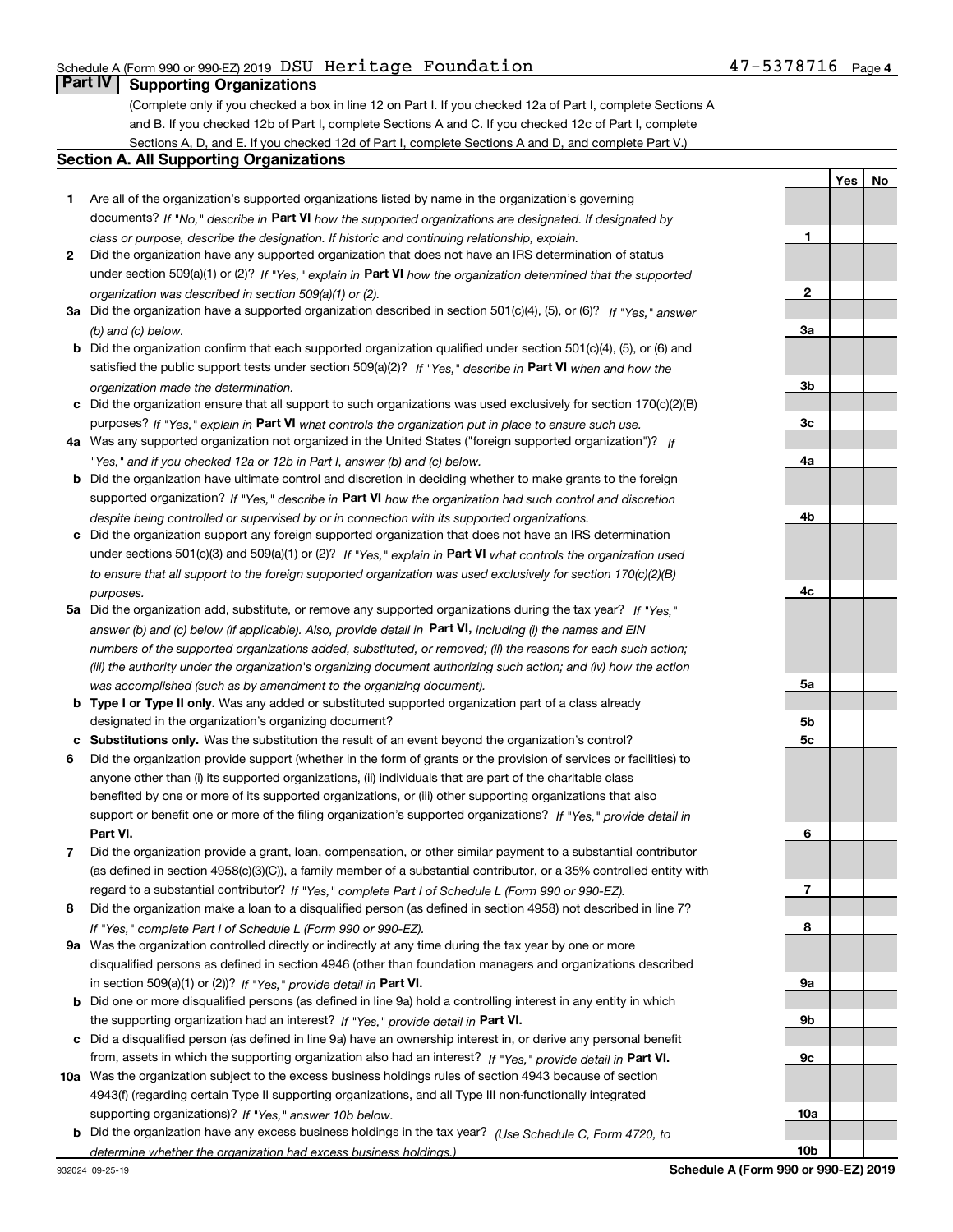## Schedule A (Form 990 or 990-EZ) 2019  $\, {\rm DSU} \,$  He ${\rm r}$ itage  $\, {\rm F}$ oun ${\rm dation} \qquad \qquad \qquad 47-5378716 \,$  Page **Part IV** Supporting Organizations *(continued)*

|    |                                                                                                                                   |                 | Yes | No  |
|----|-----------------------------------------------------------------------------------------------------------------------------------|-----------------|-----|-----|
| 11 | Has the organization accepted a gift or contribution from any of the following persons?                                           |                 |     |     |
|    | a A person who directly or indirectly controls, either alone or together with persons described in (b) and (c)                    |                 |     |     |
|    | below, the governing body of a supported organization?                                                                            | 11a             |     |     |
|    | <b>b</b> A family member of a person described in (a) above?                                                                      | 11 <sub>b</sub> |     |     |
|    | c A 35% controlled entity of a person described in (a) or (b) above? If "Yes" to a, b, or c, provide detail in Part VI.           | 11c             |     |     |
|    | <b>Section B. Type I Supporting Organizations</b>                                                                                 |                 |     |     |
|    |                                                                                                                                   |                 | Yes | No  |
| 1  | Did the directors, trustees, or membership of one or more supported organizations have the power to                               |                 |     |     |
|    | regularly appoint or elect at least a majority of the organization's directors or trustees at all times during the                |                 |     |     |
|    |                                                                                                                                   |                 |     |     |
|    | tax year? If "No," describe in Part VI how the supported organization(s) effectively operated, supervised, or                     |                 |     |     |
|    | controlled the organization's activities. If the organization had more than one supported organization,                           |                 |     |     |
|    | describe how the powers to appoint and/or remove directors or trustees were allocated among the supported                         |                 |     |     |
|    | organizations and what conditions or restrictions, if any, applied to such powers during the tax year.                            | 1               |     |     |
| 2  | Did the organization operate for the benefit of any supported organization other than the supported                               |                 |     |     |
|    | organization(s) that operated, supervised, or controlled the supporting organization? If "Yes," explain in                        |                 |     |     |
|    | Part VI how providing such benefit carried out the purposes of the supported organization(s) that operated,                       |                 |     |     |
|    | supervised, or controlled the supporting organization.                                                                            | $\mathbf{2}$    |     |     |
|    | <b>Section C. Type II Supporting Organizations</b>                                                                                |                 |     |     |
|    |                                                                                                                                   |                 | Yes | No  |
| 1  | Were a majority of the organization's directors or trustees during the tax year also a majority of the directors                  |                 |     |     |
|    | or trustees of each of the organization's supported organization(s)? If "No," describe in Part VI how control                     |                 |     |     |
|    | or management of the supporting organization was vested in the same persons that controlled or managed                            |                 |     |     |
|    | the supported organization(s).                                                                                                    | 1.              |     |     |
|    | <b>Section D. All Type III Supporting Organizations</b>                                                                           |                 |     |     |
|    |                                                                                                                                   |                 | Yes | No  |
| 1  | Did the organization provide to each of its supported organizations, by the last day of the fifth month of the                    |                 |     |     |
|    | organization's tax year, (i) a written notice describing the type and amount of support provided during the prior tax             |                 |     |     |
|    | year, (ii) a copy of the Form 990 that was most recently filed as of the date of notification, and (iii) copies of the            |                 |     |     |
|    | organization's governing documents in effect on the date of notification, to the extent not previously provided?                  | 1               |     |     |
| 2  | Were any of the organization's officers, directors, or trustees either (i) appointed or elected by the supported                  |                 |     |     |
|    | organization(s) or (ii) serving on the governing body of a supported organization? If "No," explain in Part VI how                |                 |     |     |
|    | the organization maintained a close and continuous working relationship with the supported organization(s).                       | 2               |     |     |
| 3  | By reason of the relationship described in (2), did the organization's supported organizations have a                             |                 |     |     |
|    | significant voice in the organization's investment policies and in directing the use of the organization's                        |                 |     |     |
|    |                                                                                                                                   |                 |     |     |
|    | income or assets at all times during the tax year? If "Yes," describe in Part VI the role the organization's                      |                 |     |     |
|    | supported organizations played in this regard.<br>Section E. Type III Functionally Integrated Supporting Organizations            | 3               |     |     |
|    |                                                                                                                                   |                 |     |     |
| 1. | Check the box next to the method that the organization used to satisfy the Integral Part Test during the year (see instructions). |                 |     |     |
| a  | The organization satisfied the Activities Test. Complete line 2 below.                                                            |                 |     |     |
| b  | The organization is the parent of each of its supported organizations. Complete line 3 below.                                     |                 |     |     |
| c  | The organization supported a governmental entity. Describe in Part VI how you supported a government entity (see instructions),   |                 |     |     |
| 2  | Activities Test. Answer (a) and (b) below.                                                                                        |                 | Yes | No. |
| a  | Did substantially all of the organization's activities during the tax year directly further the exempt purposes of                |                 |     |     |
|    | the supported organization(s) to which the organization was responsive? If "Yes," then in Part VI identify                        |                 |     |     |
|    | those supported organizations and explain how these activities directly furthered their exempt purposes,                          |                 |     |     |
|    | how the organization was responsive to those supported organizations, and how the organization determined                         |                 |     |     |
|    | that these activities constituted substantially all of its activities.                                                            | 2a              |     |     |
|    | <b>b</b> Did the activities described in (a) constitute activities that, but for the organization's involvement, one or more      |                 |     |     |
|    | of the organization's supported organization(s) would have been engaged in? If "Yes," explain in Part VI the                      |                 |     |     |
|    | reasons for the organization's position that its supported organization(s) would have engaged in these                            |                 |     |     |
|    | activities but for the organization's involvement.                                                                                | 2b              |     |     |
| з  | Parent of Supported Organizations. Answer (a) and (b) below.                                                                      |                 |     |     |
|    | a Did the organization have the power to regularly appoint or elect a majority of the officers, directors, or                     |                 |     |     |
|    | trustees of each of the supported organizations? Provide details in Part VI.                                                      | За              |     |     |
|    | <b>b</b> Did the organization exercise a substantial degree of direction over the policies, programs, and activities of each      |                 |     |     |
|    |                                                                                                                                   |                 |     |     |
|    | of its supported organizations? If "Yes," describe in Part VI the role played by the organization in this regard.                 | 3b              |     |     |

**Schedule A (Form 990 or 990-EZ) 2019**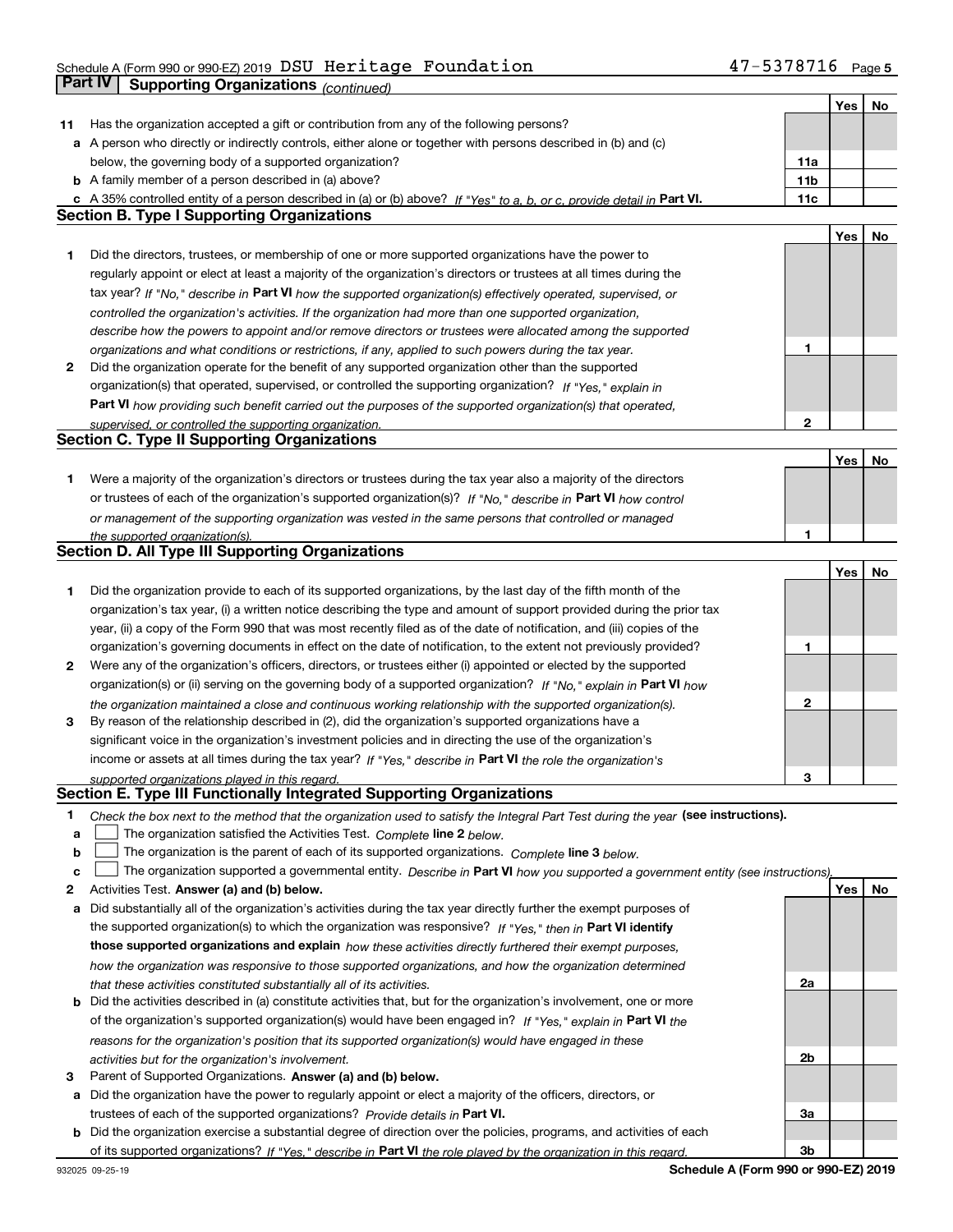| Schedule A (Form 990 or 990-EZ) 2019 DSU Heritage Foundation |                                                                                         | $47 - 5378716$ Page 6 |  |
|--------------------------------------------------------------|-----------------------------------------------------------------------------------------|-----------------------|--|
|                                                              | <b>Part V</b>   Type III Non-Functionally Integrated 509(a)(3) Supporting Organizations |                       |  |

1 Check here if the organization satisfied the Integral Part Test as a qualifying trust on Nov. 20, 1970 (explain in Part VI). See instructions. All other Type III non-functionally integrated supporting organizations must complete Sections A through E.

| Section A - Adjusted Net Income |                                                                              |                | (A) Prior Year | (B) Current Year<br>(optional) |
|---------------------------------|------------------------------------------------------------------------------|----------------|----------------|--------------------------------|
| 1.                              | Net short-term capital gain                                                  | 1              |                |                                |
| 2                               | Recoveries of prior-year distributions                                       | $\overline{2}$ |                |                                |
| 3                               | Other gross income (see instructions)                                        | 3              |                |                                |
| 4                               | Add lines 1 through 3.                                                       | 4              |                |                                |
| 5                               | Depreciation and depletion                                                   | 5              |                |                                |
| 6                               | Portion of operating expenses paid or incurred for production or             |                |                |                                |
|                                 | collection of gross income or for management, conservation, or               |                |                |                                |
|                                 | maintenance of property held for production of income (see instructions)     | 6              |                |                                |
| 7                               | Other expenses (see instructions)                                            | $\overline{7}$ |                |                                |
| 8                               | <b>Adjusted Net Income</b> (subtract lines 5, 6, and 7 from line 4)          | 8              |                |                                |
|                                 | <b>Section B - Minimum Asset Amount</b>                                      |                | (A) Prior Year | (B) Current Year<br>(optional) |
| 1.                              | Aggregate fair market value of all non-exempt-use assets (see                |                |                |                                |
|                                 | instructions for short tax year or assets held for part of year):            |                |                |                                |
|                                 | a Average monthly value of securities                                        | 1a             |                |                                |
|                                 | <b>b</b> Average monthly cash balances                                       | 1 <sub>b</sub> |                |                                |
|                                 | c Fair market value of other non-exempt-use assets                           | 1c             |                |                                |
|                                 | d Total (add lines 1a, 1b, and 1c)                                           | 1d             |                |                                |
|                                 | <b>e</b> Discount claimed for blockage or other                              |                |                |                                |
|                                 | factors (explain in detail in Part VI):                                      |                |                |                                |
| 2                               | Acquisition indebtedness applicable to non-exempt-use assets                 | $\mathbf{2}$   |                |                                |
| 3                               | Subtract line 2 from line 1d.                                                | 3              |                |                                |
| 4                               | Cash deemed held for exempt use. Enter 1-1/2% of line 3 (for greater amount, |                |                |                                |
|                                 | see instructions).                                                           | 4              |                |                                |
| 5                               | Net value of non-exempt-use assets (subtract line 4 from line 3)             | 5              |                |                                |
| 6                               | Multiply line 5 by .035.                                                     | 6              |                |                                |
| 7                               | Recoveries of prior-year distributions                                       | $\overline{7}$ |                |                                |
| 8                               | Minimum Asset Amount (add line 7 to line 6)                                  | 8              |                |                                |
|                                 | <b>Section C - Distributable Amount</b>                                      |                |                | <b>Current Year</b>            |
| 1                               | Adjusted net income for prior year (from Section A, line 8, Column A)        | 1              |                |                                |
| $\mathbf{2}$                    | Enter 85% of line 1                                                          | $\mathbf{2}$   |                |                                |
| 3                               | Minimum asset amount for prior year (from Section B, line 8, Column A)       | 3              |                |                                |
| 4                               | Enter greater of line 2 or line 3.                                           | 4              |                |                                |
| 5                               | Income tax imposed in prior year                                             | 5              |                |                                |
| 6                               | <b>Distributable Amount.</b> Subtract line 5 from line 4, unless subject to  |                |                |                                |
|                                 | emergency temporary reduction (see instructions).                            | 6              |                |                                |

**7**Check here if the current year is the organization's first as a non-functionally integrated Type III supporting organization (see instructions).

**Schedule A (Form 990 or 990-EZ) 2019**

**1**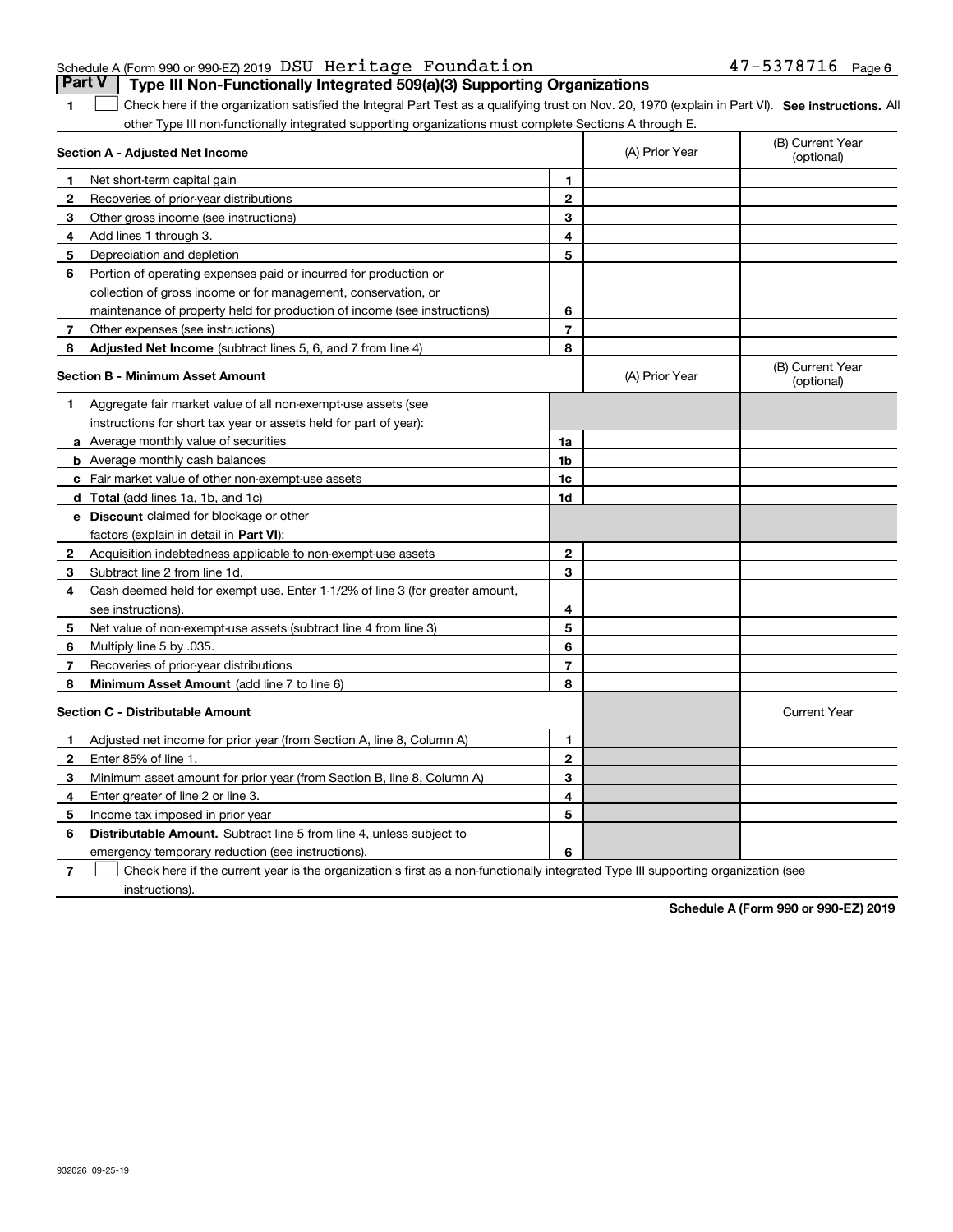| <b>Part V</b> | Type III Non-Functionally Integrated 509(a)(3) Supporting Organizations                    |                             | (continued)                           |                                         |  |
|---------------|--------------------------------------------------------------------------------------------|-----------------------------|---------------------------------------|-----------------------------------------|--|
|               | <b>Current Year</b><br><b>Section D - Distributions</b>                                    |                             |                                       |                                         |  |
| 1             | Amounts paid to supported organizations to accomplish exempt purposes                      |                             |                                       |                                         |  |
| 2             | Amounts paid to perform activity that directly furthers exempt purposes of supported       |                             |                                       |                                         |  |
|               | organizations, in excess of income from activity                                           |                             |                                       |                                         |  |
| 3             | Administrative expenses paid to accomplish exempt purposes of supported organizations      |                             |                                       |                                         |  |
| 4             | Amounts paid to acquire exempt-use assets                                                  |                             |                                       |                                         |  |
| 5             | Qualified set-aside amounts (prior IRS approval required)                                  |                             |                                       |                                         |  |
| 6             | Other distributions (describe in Part VI). See instructions.                               |                             |                                       |                                         |  |
| 7             | <b>Total annual distributions.</b> Add lines 1 through 6.                                  |                             |                                       |                                         |  |
| 8             | Distributions to attentive supported organizations to which the organization is responsive |                             |                                       |                                         |  |
|               | (provide details in Part VI). See instructions.                                            |                             |                                       |                                         |  |
| 9             | Distributable amount for 2019 from Section C, line 6                                       |                             |                                       |                                         |  |
| 10            | Line 8 amount divided by line 9 amount                                                     |                             |                                       |                                         |  |
|               |                                                                                            | (i)                         | (iii)                                 | (iii)                                   |  |
|               | <b>Section E - Distribution Allocations</b> (see instructions)                             | <b>Excess Distributions</b> | <b>Underdistributions</b><br>Pre-2019 | <b>Distributable</b><br>Amount for 2019 |  |
| 1             | Distributable amount for 2019 from Section C, line 6                                       |                             |                                       |                                         |  |
| 2             | Underdistributions, if any, for years prior to 2019 (reason-                               |                             |                                       |                                         |  |
|               | able cause required- explain in Part VI). See instructions.                                |                             |                                       |                                         |  |
| З             | Excess distributions carryover, if any, to 2019                                            |                             |                                       |                                         |  |
|               | <b>a</b> From 2014                                                                         |                             |                                       |                                         |  |
|               | <b>b</b> From 2015                                                                         |                             |                                       |                                         |  |
|               | $c$ From 2016                                                                              |                             |                                       |                                         |  |
|               | d From 2017                                                                                |                             |                                       |                                         |  |
|               | e From 2018                                                                                |                             |                                       |                                         |  |
|               | Total of lines 3a through e                                                                |                             |                                       |                                         |  |
| g             | Applied to underdistributions of prior years                                               |                             |                                       |                                         |  |
|               | <b>h</b> Applied to 2019 distributable amount                                              |                             |                                       |                                         |  |
|               | Carryover from 2014 not applied (see instructions)                                         |                             |                                       |                                         |  |
|               | Remainder. Subtract lines 3g, 3h, and 3i from 3f.                                          |                             |                                       |                                         |  |
| 4             | Distributions for 2019 from Section D,                                                     |                             |                                       |                                         |  |
|               | line $7:$                                                                                  |                             |                                       |                                         |  |
|               | <b>a</b> Applied to underdistributions of prior years                                      |                             |                                       |                                         |  |
|               | <b>b</b> Applied to 2019 distributable amount                                              |                             |                                       |                                         |  |
|               | c Remainder. Subtract lines 4a and 4b from 4.                                              |                             |                                       |                                         |  |
| 5             | Remaining underdistributions for years prior to 2019, if                                   |                             |                                       |                                         |  |
|               | any. Subtract lines 3g and 4a from line 2. For result greater                              |                             |                                       |                                         |  |
|               | than zero, explain in Part VI. See instructions.                                           |                             |                                       |                                         |  |
| 6             | Remaining underdistributions for 2019. Subtract lines 3h                                   |                             |                                       |                                         |  |
|               | and 4b from line 1. For result greater than zero, explain in                               |                             |                                       |                                         |  |
|               | Part VI. See instructions.                                                                 |                             |                                       |                                         |  |
| 7             | Excess distributions carryover to 2020. Add lines 3j                                       |                             |                                       |                                         |  |
|               | and 4c.                                                                                    |                             |                                       |                                         |  |
| 8             | Breakdown of line 7:                                                                       |                             |                                       |                                         |  |
|               | a Excess from 2015                                                                         |                             |                                       |                                         |  |
|               | <b>b</b> Excess from 2016                                                                  |                             |                                       |                                         |  |
|               | c Excess from 2017                                                                         |                             |                                       |                                         |  |
|               | d Excess from 2018                                                                         |                             |                                       |                                         |  |
|               | e Excess from 2019                                                                         |                             |                                       |                                         |  |
|               |                                                                                            |                             |                                       |                                         |  |

**Schedule A (Form 990 or 990-EZ) 2019**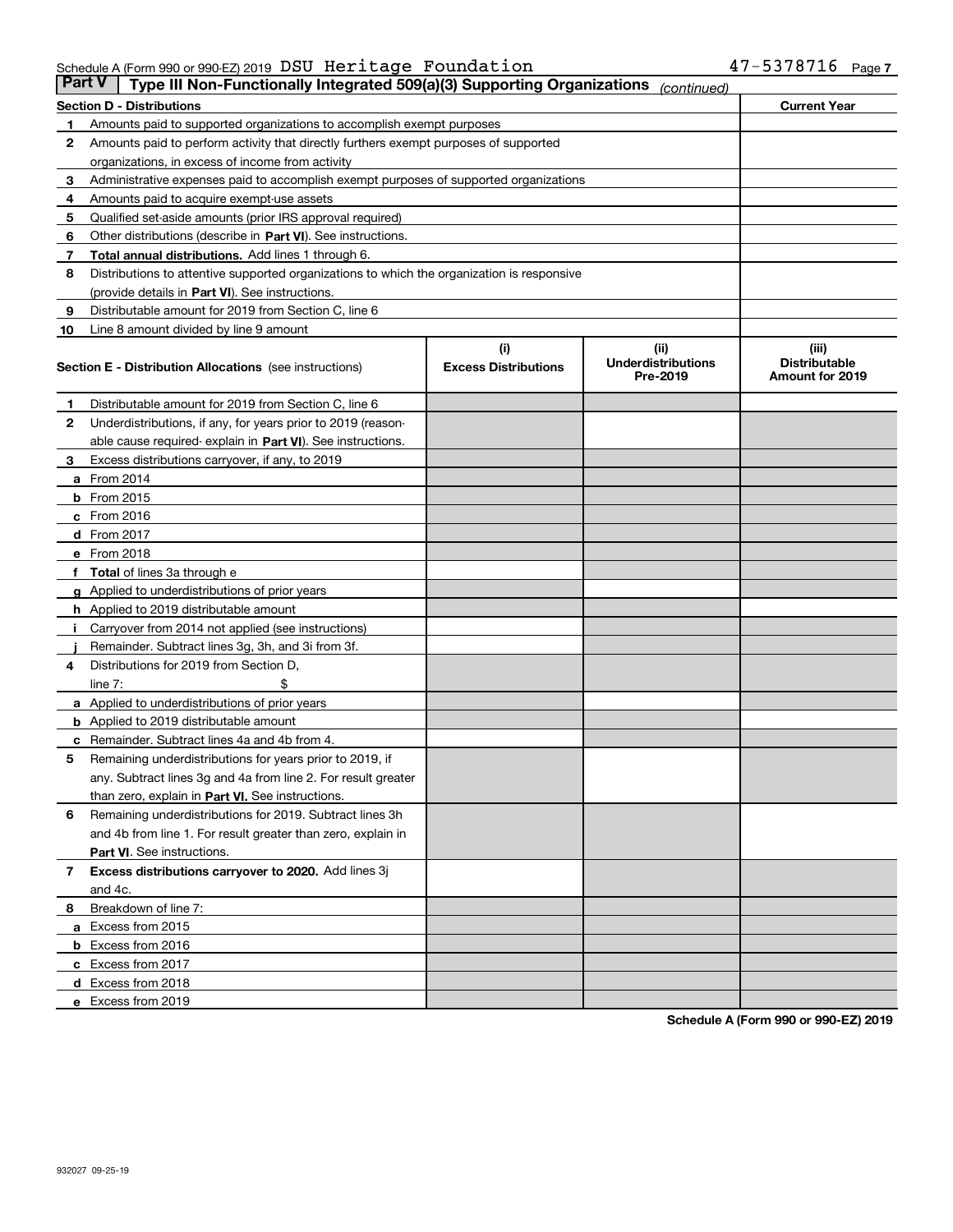|                | Schedule A (Form 990 or 990-EZ) 2019 DSU Heritage Foundation |                                                                                                                                                                                                                                                                                                                                                                                                                                                                                                                                                                      | $47 - 5378716$ Page 8 |
|----------------|--------------------------------------------------------------|----------------------------------------------------------------------------------------------------------------------------------------------------------------------------------------------------------------------------------------------------------------------------------------------------------------------------------------------------------------------------------------------------------------------------------------------------------------------------------------------------------------------------------------------------------------------|-----------------------|
| <b>Part VI</b> |                                                              | Supplemental Information. Provide the explanations required by Part II, line 10; Part II, line 17a or 17b; Part III, line 12;<br>Part IV, Section A, lines 1, 2, 3b, 3c, 4b, 4c, 5a, 6, 9a, 9b, 9c, 11a, 11b, and 11c; Part IV, Section B, lines 1 and 2; Part IV, Section C,<br>line 1; Part IV, Section D, lines 2 and 3; Part IV, Section E, lines 1c, 2a, 2b, 3a, and 3b; Part V, line 1; Part V, Section B, line 1e; Part V,<br>Section D, lines 5, 6, and 8; and Part V, Section E, lines 2, 5, and 6. Also complete this part for any additional information. |                       |
|                | (See instructions.)                                          |                                                                                                                                                                                                                                                                                                                                                                                                                                                                                                                                                                      |                       |
|                |                                                              |                                                                                                                                                                                                                                                                                                                                                                                                                                                                                                                                                                      |                       |
|                |                                                              |                                                                                                                                                                                                                                                                                                                                                                                                                                                                                                                                                                      |                       |
|                |                                                              |                                                                                                                                                                                                                                                                                                                                                                                                                                                                                                                                                                      |                       |
|                |                                                              |                                                                                                                                                                                                                                                                                                                                                                                                                                                                                                                                                                      |                       |
|                |                                                              |                                                                                                                                                                                                                                                                                                                                                                                                                                                                                                                                                                      |                       |
|                |                                                              |                                                                                                                                                                                                                                                                                                                                                                                                                                                                                                                                                                      |                       |
|                |                                                              |                                                                                                                                                                                                                                                                                                                                                                                                                                                                                                                                                                      |                       |
|                |                                                              |                                                                                                                                                                                                                                                                                                                                                                                                                                                                                                                                                                      |                       |
|                |                                                              |                                                                                                                                                                                                                                                                                                                                                                                                                                                                                                                                                                      |                       |
|                |                                                              |                                                                                                                                                                                                                                                                                                                                                                                                                                                                                                                                                                      |                       |
|                |                                                              |                                                                                                                                                                                                                                                                                                                                                                                                                                                                                                                                                                      |                       |
|                |                                                              |                                                                                                                                                                                                                                                                                                                                                                                                                                                                                                                                                                      |                       |
|                |                                                              |                                                                                                                                                                                                                                                                                                                                                                                                                                                                                                                                                                      |                       |
|                |                                                              |                                                                                                                                                                                                                                                                                                                                                                                                                                                                                                                                                                      |                       |
|                |                                                              |                                                                                                                                                                                                                                                                                                                                                                                                                                                                                                                                                                      |                       |
|                |                                                              |                                                                                                                                                                                                                                                                                                                                                                                                                                                                                                                                                                      |                       |
|                |                                                              |                                                                                                                                                                                                                                                                                                                                                                                                                                                                                                                                                                      |                       |
|                |                                                              |                                                                                                                                                                                                                                                                                                                                                                                                                                                                                                                                                                      |                       |
|                |                                                              |                                                                                                                                                                                                                                                                                                                                                                                                                                                                                                                                                                      |                       |
|                |                                                              |                                                                                                                                                                                                                                                                                                                                                                                                                                                                                                                                                                      |                       |
|                |                                                              |                                                                                                                                                                                                                                                                                                                                                                                                                                                                                                                                                                      |                       |
|                |                                                              |                                                                                                                                                                                                                                                                                                                                                                                                                                                                                                                                                                      |                       |
|                |                                                              |                                                                                                                                                                                                                                                                                                                                                                                                                                                                                                                                                                      |                       |
|                |                                                              |                                                                                                                                                                                                                                                                                                                                                                                                                                                                                                                                                                      |                       |
|                |                                                              |                                                                                                                                                                                                                                                                                                                                                                                                                                                                                                                                                                      |                       |
|                |                                                              |                                                                                                                                                                                                                                                                                                                                                                                                                                                                                                                                                                      |                       |
|                |                                                              |                                                                                                                                                                                                                                                                                                                                                                                                                                                                                                                                                                      |                       |
|                |                                                              |                                                                                                                                                                                                                                                                                                                                                                                                                                                                                                                                                                      |                       |
|                |                                                              |                                                                                                                                                                                                                                                                                                                                                                                                                                                                                                                                                                      |                       |
|                |                                                              |                                                                                                                                                                                                                                                                                                                                                                                                                                                                                                                                                                      |                       |
|                |                                                              |                                                                                                                                                                                                                                                                                                                                                                                                                                                                                                                                                                      |                       |
|                |                                                              |                                                                                                                                                                                                                                                                                                                                                                                                                                                                                                                                                                      |                       |
|                |                                                              |                                                                                                                                                                                                                                                                                                                                                                                                                                                                                                                                                                      |                       |
|                |                                                              |                                                                                                                                                                                                                                                                                                                                                                                                                                                                                                                                                                      |                       |
|                |                                                              |                                                                                                                                                                                                                                                                                                                                                                                                                                                                                                                                                                      |                       |
|                |                                                              |                                                                                                                                                                                                                                                                                                                                                                                                                                                                                                                                                                      |                       |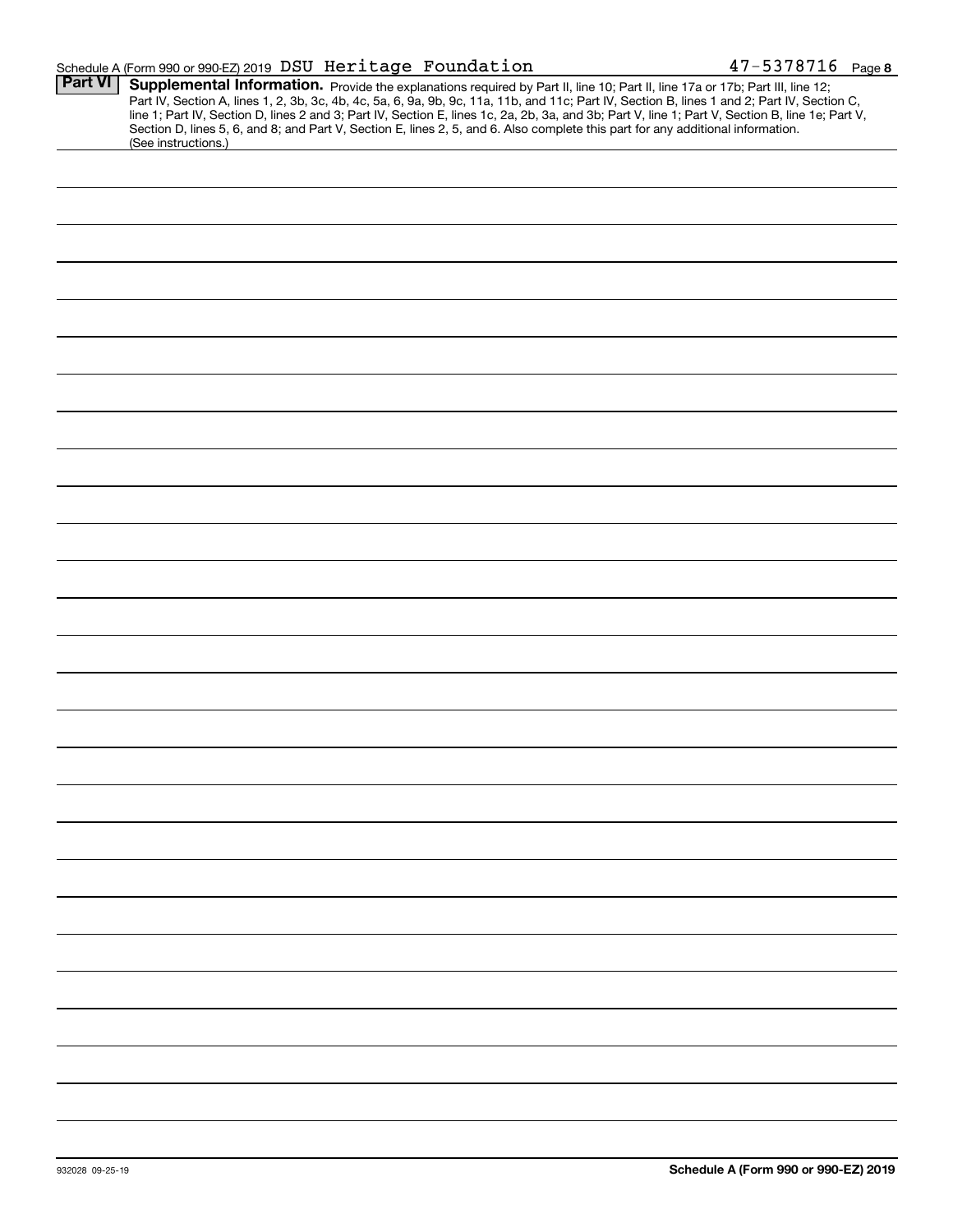Department of the Treasury Internal Revenue Service **(Form 990, 990-EZ, or 990-PF)**

\*\* PUBLIC DISCLOSURE COPY \*\*

# **Schedule B Schedule of Contributors**

**| Attach to Form 990, Form 990-EZ, or Form 990-PF. | Go to www.irs.gov/Form990 for the latest information.** OMB No. 1545-0047

**2019**

**Employer identification number**

| 5378716 |  |
|---------|--|
|---------|--|

| Department of the Treasury |  |  |  |  |
|----------------------------|--|--|--|--|
| Internal Revenue Service   |  |  |  |  |
| Name of the organization   |  |  |  |  |

**Organization type** (check one):

# DSU Heritage Foundation 14

| Filers of:         | Section:                                                                    |
|--------------------|-----------------------------------------------------------------------------|
| Form 990 or 990-FZ | $\lfloor x \rfloor$ 501(c)( 3) (enter number) organization                  |
|                    | $4947(a)(1)$ nonexempt charitable trust not treated as a private foundation |
|                    | 527 political organization                                                  |
| Form 990-PF        | 501(c)(3) exempt private foundation                                         |
|                    | 4947(a)(1) nonexempt charitable trust treated as a private foundation       |
|                    | 501(c)(3) taxable private foundation                                        |

Check if your organization is covered by the **General Rule** or a **Special Rule. Note:**  Only a section 501(c)(7), (8), or (10) organization can check boxes for both the General Rule and a Special Rule. See instructions.

#### **General Rule**

 $\boxed{\textbf{X}}$  For an organization filing Form 990, 990-EZ, or 990-PF that received, during the year, contributions totaling \$5,000 or more (in money or property) from any one contributor. Complete Parts I and II. See instructions for determining a contributor's total contributions.

#### **Special Rules**

any one contributor, during the year, total contributions of the greater of  $\,$  (1) \$5,000; or **(2)** 2% of the amount on (i) Form 990, Part VIII, line 1h; For an organization described in section 501(c)(3) filing Form 990 or 990-EZ that met the 33 1/3% support test of the regulations under sections 509(a)(1) and 170(b)(1)(A)(vi), that checked Schedule A (Form 990 or 990-EZ), Part II, line 13, 16a, or 16b, and that received from or (ii) Form 990-EZ, line 1. Complete Parts I and II.  $\mathcal{L}^{\text{max}}$ 

year, total contributions of more than \$1,000 *exclusively* for religious, charitable, scientific, literary, or educational purposes, or for the For an organization described in section 501(c)(7), (8), or (10) filing Form 990 or 990-EZ that received from any one contributor, during the prevention of cruelty to children or animals. Complete Parts I, II, and III.  $\mathcal{L}^{\text{max}}$ 

purpose. Don't complete any of the parts unless the **General Rule** applies to this organization because it received *nonexclusively* year, contributions <sub>exclusively</sub> for religious, charitable, etc., purposes, but no such contributions totaled more than \$1,000. If this box is checked, enter here the total contributions that were received during the year for an  $\;$ exclusively religious, charitable, etc., For an organization described in section 501(c)(7), (8), or (10) filing Form 990 or 990-EZ that received from any one contributor, during the religious, charitable, etc., contributions totaling \$5,000 or more during the year  $\Box$ — $\Box$   $\Box$  $\mathcal{L}^{\text{max}}$ 

**Caution:**  An organization that isn't covered by the General Rule and/or the Special Rules doesn't file Schedule B (Form 990, 990-EZ, or 990-PF),  **must** but it answer "No" on Part IV, line 2, of its Form 990; or check the box on line H of its Form 990-EZ or on its Form 990-PF, Part I, line 2, to certify that it doesn't meet the filing requirements of Schedule B (Form 990, 990-EZ, or 990-PF).

**For Paperwork Reduction Act Notice, see the instructions for Form 990, 990-EZ, or 990-PF. Schedule B (Form 990, 990-EZ, or 990-PF) (2019)** LHA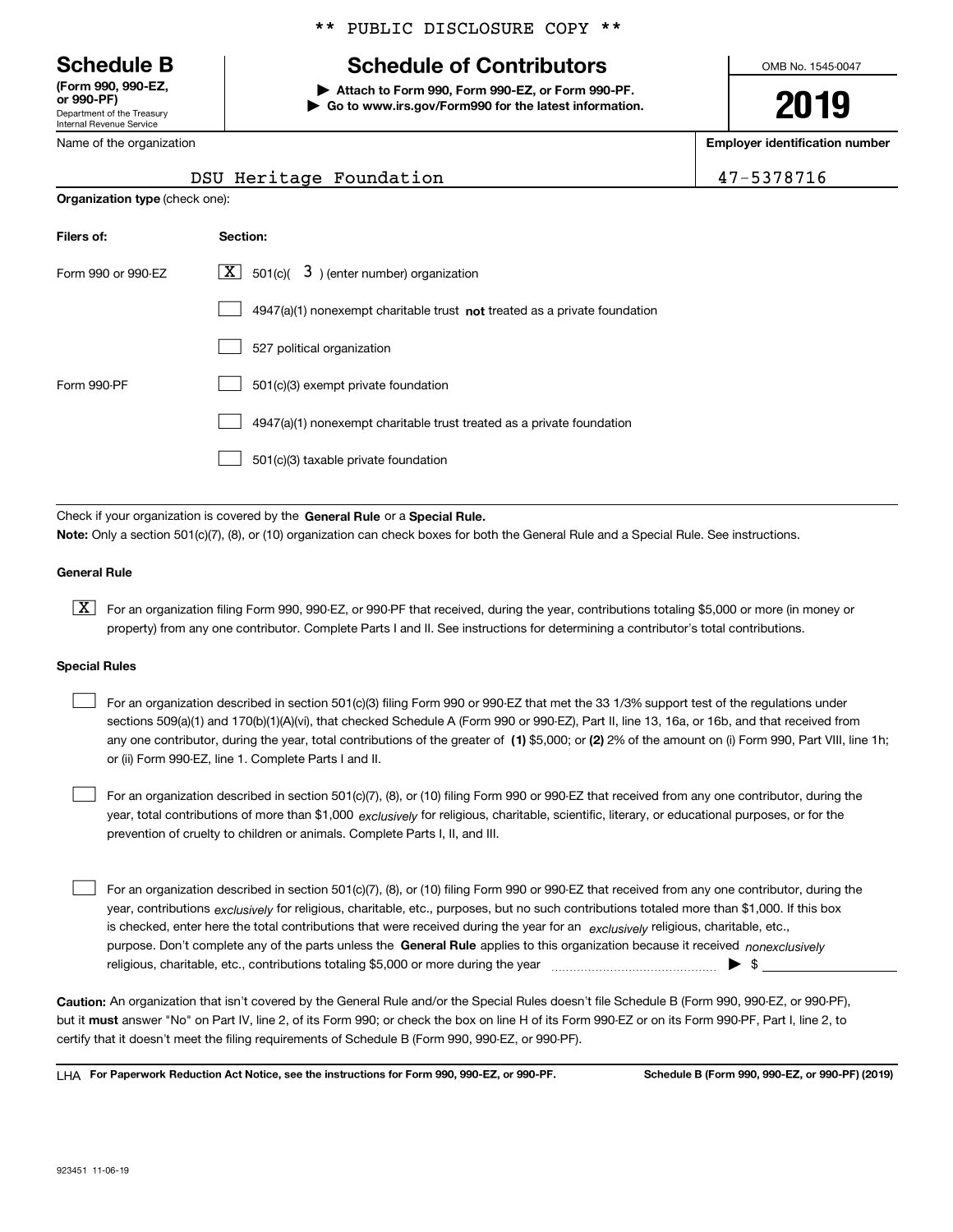## DSU Heritage Foundation 47-5378716

|            | Schedule B (Form 990, 990-EZ, or 990-PF) (2019)                                                       |                                   | Page 2                                                                                                      |
|------------|-------------------------------------------------------------------------------------------------------|-----------------------------------|-------------------------------------------------------------------------------------------------------------|
|            | Name of organization                                                                                  |                                   | Employer identification number                                                                              |
|            | DSU Heritage Foundation                                                                               |                                   | 47-5378716                                                                                                  |
| Part I     | <b>Contributors</b> (see instructions). Use duplicate copies of Part I if additional space is needed. |                                   |                                                                                                             |
| (a)<br>No. | (b)<br>Name, address, and ZIP + 4                                                                     | (c)<br><b>Total contributions</b> | (d)<br>Type of contribution                                                                                 |
| 1          |                                                                                                       | 130,850.<br>\$                    | $\overline{\mathbf{X}}$<br>Person<br>Payroll<br>Noncash<br>(Complete Part II for<br>noncash contributions.) |
| (a)<br>No. | (b)<br>Name, address, and ZIP + 4                                                                     | (c)<br><b>Total contributions</b> | (d)<br>Type of contribution                                                                                 |
| 2          |                                                                                                       | 245,500.<br>\$                    | $\overline{\mathbf{X}}$<br>Person<br>Payroll<br>Noncash<br>(Complete Part II for<br>noncash contributions.) |
| (a)<br>No. | (b)<br>Name, address, and ZIP + 4                                                                     | (c)<br><b>Total contributions</b> | (d)<br>Type of contribution                                                                                 |
| 3          |                                                                                                       | 100, 100.<br>\$                   | $\overline{\mathbf{X}}$<br>Person<br>Payroll<br>Noncash<br>(Complete Part II for<br>noncash contributions.) |
| (a)<br>No. | (b)<br>Name, address, and ZIP + 4                                                                     | (c)<br><b>Total contributions</b> | (d)<br>Type of contribution                                                                                 |
| 4          |                                                                                                       | 505, 100.<br>\$                   | $\mathbf{X}$<br>Person<br>Payroll<br>Noncash<br>(Complete Part II for<br>noncash contributions.)            |
| (a)<br>No. | (b)<br>Name, address, and ZIP + 4                                                                     | (c)<br><b>Total contributions</b> | (d)<br>Type of contribution                                                                                 |
| 5          |                                                                                                       | 84,750.<br>\$                     | $\overline{\text{X}}$<br>Person<br>Payroll<br>Noncash<br>(Complete Part II for<br>noncash contributions.)   |
| (a)<br>No. | (b)<br>Name, address, and ZIP + 4                                                                     | (c)<br><b>Total contributions</b> | (d)<br>Type of contribution                                                                                 |
| 6          |                                                                                                       | 60,450.<br>\$                     | $\overline{\text{X}}$<br>Person<br>Payroll<br>Noncash<br>(Complete Part II for<br>noncash contributions.)   |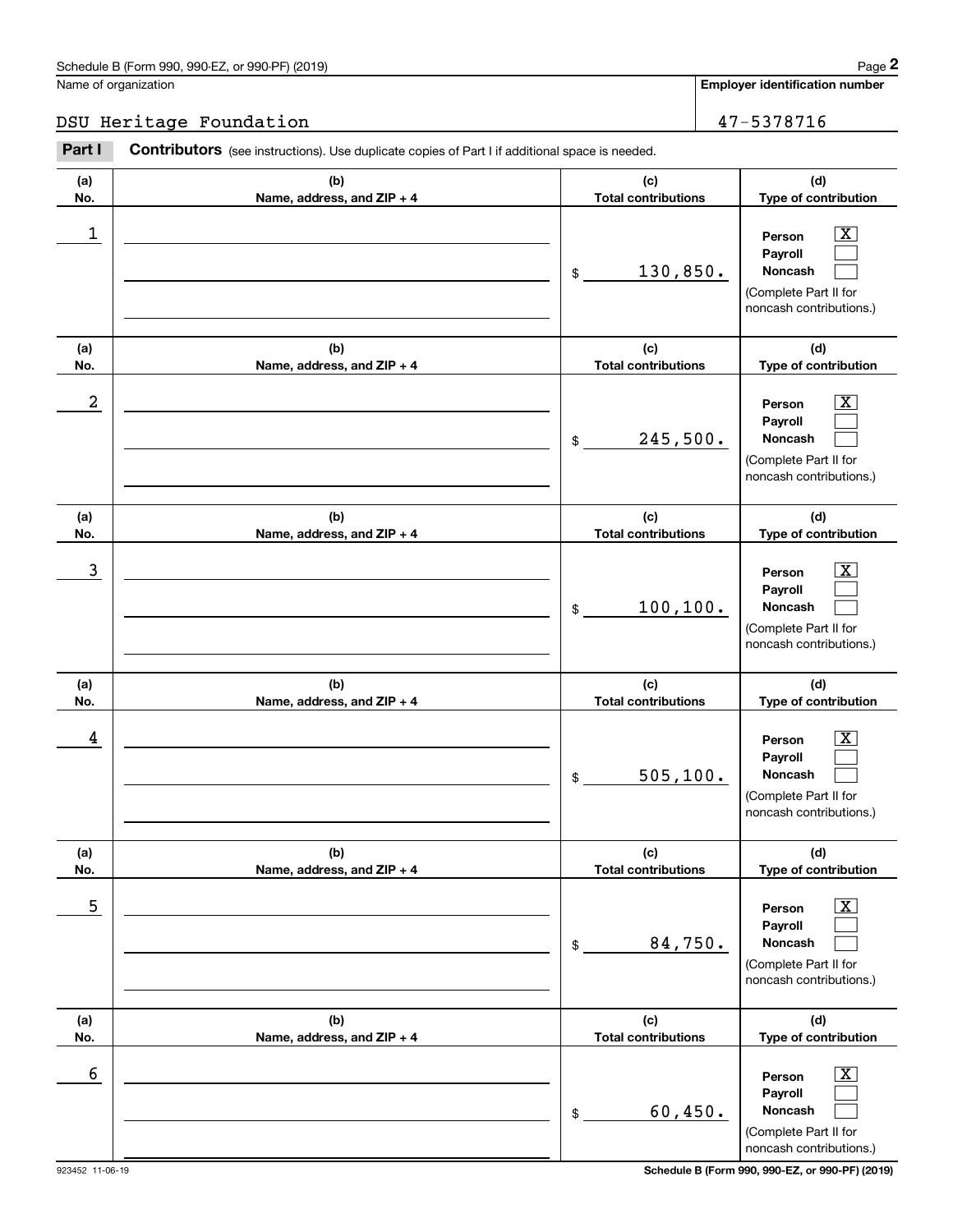## DSU Heritage Foundation 1997 16

|            | Schedule B (Form 990, 990-EZ, or 990-PF) (2019)                                                       |                                   | Page 2                                                                                                      |
|------------|-------------------------------------------------------------------------------------------------------|-----------------------------------|-------------------------------------------------------------------------------------------------------------|
|            | Name of organization                                                                                  |                                   | <b>Employer identification number</b>                                                                       |
|            | DSU Heritage Foundation                                                                               |                                   | 47-5378716                                                                                                  |
| Part I     | <b>Contributors</b> (see instructions). Use duplicate copies of Part I if additional space is needed. |                                   |                                                                                                             |
| (a)<br>No. | (b)<br>Name, address, and ZIP + 4                                                                     | (c)<br><b>Total contributions</b> | (d)<br>Type of contribution                                                                                 |
| 7          |                                                                                                       | 60,000.<br>\$                     | $\overline{\mathbf{X}}$<br>Person<br>Payroll<br>Noncash<br>(Complete Part II for<br>noncash contributions.) |
| (a)<br>No. | (b)<br>Name, address, and ZIP + 4                                                                     | (c)<br><b>Total contributions</b> | (d)<br>Type of contribution                                                                                 |
| 8          |                                                                                                       | 125,000.<br>\$                    | $\overline{\mathbf{X}}$<br>Person<br>Payroll<br>Noncash<br>(Complete Part II for<br>noncash contributions.) |
| (a)<br>No. | (b)<br>Name, address, and ZIP + 4                                                                     | (c)<br><b>Total contributions</b> | (d)<br>Type of contribution                                                                                 |
| 9          |                                                                                                       | 116,147.<br>\$                    | $\overline{\mathbf{X}}$<br>Person<br>Payroll<br>Noncash<br>(Complete Part II for<br>noncash contributions.) |
| (a)<br>No. | (b)<br>Name, address, and ZIP + 4                                                                     | (c)<br><b>Total contributions</b> | (d)<br>Type of contribution                                                                                 |
| 10         |                                                                                                       | 60,000.<br>\$                     | Person<br>Payroll<br>Noncash<br>$\overline{\texttt{X}}$<br>(Complete Part II for<br>noncash contributions.) |
| (a)<br>No. | (b)<br>Name, address, and ZIP + 4                                                                     | (c)<br><b>Total contributions</b> | (d)<br>Type of contribution                                                                                 |
| 11         |                                                                                                       | 693,263.<br>\$                    | $\overline{\text{X}}$<br>Person<br>Payroll<br>Noncash<br>(Complete Part II for<br>noncash contributions.)   |
| (a)<br>No. | (b)<br>Name, address, and ZIP + 4                                                                     | (c)<br><b>Total contributions</b> | (d)<br>Type of contribution                                                                                 |
|            |                                                                                                       | \$                                | Person<br>Payroll<br>Noncash<br>(Complete Part II for<br>noncash contributions.)                            |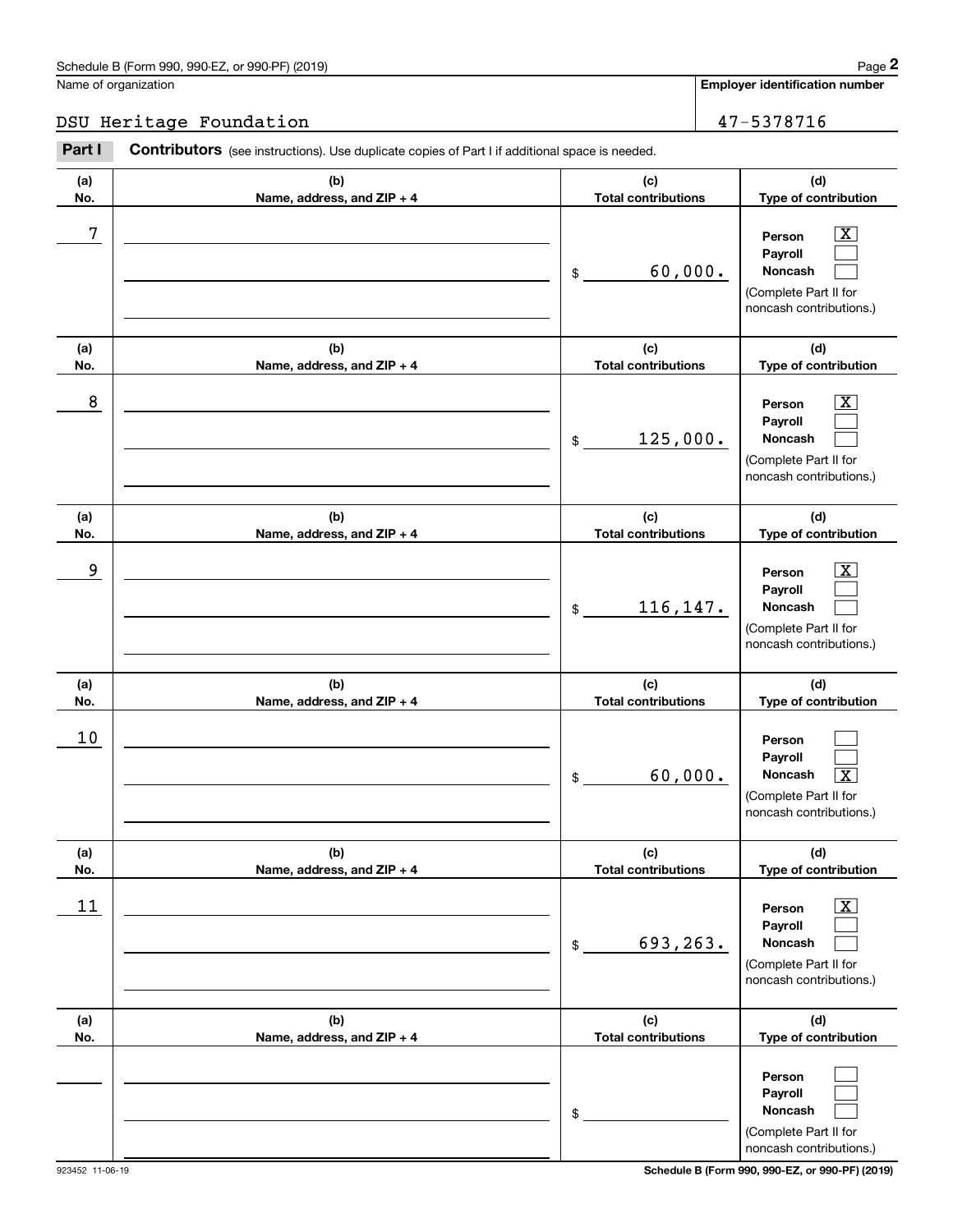**Employer identification number**

DSU Heritage Foundation 47-5378716

Fage 3 Employer identification pumber<br>
Jame of organization<br> **3Part II Noncash Property** (see instructions). Use duplicate copies of Part II if additional space is needed.<br> **2Part II Noncash Property** (see instructions

| (a)<br>No.<br>from<br>Part I | (b)<br>Description of noncash property given | (c)<br>FMV (or estimate)<br>(See instructions.) | (d)<br>Date received |
|------------------------------|----------------------------------------------|-------------------------------------------------|----------------------|
| 10                           | Land/House at 719 3rd St W, Dickinson ND     |                                                 |                      |
|                              |                                              | 60,000.<br>\$                                   | 08/16/19             |
| (a)<br>No.<br>from<br>Part I | (b)<br>Description of noncash property given | (c)<br>FMV (or estimate)<br>(See instructions.) | (d)<br>Date received |
|                              |                                              | \$                                              |                      |
| (a)<br>No.<br>from<br>Part I | (b)<br>Description of noncash property given | (c)<br>FMV (or estimate)<br>(See instructions.) | (d)<br>Date received |
|                              |                                              | \$                                              |                      |
| (a)<br>No.<br>from<br>Part I | (b)<br>Description of noncash property given | (c)<br>FMV (or estimate)<br>(See instructions.) | (d)<br>Date received |
|                              |                                              | \$                                              |                      |
| (a)<br>No.<br>from<br>Part I | (b)<br>Description of noncash property given | (c)<br>FMV (or estimate)<br>(See instructions.) | (d)<br>Date received |
|                              |                                              | \$                                              |                      |
| (a)<br>No.<br>from<br>Part I | (b)<br>Description of noncash property given | (c)<br>FMV (or estimate)<br>(See instructions.) | (d)<br>Date received |
|                              |                                              |                                                 |                      |
|                              |                                              | \$                                              |                      |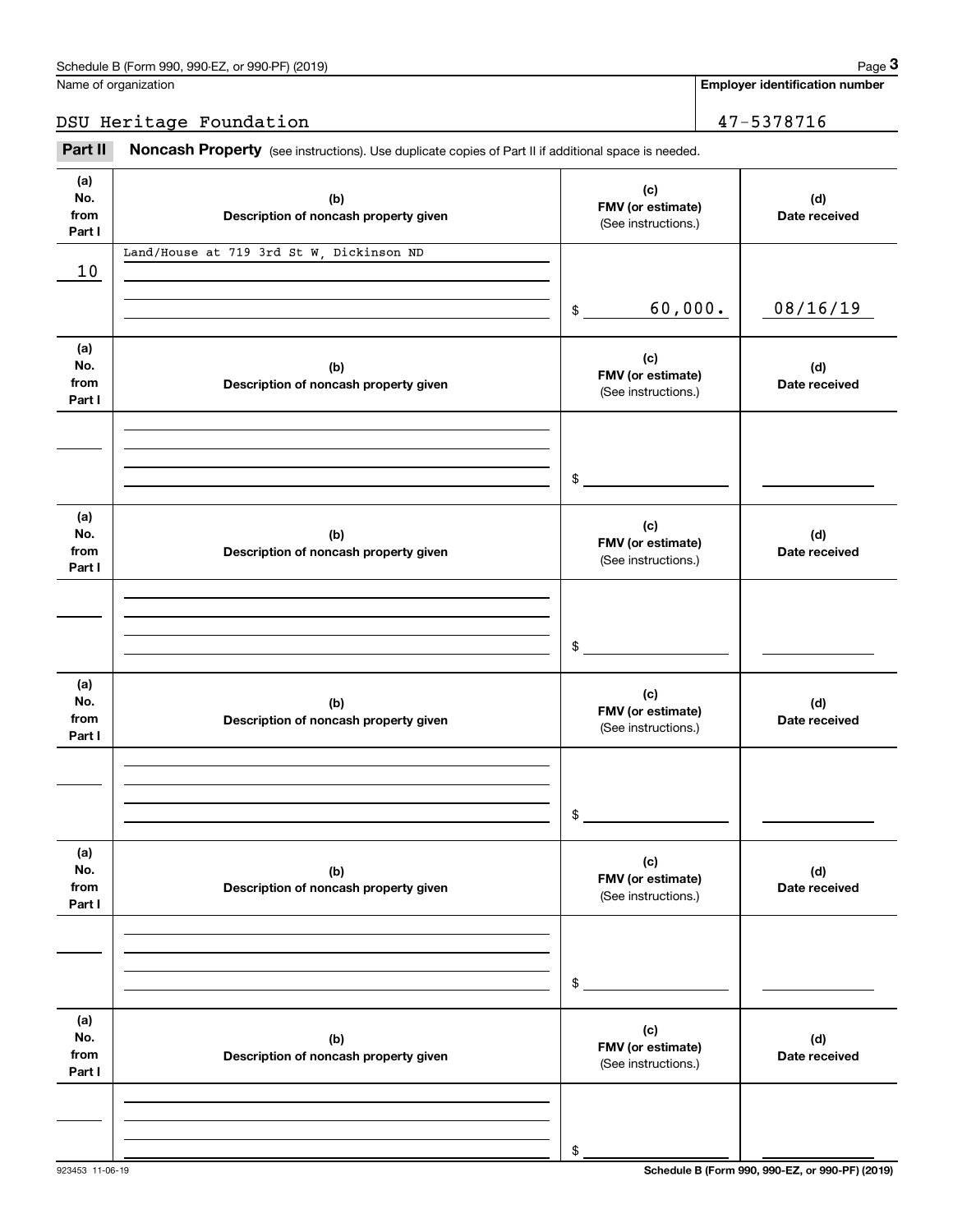|                 | Schedule B (Form 990, 990-EZ, or 990-PF) (2019)                                                                                                                                                                                                                                                 |                      | Page 4                                                                                                                                                         |  |  |
|-----------------|-------------------------------------------------------------------------------------------------------------------------------------------------------------------------------------------------------------------------------------------------------------------------------------------------|----------------------|----------------------------------------------------------------------------------------------------------------------------------------------------------------|--|--|
|                 | Name of organization                                                                                                                                                                                                                                                                            |                      | <b>Employer identification number</b>                                                                                                                          |  |  |
|                 | DSU Heritage Foundation                                                                                                                                                                                                                                                                         |                      | 47-5378716                                                                                                                                                     |  |  |
| Part III        |                                                                                                                                                                                                                                                                                                 |                      | Exclusively religious, charitable, etc., contributions to organizations described in section 501(c)(7), (8), or (10) that total more than \$1,000 for the year |  |  |
|                 | from any one contributor. Complete columns (a) through (e) and the following line entry. For organizations<br>completing Part III, enter the total of exclusively religious, charitable, etc., contributions of \$1,000 or less for the year. (Enter this info. once.) $\blacktriangleright$ \$ |                      |                                                                                                                                                                |  |  |
|                 | Use duplicate copies of Part III if additional space is needed.                                                                                                                                                                                                                                 |                      |                                                                                                                                                                |  |  |
| (a) No.<br>from |                                                                                                                                                                                                                                                                                                 |                      |                                                                                                                                                                |  |  |
| Part I          | (b) Purpose of gift                                                                                                                                                                                                                                                                             | (c) Use of gift      | (d) Description of how gift is held                                                                                                                            |  |  |
|                 |                                                                                                                                                                                                                                                                                                 |                      |                                                                                                                                                                |  |  |
|                 |                                                                                                                                                                                                                                                                                                 |                      |                                                                                                                                                                |  |  |
|                 |                                                                                                                                                                                                                                                                                                 |                      |                                                                                                                                                                |  |  |
|                 |                                                                                                                                                                                                                                                                                                 | (e) Transfer of gift |                                                                                                                                                                |  |  |
|                 |                                                                                                                                                                                                                                                                                                 |                      |                                                                                                                                                                |  |  |
|                 | Transferee's name, address, and ZIP + 4                                                                                                                                                                                                                                                         |                      | Relationship of transferor to transferee                                                                                                                       |  |  |
|                 |                                                                                                                                                                                                                                                                                                 |                      |                                                                                                                                                                |  |  |
|                 |                                                                                                                                                                                                                                                                                                 |                      |                                                                                                                                                                |  |  |
|                 |                                                                                                                                                                                                                                                                                                 |                      |                                                                                                                                                                |  |  |
| (a) No.         |                                                                                                                                                                                                                                                                                                 |                      |                                                                                                                                                                |  |  |
| from<br>Part I  | (b) Purpose of gift                                                                                                                                                                                                                                                                             | (c) Use of gift      | (d) Description of how gift is held                                                                                                                            |  |  |
|                 |                                                                                                                                                                                                                                                                                                 |                      |                                                                                                                                                                |  |  |
|                 |                                                                                                                                                                                                                                                                                                 |                      |                                                                                                                                                                |  |  |
|                 |                                                                                                                                                                                                                                                                                                 |                      |                                                                                                                                                                |  |  |
|                 |                                                                                                                                                                                                                                                                                                 | (e) Transfer of gift |                                                                                                                                                                |  |  |
|                 |                                                                                                                                                                                                                                                                                                 |                      |                                                                                                                                                                |  |  |
|                 | Transferee's name, address, and ZIP + 4                                                                                                                                                                                                                                                         |                      | Relationship of transferor to transferee                                                                                                                       |  |  |
|                 |                                                                                                                                                                                                                                                                                                 |                      |                                                                                                                                                                |  |  |
|                 |                                                                                                                                                                                                                                                                                                 |                      |                                                                                                                                                                |  |  |
|                 |                                                                                                                                                                                                                                                                                                 |                      |                                                                                                                                                                |  |  |
| (a) No.         |                                                                                                                                                                                                                                                                                                 |                      |                                                                                                                                                                |  |  |
| from<br>Part I  | (b) Purpose of gift                                                                                                                                                                                                                                                                             | (c) Use of gift      | (d) Description of how gift is held                                                                                                                            |  |  |
|                 |                                                                                                                                                                                                                                                                                                 |                      |                                                                                                                                                                |  |  |
|                 |                                                                                                                                                                                                                                                                                                 |                      |                                                                                                                                                                |  |  |
|                 |                                                                                                                                                                                                                                                                                                 |                      |                                                                                                                                                                |  |  |
|                 | (e) Transfer of gift                                                                                                                                                                                                                                                                            |                      |                                                                                                                                                                |  |  |
|                 |                                                                                                                                                                                                                                                                                                 |                      |                                                                                                                                                                |  |  |
|                 | Transferee's name, address, and $ZIP + 4$                                                                                                                                                                                                                                                       |                      | Relationship of transferor to transferee                                                                                                                       |  |  |
|                 |                                                                                                                                                                                                                                                                                                 |                      |                                                                                                                                                                |  |  |
|                 |                                                                                                                                                                                                                                                                                                 |                      |                                                                                                                                                                |  |  |
|                 |                                                                                                                                                                                                                                                                                                 |                      |                                                                                                                                                                |  |  |
| (a) No.<br>from |                                                                                                                                                                                                                                                                                                 |                      |                                                                                                                                                                |  |  |
| Part I          | (b) Purpose of gift                                                                                                                                                                                                                                                                             | (c) Use of gift      | (d) Description of how gift is held                                                                                                                            |  |  |
|                 |                                                                                                                                                                                                                                                                                                 |                      |                                                                                                                                                                |  |  |
|                 |                                                                                                                                                                                                                                                                                                 |                      |                                                                                                                                                                |  |  |
|                 |                                                                                                                                                                                                                                                                                                 |                      |                                                                                                                                                                |  |  |
|                 |                                                                                                                                                                                                                                                                                                 | (e) Transfer of gift |                                                                                                                                                                |  |  |
|                 |                                                                                                                                                                                                                                                                                                 |                      |                                                                                                                                                                |  |  |
|                 | Transferee's name, address, and $ZIP + 4$                                                                                                                                                                                                                                                       |                      | Relationship of transferor to transferee                                                                                                                       |  |  |
|                 |                                                                                                                                                                                                                                                                                                 |                      |                                                                                                                                                                |  |  |
|                 |                                                                                                                                                                                                                                                                                                 |                      |                                                                                                                                                                |  |  |
|                 |                                                                                                                                                                                                                                                                                                 |                      |                                                                                                                                                                |  |  |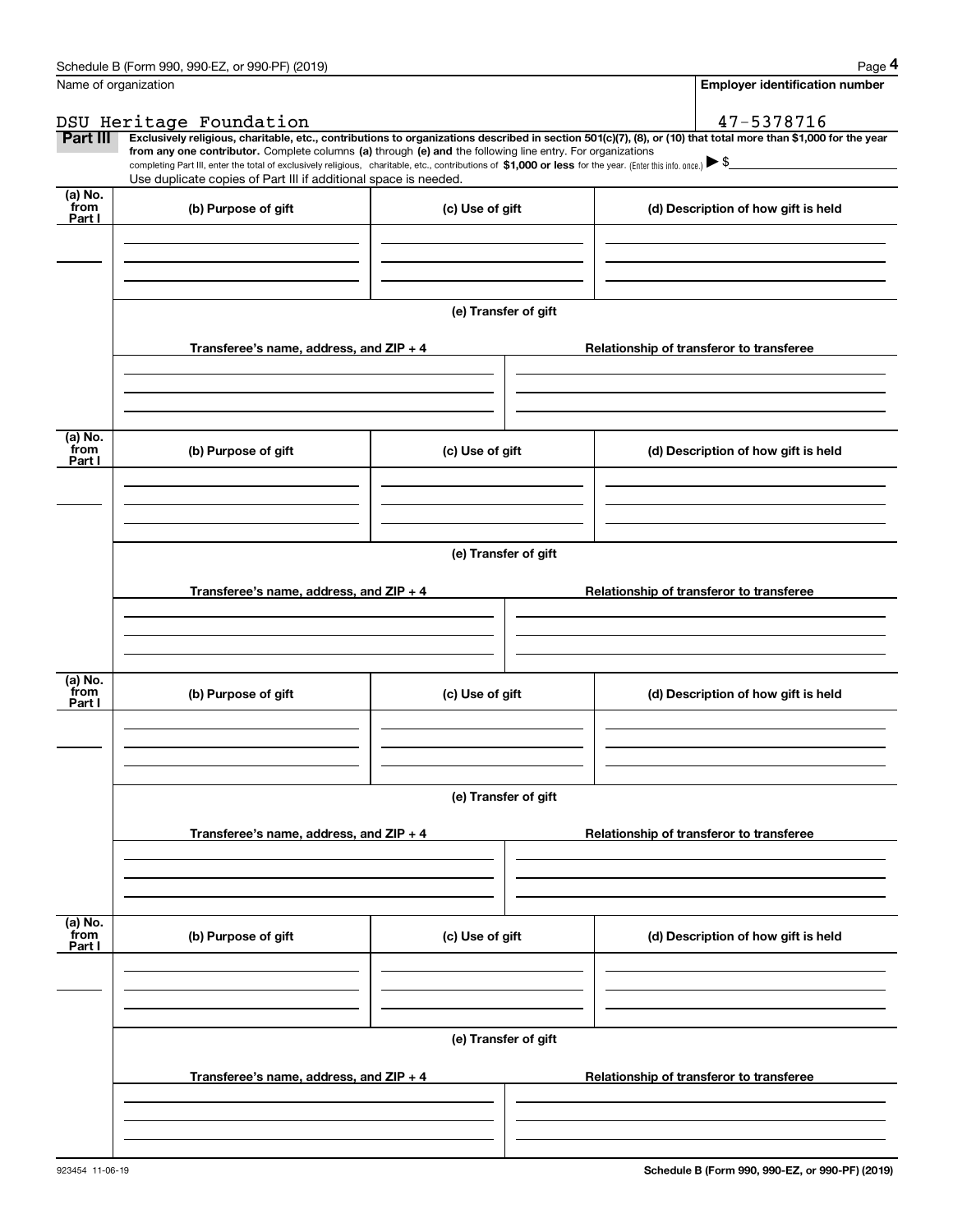| (Form 990) |  |
|------------|--|
|------------|--|

## **SCHEDULE D Supplemental Financial Statements**

(Form 990)<br>
Pepartment of the Treasury<br>
Department of the Treasury<br>
Department of the Treasury<br>
Department of the Treasury<br> **Co to www.irs.gov/Form990 for instructions and the latest information.**<br> **Co to www.irs.gov/Form9** 



Department of the Treasury Internal Revenue Service

|                          | <b>P</b> as a municipally and a construction of the angle of the and the second interest in |                                       |
|--------------------------|---------------------------------------------------------------------------------------------|---------------------------------------|
| Name of the organization |                                                                                             | <b>Emplover identification number</b> |
|                          | DSU Heritage Foundation                                                                     | 47-537871                             |

**Schedule D (Form 990) 2019** 

|         | DSU Heritage Foundation                                                                                                                                                                                                       |                         | 47-5378716                                         |
|---------|-------------------------------------------------------------------------------------------------------------------------------------------------------------------------------------------------------------------------------|-------------------------|----------------------------------------------------|
| Part I  | Organizations Maintaining Donor Advised Funds or Other Similar Funds or Accounts. Complete if the                                                                                                                             |                         |                                                    |
|         | organization answered "Yes" on Form 990, Part IV, line 6.                                                                                                                                                                     |                         |                                                    |
|         |                                                                                                                                                                                                                               | (a) Donor advised funds | (b) Funds and other accounts                       |
| 1       |                                                                                                                                                                                                                               |                         |                                                    |
| 2       | Aggregate value of contributions to (during year)                                                                                                                                                                             |                         |                                                    |
| з       | Aggregate value of grants from (during year)                                                                                                                                                                                  |                         |                                                    |
| 4       |                                                                                                                                                                                                                               |                         |                                                    |
| 5       | Did the organization inform all donors and donor advisors in writing that the assets held in donor advised funds                                                                                                              |                         |                                                    |
|         |                                                                                                                                                                                                                               |                         | Yes<br>No                                          |
| 6       | Did the organization inform all grantees, donors, and donor advisors in writing that grant funds can be used only                                                                                                             |                         |                                                    |
|         | for charitable purposes and not for the benefit of the donor or donor advisor, or for any other purpose conferring                                                                                                            |                         |                                                    |
|         | impermissible private benefit?                                                                                                                                                                                                |                         | Yes<br>No                                          |
| Part II | Conservation Easements. Complete if the organization answered "Yes" on Form 990, Part IV, line 7.                                                                                                                             |                         |                                                    |
| 1.      | Purpose(s) of conservation easements held by the organization (check all that apply).                                                                                                                                         |                         |                                                    |
|         | Preservation of land for public use (for example, recreation or education)                                                                                                                                                    |                         | Preservation of a historically important land area |
|         | Protection of natural habitat                                                                                                                                                                                                 |                         | Preservation of a certified historic structure     |
|         | Preservation of open space                                                                                                                                                                                                    |                         |                                                    |
| 2       | Complete lines 2a through 2d if the organization held a qualified conservation contribution in the form of a conservation easement on the last                                                                                |                         |                                                    |
|         | day of the tax year.                                                                                                                                                                                                          |                         | Held at the End of the Tax Year                    |
| а       |                                                                                                                                                                                                                               |                         | 2a                                                 |
| b       | Total acreage restricted by conservation easements                                                                                                                                                                            |                         | 2b                                                 |
| c       |                                                                                                                                                                                                                               |                         | 2c                                                 |
|         | d Number of conservation easements included in (c) acquired after 7/25/06, and not on a historic structure                                                                                                                    |                         |                                                    |
|         | listed in the National Register [111] Marshall Register [11] Marshall Register [11] Marshall Register [11] Marshall Register [11] Marshall Register [11] Marshall Register [11] Marshall Register [11] Marshall Register [11] |                         | 2d                                                 |
| з       | Number of conservation easements modified, transferred, released, extinguished, or terminated by the organization during the tax                                                                                              |                         |                                                    |
|         | $year \blacktriangleright$                                                                                                                                                                                                    |                         |                                                    |
| 4       | Number of states where property subject to conservation easement is located >                                                                                                                                                 |                         |                                                    |
| 5       | Does the organization have a written policy regarding the periodic monitoring, inspection, handling of                                                                                                                        |                         |                                                    |
|         | violations, and enforcement of the conservation easements it holds?                                                                                                                                                           |                         | Yes<br>No                                          |
| 6       | Staff and volunteer hours devoted to monitoring, inspecting, handling of violations, and enforcing conservation easements during the year                                                                                     |                         |                                                    |
|         |                                                                                                                                                                                                                               |                         |                                                    |
| 7       | Amount of expenses incurred in monitoring, inspecting, handling of violations, and enforcing conservation easements during the year                                                                                           |                         |                                                    |
|         | $\blacktriangleright$ \$<br>Does each conservation easement reported on line 2(d) above satisfy the requirements of section 170(h)(4)(B)(i)                                                                                   |                         |                                                    |
| 8       | and section $170(h)(4)(B)(ii)?$                                                                                                                                                                                               |                         | Yes<br>No                                          |
| 9       | In Part XIII, describe how the organization reports conservation easements in its revenue and expense statement and                                                                                                           |                         |                                                    |
|         | balance sheet, and include, if applicable, the text of the footnote to the organization's financial statements that describes the                                                                                             |                         |                                                    |
|         | organization's accounting for conservation easements.                                                                                                                                                                         |                         |                                                    |
|         | Organizations Maintaining Collections of Art, Historical Treasures, or Other Similar Assets.<br>Part III                                                                                                                      |                         |                                                    |
|         | Complete if the organization answered "Yes" on Form 990, Part IV, line 8.                                                                                                                                                     |                         |                                                    |
|         | 1a If the organization elected, as permitted under FASB ASC 958, not to report in its revenue statement and balance sheet works                                                                                               |                         |                                                    |
|         | of art, historical treasures, or other similar assets held for public exhibition, education, or research in furtherance of public                                                                                             |                         |                                                    |
|         | service, provide in Part XIII the text of the footnote to its financial statements that describes these items.                                                                                                                |                         |                                                    |
|         | <b>b</b> If the organization elected, as permitted under FASB ASC 958, to report in its revenue statement and balance sheet works of                                                                                          |                         |                                                    |
|         | art, historical treasures, or other similar assets held for public exhibition, education, or research in furtherance of public service,                                                                                       |                         |                                                    |
|         | provide the following amounts relating to these items:                                                                                                                                                                        |                         |                                                    |
|         | (i)                                                                                                                                                                                                                           |                         | \$                                                 |
|         | (ii) Assets included in Form 990, Part X                                                                                                                                                                                      |                         | $\blacktriangleright$ s                            |
| 2       | If the organization received or held works of art, historical treasures, or other similar assets for financial gain, provide                                                                                                  |                         |                                                    |
|         | the following amounts required to be reported under FASB ASC 958 relating to these items:                                                                                                                                     |                         |                                                    |
| а       |                                                                                                                                                                                                                               |                         | \$                                                 |
|         |                                                                                                                                                                                                                               |                         | $\blacktriangleright$ s                            |

|  | LHA For Paperwork Reduction Act Notice, see the Instructions for Form 990. |  |  |  |  |
|--|----------------------------------------------------------------------------|--|--|--|--|
|--|----------------------------------------------------------------------------|--|--|--|--|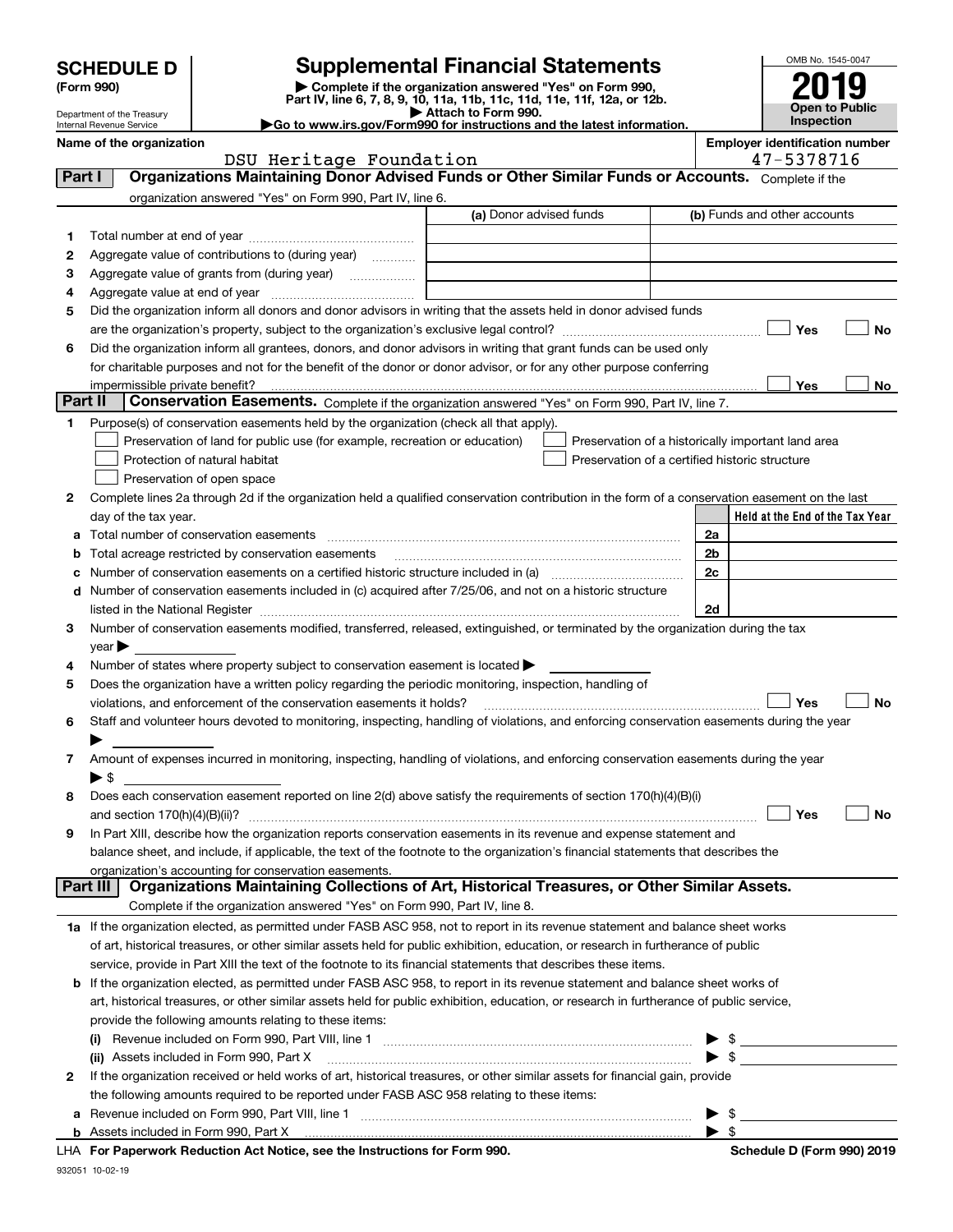|               | Schedule D (Form 990) 2019                                                                                                                                                                                                     | DSU Heritage Foundation                 |                |                                                                                                                                                                                                                                |                                 |          | $47 - 5378716$ Page 2      |                         |                          |
|---------------|--------------------------------------------------------------------------------------------------------------------------------------------------------------------------------------------------------------------------------|-----------------------------------------|----------------|--------------------------------------------------------------------------------------------------------------------------------------------------------------------------------------------------------------------------------|---------------------------------|----------|----------------------------|-------------------------|--------------------------|
|               | Part III<br>Organizations Maintaining Collections of Art, Historical Treasures, or Other Similar Assets (continued)                                                                                                            |                                         |                |                                                                                                                                                                                                                                |                                 |          |                            |                         |                          |
| з             | Using the organization's acquisition, accession, and other records, check any of the following that make significant use of its                                                                                                |                                         |                |                                                                                                                                                                                                                                |                                 |          |                            |                         |                          |
|               | collection items (check all that apply):                                                                                                                                                                                       |                                         |                |                                                                                                                                                                                                                                |                                 |          |                            |                         |                          |
| a             | $X$ Public exhibition                                                                                                                                                                                                          | d                                       |                | Loan or exchange program                                                                                                                                                                                                       |                                 |          |                            |                         |                          |
| b             | $X$ Scholarly research                                                                                                                                                                                                         | e                                       |                | Other the contract of the contract of the contract of the contract of the contract of the contract of the contract of the contract of the contract of the contract of the contract of the contract of the contract of the cont |                                 |          |                            |                         |                          |
| c             | $X$ Preservation for future generations                                                                                                                                                                                        |                                         |                |                                                                                                                                                                                                                                |                                 |          |                            |                         |                          |
| 4             | Provide a description of the organization's collections and explain how they further the organization's exempt purpose in Part XIII.                                                                                           |                                         |                |                                                                                                                                                                                                                                |                                 |          |                            |                         |                          |
| 5             | During the year, did the organization solicit or receive donations of art, historical treasures, or other similar assets                                                                                                       |                                         |                |                                                                                                                                                                                                                                |                                 |          |                            |                         |                          |
|               |                                                                                                                                                                                                                                |                                         |                |                                                                                                                                                                                                                                |                                 |          | Yes                        |                         | $\overline{\text{X}}$ No |
|               | Part IV<br>Escrow and Custodial Arrangements. Complete if the organization answered "Yes" on Form 990, Part IV, line 9, or<br>reported an amount on Form 990, Part X, line 21.                                                 |                                         |                |                                                                                                                                                                                                                                |                                 |          |                            |                         |                          |
|               | 1a Is the organization an agent, trustee, custodian or other intermediary for contributions or other assets not included                                                                                                       |                                         |                |                                                                                                                                                                                                                                |                                 |          |                            |                         |                          |
|               |                                                                                                                                                                                                                                |                                         |                |                                                                                                                                                                                                                                |                                 |          | Yes                        |                         | $\boxed{\text{X}}$ No    |
|               | b If "Yes," explain the arrangement in Part XIII and complete the following table:                                                                                                                                             |                                         |                |                                                                                                                                                                                                                                |                                 |          |                            |                         |                          |
|               |                                                                                                                                                                                                                                |                                         |                |                                                                                                                                                                                                                                |                                 |          | Amount                     |                         |                          |
|               | c Beginning balance measurements and the contract of the contract of the contract of the contract of the contract of the contract of the contract of the contract of the contract of the contract of the contract of the contr |                                         |                |                                                                                                                                                                                                                                | 1c                              |          |                            |                         |                          |
| d             | Additions during the year manufactured and an account of the year manufactured and account of the year manufactured and account of the year manufactured and account of the year manufactured and account of the year manufact |                                         |                |                                                                                                                                                                                                                                | 1d                              |          |                            |                         |                          |
|               | Distributions during the year manufactured and an account of the year manufactured and the year manufactured and the year manufactured and the year manufactured and the year manufactured and the year manufactured and the y |                                         |                |                                                                                                                                                                                                                                | 1e                              |          |                            |                         |                          |
|               |                                                                                                                                                                                                                                |                                         |                |                                                                                                                                                                                                                                | 1f                              |          |                            |                         |                          |
| 2a            | Did the organization include an amount on Form 990, Part X, line 21, for escrow or custodial account liability?                                                                                                                |                                         |                |                                                                                                                                                                                                                                |                                 |          | $\boxed{\text{X}}$ Yes     |                         | No                       |
|               | b If "Yes," explain the arrangement in Part XIII. Check here if the explanation has been provided on Part XIII                                                                                                                 |                                         |                |                                                                                                                                                                                                                                |                                 |          |                            | $\overline{\mathbf{X}}$ |                          |
| <b>Part V</b> | <b>Endowment Funds.</b> Complete if the organization answered "Yes" on Form 990, Part IV, line 10.                                                                                                                             |                                         |                |                                                                                                                                                                                                                                |                                 |          |                            |                         |                          |
|               |                                                                                                                                                                                                                                | (a) Current year                        | (b) Prior year | (c) Two years back                                                                                                                                                                                                             | (d) Three years back            |          | (e) Four years back        |                         |                          |
| 1a            | Beginning of year balance                                                                                                                                                                                                      | 6,394,027.                              | 4,848,451.     | 1,837,900.                                                                                                                                                                                                                     |                                 | 996,266. |                            |                         |                          |
| b             |                                                                                                                                                                                                                                | 1,473,113.                              | 1,607,586.     | 2,928,494.                                                                                                                                                                                                                     |                                 | 793,726. |                            | 995,824.                |                          |
|               | Net investment earnings, gains, and losses                                                                                                                                                                                     | 143,777.                                | 271,037.       | 88,938.                                                                                                                                                                                                                        |                                 | 82,631.  |                            |                         | 442.                     |
| d             |                                                                                                                                                                                                                                | 140,265.                                | 333,047.       | 6,881.                                                                                                                                                                                                                         |                                 | 34,725.  |                            |                         |                          |
|               | e Other expenditures for facilities                                                                                                                                                                                            |                                         |                |                                                                                                                                                                                                                                |                                 |          |                            |                         |                          |
|               | and programs                                                                                                                                                                                                                   |                                         |                |                                                                                                                                                                                                                                |                                 |          |                            |                         |                          |
|               | Administrative expenses                                                                                                                                                                                                        | 173,866.<br>7,696,786.                  | 6,394,027.     |                                                                                                                                                                                                                                |                                 |          |                            |                         |                          |
| g             | End of year balance                                                                                                                                                                                                            |                                         |                | 4,848,451.                                                                                                                                                                                                                     | 1,837,898.                      |          |                            | 996,266.                |                          |
| 2             | Provide the estimated percentage of the current year end balance (line 1g, column (a)) held as:                                                                                                                                | 1.45                                    |                |                                                                                                                                                                                                                                |                                 |          |                            |                         |                          |
| а             | Board designated or quasi-endowment ><br>Permanent endowment > 95.74                                                                                                                                                           |                                         | %              |                                                                                                                                                                                                                                |                                 |          |                            |                         |                          |
|               | 2.81                                                                                                                                                                                                                           | %<br>%                                  |                |                                                                                                                                                                                                                                |                                 |          |                            |                         |                          |
|               | <b>c</b> Term endowment $\blacktriangleright$                                                                                                                                                                                  |                                         |                |                                                                                                                                                                                                                                |                                 |          |                            |                         |                          |
|               | The percentages on lines 2a, 2b, and 2c should equal 100%.<br>3a Are there endowment funds not in the possession of the organization that are held and administered for the organization                                       |                                         |                |                                                                                                                                                                                                                                |                                 |          |                            |                         |                          |
|               | by:                                                                                                                                                                                                                            |                                         |                |                                                                                                                                                                                                                                |                                 |          |                            | Yes                     | No                       |
|               | (i)                                                                                                                                                                                                                            |                                         |                |                                                                                                                                                                                                                                |                                 |          | 3a(i)                      |                         | х                        |
|               | (ii)                                                                                                                                                                                                                           |                                         |                |                                                                                                                                                                                                                                |                                 |          | 3a(ii)                     |                         | X                        |
|               |                                                                                                                                                                                                                                |                                         |                |                                                                                                                                                                                                                                |                                 |          | 3 <sub>b</sub>             |                         |                          |
|               | Describe in Part XIII the intended uses of the organization's endowment funds.                                                                                                                                                 |                                         |                |                                                                                                                                                                                                                                |                                 |          |                            |                         |                          |
|               | <b>Part VI</b><br>Land, Buildings, and Equipment.                                                                                                                                                                              |                                         |                |                                                                                                                                                                                                                                |                                 |          |                            |                         |                          |
|               | Complete if the organization answered "Yes" on Form 990, Part IV, line 11a. See Form 990, Part X, line 10.                                                                                                                     |                                         |                |                                                                                                                                                                                                                                |                                 |          |                            |                         |                          |
|               | Description of property                                                                                                                                                                                                        | (a) Cost or other<br>basis (investment) |                | (b) Cost or other<br>basis (other)                                                                                                                                                                                             | (c) Accumulated<br>depreciation |          | (d) Book value             |                         |                          |
|               |                                                                                                                                                                                                                                |                                         |                | 182,100.                                                                                                                                                                                                                       |                                 |          |                            | 182,100.                |                          |
|               |                                                                                                                                                                                                                                |                                         |                | 1,297,900.                                                                                                                                                                                                                     | 100, 457.                       |          | 1,197,443.                 |                         |                          |
|               |                                                                                                                                                                                                                                |                                         |                |                                                                                                                                                                                                                                |                                 |          |                            |                         |                          |
|               |                                                                                                                                                                                                                                |                                         |                | 50,000.                                                                                                                                                                                                                        | 25,000.                         |          |                            | 25,000.                 |                          |
|               |                                                                                                                                                                                                                                |                                         |                |                                                                                                                                                                                                                                |                                 |          |                            |                         |                          |
|               |                                                                                                                                                                                                                                |                                         |                |                                                                                                                                                                                                                                |                                 |          | 1,404,543.                 |                         |                          |
|               |                                                                                                                                                                                                                                |                                         |                |                                                                                                                                                                                                                                |                                 |          | Cahadule D (Faum 000) 0040 |                         |                          |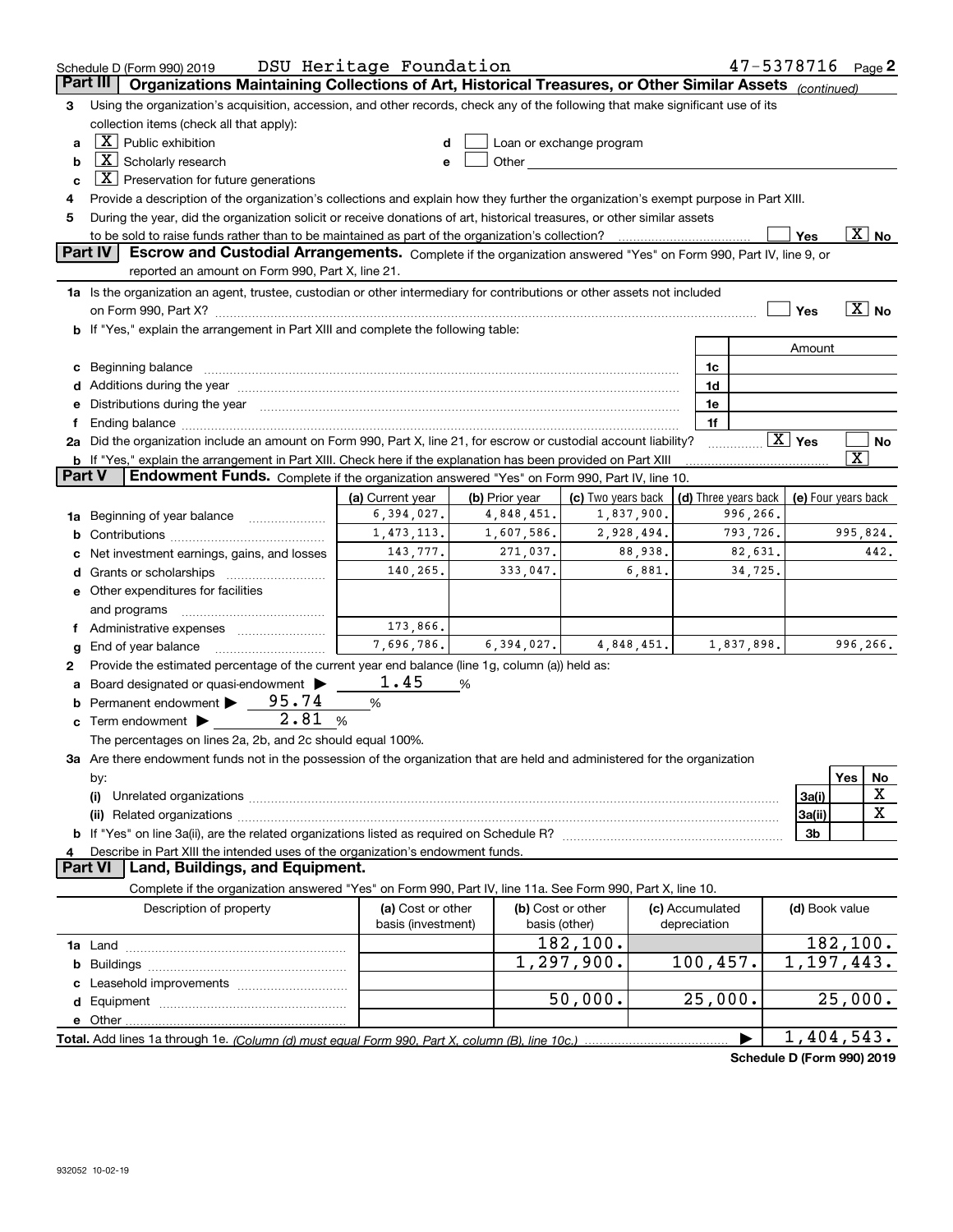| Schedule D (Form 990) 2019 | DSU Heritage Foundation                  | $47 - 5378716$ Page |  |
|----------------------------|------------------------------------------|---------------------|--|
|                            | Part VII Investments - Other Securities. |                     |  |

| Complete if the organization answered "Yes" on Form 990, Part IV, line 11b. See Form 990, Part X, line 12. |                |                                                           |
|------------------------------------------------------------------------------------------------------------|----------------|-----------------------------------------------------------|
| (a) Description of security or category (including name of security)                                       | (b) Book value | (c) Method of valuation: Cost or end-of-year market value |
| (1) Financial derivatives                                                                                  |                |                                                           |
| (2) Closely held equity interests                                                                          |                |                                                           |
| $(3)$ Other                                                                                                |                |                                                           |
| (A)                                                                                                        |                |                                                           |
| (B)                                                                                                        |                |                                                           |
| (C)                                                                                                        |                |                                                           |
| (D)                                                                                                        |                |                                                           |
| (E)                                                                                                        |                |                                                           |
| (F)                                                                                                        |                |                                                           |
| (G)                                                                                                        |                |                                                           |
| (H)                                                                                                        |                |                                                           |
| <b>Total.</b> (Col. (b) must equal Form 990, Part X, col. (B) line 12.) $\blacktriangleright$              |                |                                                           |
| Part VIII Investments - Program Related.                                                                   |                |                                                           |

#### **Part VIII Investments - Program Related.**

Complete if the organization answered "Yes" on Form 990, Part IV, line 11c. See Form 990, Part X, line 13.

| (a) Description of investment                                       | (b) Book value | (c) Method of valuation: Cost or end-of-year market value |
|---------------------------------------------------------------------|----------------|-----------------------------------------------------------|
| (1)                                                                 |                |                                                           |
| (2)                                                                 |                |                                                           |
| $\frac{1}{2}$                                                       |                |                                                           |
| (4)                                                                 |                |                                                           |
| (5)                                                                 |                |                                                           |
| (6)                                                                 |                |                                                           |
| (7)                                                                 |                |                                                           |
| (8)                                                                 |                |                                                           |
| (9)                                                                 |                |                                                           |
| Total. (Col. (b) must equal Form 990, Part X, col. (B) line $13.$ ) |                |                                                           |

#### **Part IX Other Assets.**

Complete if the organization answered "Yes" on Form 990, Part IV, line 11d. See Form 990, Part X, line 15.

|        | (a) Description                                                                                                   | (b) Book value |
|--------|-------------------------------------------------------------------------------------------------------------------|----------------|
| (1)    |                                                                                                                   |                |
| (2)    |                                                                                                                   |                |
| (3)    |                                                                                                                   |                |
| (4)    |                                                                                                                   |                |
| (5)    |                                                                                                                   |                |
| (6)    |                                                                                                                   |                |
| (7)    |                                                                                                                   |                |
| (8)    |                                                                                                                   |                |
| (9)    |                                                                                                                   |                |
|        |                                                                                                                   |                |
| Part X | Other Liabilities.                                                                                                |                |
|        | Complete if the organization answered "Yes" on Form 990, Part IV, line 11e or 11f. See Form 990, Part X, line 25. |                |
|        | (a) Description of liability                                                                                      | (b) Book value |
| (1)    | Federal income taxes                                                                                              |                |
| (2)    |                                                                                                                   |                |
| (3)    |                                                                                                                   |                |
| (4)    |                                                                                                                   |                |

| Total.<br>I Form 990. Part X<br>ົດຂ<br>col<br>ı (b) must equal .<br>(Column<br>lıne<br>$\sim$ |  |
|-----------------------------------------------------------------------------------------------|--|

**2.**Liability for uncertain tax positions. In Part XIII, provide the text of the footnote to the organization's financial statements that reports the organization's liability for uncertain tax positions under FASB ASC 740. Check here if the text of the footnote has been provided in Part XIII

 $\vert$  X  $\vert$ 

 $\blacktriangleright$ 

(5) (6)(7)(8)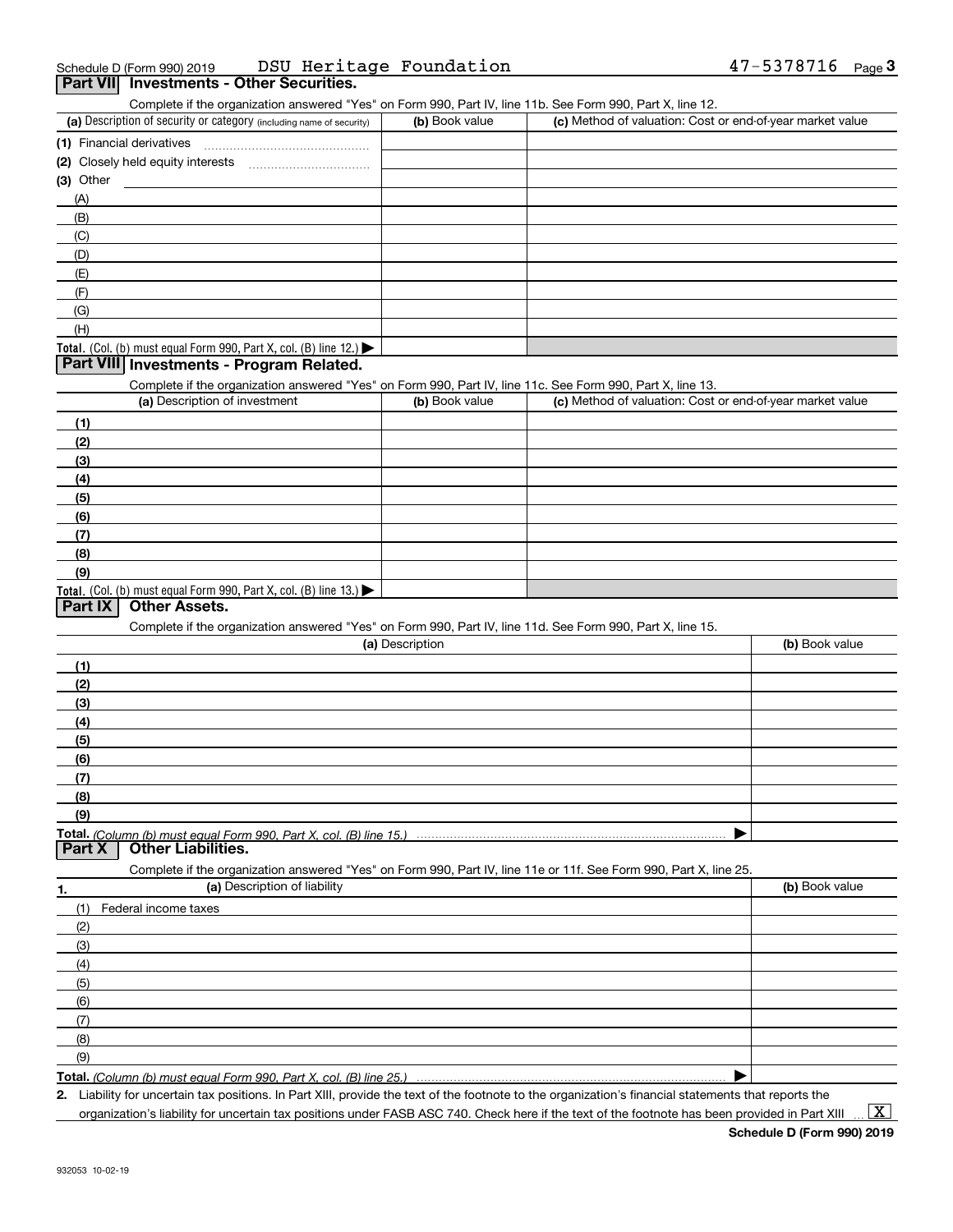|    | Schedule D (Form 990) 2019 DSU Heritage Foundation                                                    |                |             |                         | 47-5378716<br>Page 4     |
|----|-------------------------------------------------------------------------------------------------------|----------------|-------------|-------------------------|--------------------------|
|    | Reconciliation of Revenue per Audited Financial Statements With Revenue per Return.<br><b>Part XI</b> |                |             |                         |                          |
|    | Complete if the organization answered "Yes" on Form 990, Part IV, line 12a.                           |                |             |                         |                          |
| 1  | Total revenue, gains, and other support per audited financial statements                              |                |             | $\blacksquare$          | $\overline{4,587,441.}$  |
| 2  | Amounts included on line 1 but not on Form 990, Part VIII, line 12:                                   |                |             |                         |                          |
| a  |                                                                                                       | 2a             | $-22,470.$  |                         |                          |
|    |                                                                                                       | 2 <sub>b</sub> | 422,550.    |                         |                          |
| c  |                                                                                                       | 2c             |             |                         |                          |
| d  |                                                                                                       | 2d             |             |                         |                          |
| е  | Add lines 2a through 2d                                                                               |                |             | 2e                      | 400,080.                 |
| 3  |                                                                                                       |                |             | $\mathbf{3}$            | $\overline{4,}187,361.$  |
| 4  | Amounts included on Form 990, Part VIII, line 12, but not on line 1:                                  |                |             |                         |                          |
|    | Investment expenses not included on Form 990, Part VIII, line 7b [11, 111, 111, 121, 131, 148]        |                |             |                         |                          |
| b  |                                                                                                       | 4 <sub>b</sub> | $-102,594.$ |                         |                          |
|    | c Add lines 4a and 4b                                                                                 |                |             | 4c                      | $-102,594.$              |
|    |                                                                                                       |                |             | 5                       | 4,084,767.               |
|    |                                                                                                       |                |             |                         |                          |
|    | Part XII   Reconciliation of Expenses per Audited Financial Statements With Expenses per Return.      |                |             |                         |                          |
|    | Complete if the organization answered "Yes" on Form 990, Part IV, line 12a.                           |                |             |                         |                          |
| 1. |                                                                                                       |                |             | $\blacksquare$          | 2,193,641.               |
| 2  | Amounts included on line 1 but not on Form 990, Part IX, line 25:                                     |                |             |                         |                          |
| a  |                                                                                                       | 2a             | 422,550.    |                         |                          |
|    | Prior year adjustments <i>www.www.www.www.www.www.www.www.www.</i> ww.                                | 2 <sub>b</sub> |             |                         |                          |
| C. |                                                                                                       | 2 <sub>c</sub> |             |                         |                          |
| d  |                                                                                                       | 2d             | 102,594.    |                         |                          |
|    |                                                                                                       |                |             | 2e                      | 525, 144.                |
| З. |                                                                                                       |                |             | $\overline{\mathbf{3}}$ | 1,668,497.               |
| 4  | Amounts included on Form 990, Part IX, line 25, but not on line 1:                                    |                |             |                         |                          |
| a  | Investment expenses not included on Form 990, Part VIII, line 7b [1000000000000000000000000000000000  | 4a             |             |                         |                          |
| b  |                                                                                                       | 4 <sub>b</sub> |             |                         |                          |
|    | Add lines 4a and 4b                                                                                   |                |             | 4с                      |                          |
|    | Part XIII Supplemental Information.                                                                   |                |             | 5                       | $\overline{1,668,497}$ . |

Provide the descriptions required for Part II, lines 3, 5, and 9; Part III, lines 1a and 4; Part IV, lines 1b and 2b; Part V, line 4; Part X, line 2; Part XI, lines 2d and 4b; and Part XII, lines 2d and 4b. Also complete this part to provide any additional information.

## Part III, line 4:

| The Foundation has several collections, which were acquired through        |
|----------------------------------------------------------------------------|
| contributions since the Foundation's inception, that are not recognized as |
| assets on the statement of financial position. The Foundation's            |
| collections are made up of artifacts of historical significance, books,    |
| and art objects that are held for educational, research, scientific, and   |
| curatorial purposes. Each of the items is cataloged, preserved, and cared  |
| for, and activities verifying their existence and assessing their          |
| condition are performed continuously. Collection items are subject to a    |
| policy that requires them to be held by the Foundtion or returned by the   |
| donor.                                                                     |
|                                                                            |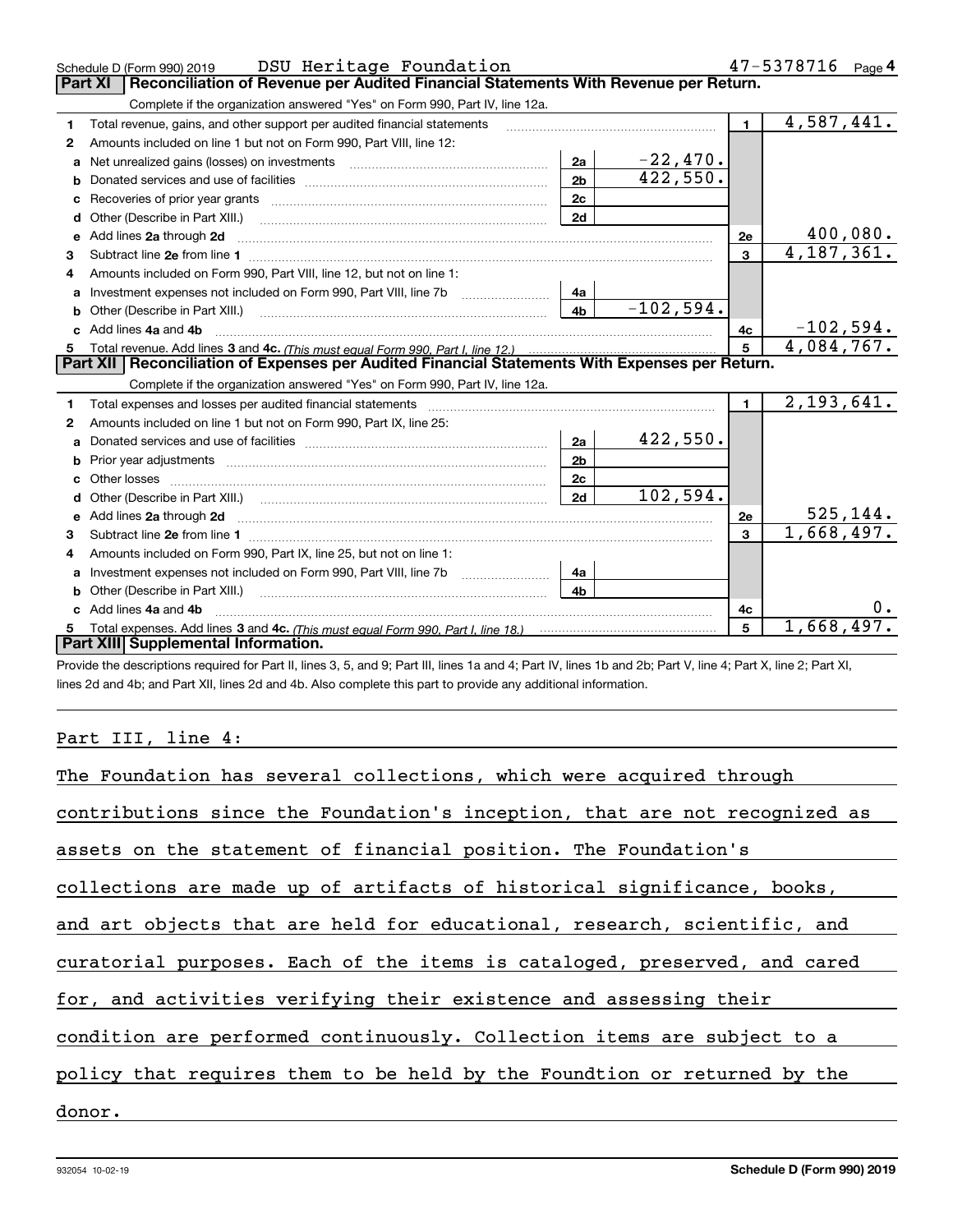*(continued)* **Part XIII Supplemental Information**  Schedule D (Form 990) 2019 DSU Heritage Foundation 47-5378716 page

Part IV, line 2b:

The amounts reported in Part X, Line 21 represent Board restricted amounts

held for the benefit of the Blue Hawk Touchdown Club.

Part V, line 4:

The Foundation has established an endowment to provide a predictable

stream of funding to programs and for scholarships supported by the

endowment.

Part X, Line 2:

The Foundation has appropriate support for any tax positions taken

affecting its annual filing requirements, and as such, does not have any

uncertain tax positions that are material to the financial statements. The

Foundation would recognize future accrued interest and penalties related

to unrecognized tax benefits and liabilities in income tax expense if such

interest and penalties are incurred.

Part XI, Line 4b - Other Adjustments:

Fundraising Expenses  $-102,594$ .

Part XII, Line 2d - Other Adjustments:

Fundraising Expenses 102,594.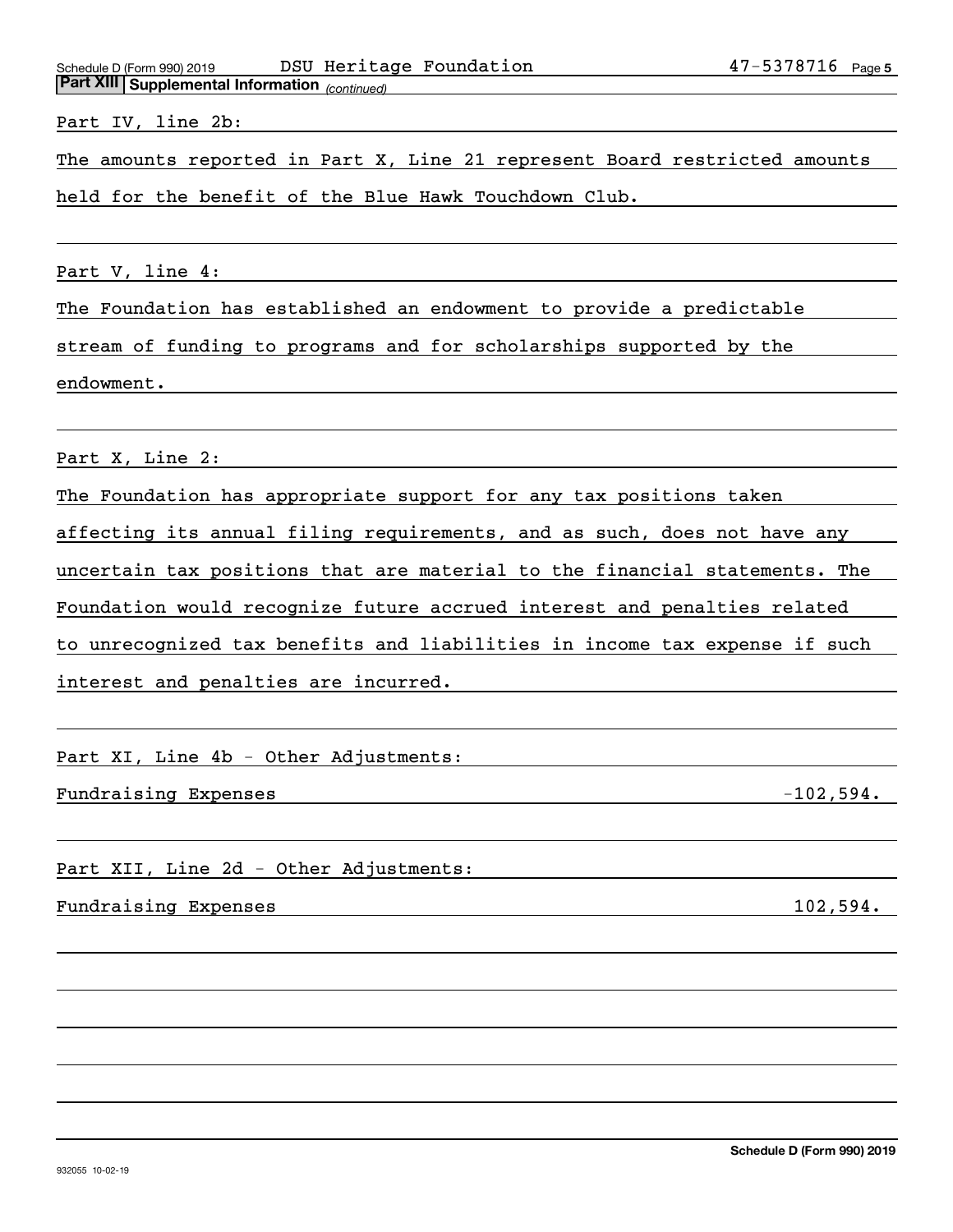| <b>SCHEDULE G</b>                                            |                                  | <b>Supplemental Information Regarding Fundraising or Gaming Activities</b>                                                                                          |                            |                                                                            |                                       |                                                                            | OMB No. 1545-0047                                       |
|--------------------------------------------------------------|----------------------------------|---------------------------------------------------------------------------------------------------------------------------------------------------------------------|----------------------------|----------------------------------------------------------------------------|---------------------------------------|----------------------------------------------------------------------------|---------------------------------------------------------|
| (Form 990 or 990-EZ)                                         |                                  | Complete if the organization answered "Yes" on Form 990, Part IV, line 17, 18, or 19, or if the<br>organization entered more than \$15,000 on Form 990-EZ, line 6a. |                            |                                                                            |                                       |                                                                            | 2019                                                    |
| Department of the Treasury                                   |                                  | Attach to Form 990 or Form 990-EZ.                                                                                                                                  |                            |                                                                            |                                       |                                                                            | <b>Open to Public</b>                                   |
| Internal Revenue Service                                     |                                  | Go to www.irs.gov/Form990 for instructions and the latest information.                                                                                              |                            |                                                                            |                                       |                                                                            | Inspection                                              |
| Name of the organization                                     |                                  |                                                                                                                                                                     |                            |                                                                            |                                       | 47-5378716                                                                 | <b>Employer identification number</b>                   |
| Part I                                                       |                                  | DSU Heritage Foundation                                                                                                                                             |                            |                                                                            |                                       |                                                                            |                                                         |
|                                                              | required to complete this part.  | Fundraising Activities. Complete if the organization answered "Yes" on Form 990, Part IV, line 17. Form 990-EZ filers are not                                       |                            |                                                                            |                                       |                                                                            |                                                         |
|                                                              |                                  | 1 Indicate whether the organization raised funds through any of the following activities. Check all that apply.                                                     |                            |                                                                            |                                       |                                                                            |                                                         |
| Mail solicitations<br>a                                      |                                  | e                                                                                                                                                                   |                            |                                                                            | Solicitation of non-government grants |                                                                            |                                                         |
| b                                                            | Internet and email solicitations | f                                                                                                                                                                   |                            |                                                                            | Solicitation of government grants     |                                                                            |                                                         |
| Phone solicitations<br>c                                     |                                  | g                                                                                                                                                                   | Special fundraising events |                                                                            |                                       |                                                                            |                                                         |
| In-person solicitations<br>d                                 |                                  |                                                                                                                                                                     |                            |                                                                            |                                       |                                                                            |                                                         |
|                                                              |                                  | 2 a Did the organization have a written or oral agreement with any individual (including officers, directors, trustees, or                                          |                            |                                                                            |                                       |                                                                            |                                                         |
|                                                              |                                  | key employees listed in Form 990, Part VII) or entity in connection with professional fundraising services?                                                         |                            |                                                                            |                                       | Yes                                                                        | No                                                      |
|                                                              |                                  | <b>b</b> If "Yes," list the 10 highest paid individuals or entities (fundraisers) pursuant to agreements under which the fundraiser is to be                        |                            |                                                                            |                                       |                                                                            |                                                         |
| compensated at least \$5,000 by the organization.            |                                  |                                                                                                                                                                     |                            |                                                                            |                                       |                                                                            |                                                         |
| (i) Name and address of individual<br>or entity (fundraiser) |                                  | (ii) Activity                                                                                                                                                       |                            | (iii) Did<br>fundraiser<br>have custody<br>or control of<br>contributions? | (iv) Gross receipts<br>from activity  | (v) Amount paid<br>to (or retained by)<br>fundraiser<br>listed in col. (i) | (vi) Amount paid<br>to (or retained by)<br>organization |
|                                                              |                                  |                                                                                                                                                                     |                            |                                                                            |                                       |                                                                            |                                                         |
|                                                              |                                  |                                                                                                                                                                     | Yes                        | <b>No</b>                                                                  |                                       |                                                                            |                                                         |
|                                                              |                                  |                                                                                                                                                                     |                            |                                                                            |                                       |                                                                            |                                                         |
|                                                              |                                  |                                                                                                                                                                     |                            |                                                                            |                                       |                                                                            |                                                         |
|                                                              |                                  |                                                                                                                                                                     |                            |                                                                            |                                       |                                                                            |                                                         |
|                                                              |                                  |                                                                                                                                                                     |                            |                                                                            |                                       |                                                                            |                                                         |
|                                                              |                                  |                                                                                                                                                                     |                            |                                                                            |                                       |                                                                            |                                                         |
|                                                              |                                  |                                                                                                                                                                     |                            |                                                                            |                                       |                                                                            |                                                         |
|                                                              |                                  |                                                                                                                                                                     |                            |                                                                            |                                       |                                                                            |                                                         |
|                                                              |                                  |                                                                                                                                                                     |                            |                                                                            |                                       |                                                                            |                                                         |
|                                                              |                                  |                                                                                                                                                                     |                            |                                                                            |                                       |                                                                            |                                                         |
|                                                              |                                  |                                                                                                                                                                     |                            |                                                                            |                                       |                                                                            |                                                         |
|                                                              |                                  |                                                                                                                                                                     |                            |                                                                            |                                       |                                                                            |                                                         |
|                                                              |                                  |                                                                                                                                                                     |                            |                                                                            |                                       |                                                                            |                                                         |
|                                                              |                                  |                                                                                                                                                                     |                            |                                                                            |                                       |                                                                            |                                                         |
|                                                              |                                  |                                                                                                                                                                     |                            |                                                                            |                                       |                                                                            |                                                         |
|                                                              |                                  |                                                                                                                                                                     |                            |                                                                            |                                       |                                                                            |                                                         |
|                                                              |                                  |                                                                                                                                                                     |                            |                                                                            |                                       |                                                                            |                                                         |
|                                                              |                                  |                                                                                                                                                                     |                            |                                                                            |                                       |                                                                            |                                                         |
| Total                                                        |                                  |                                                                                                                                                                     |                            |                                                                            |                                       |                                                                            |                                                         |
| or licensing                                                 |                                  | 3 List all states in which the organization is registered or licensed to solicit contributions or has been notified it is exempt from registration                  |                            |                                                                            |                                       |                                                                            |                                                         |
|                                                              |                                  |                                                                                                                                                                     |                            |                                                                            |                                       |                                                                            |                                                         |
|                                                              |                                  |                                                                                                                                                                     |                            |                                                                            |                                       |                                                                            |                                                         |
|                                                              |                                  |                                                                                                                                                                     |                            |                                                                            |                                       |                                                                            |                                                         |
|                                                              |                                  |                                                                                                                                                                     |                            |                                                                            |                                       |                                                                            |                                                         |
|                                                              |                                  |                                                                                                                                                                     |                            |                                                                            |                                       |                                                                            |                                                         |

LHA For Paperwork Reduction Act Notice, see the Instructions for Form 990 or 990-EZ. Schedule G (Form 990 or 990-EZ) 2019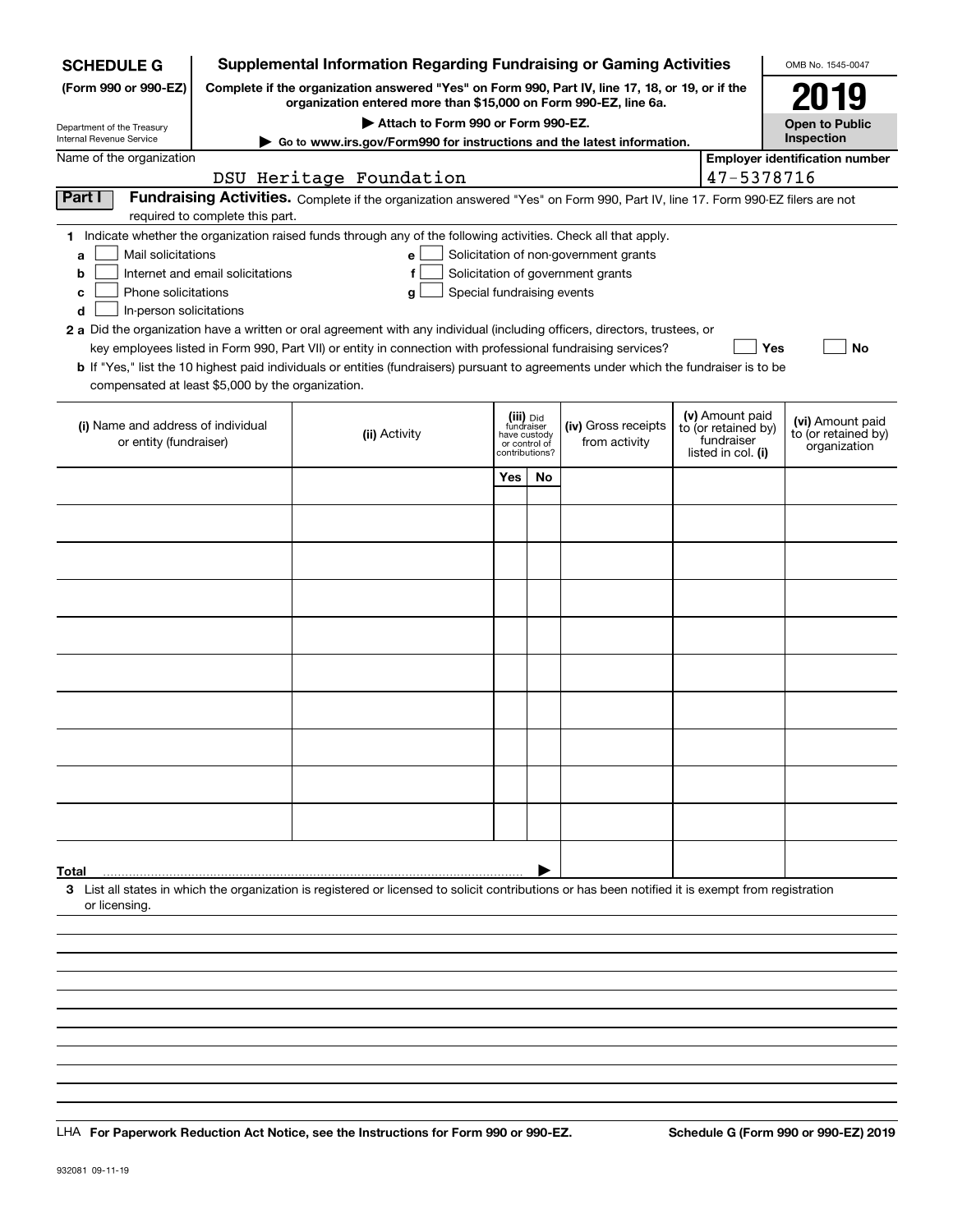#### Schedule G (Form 990 or 990-EZ) 2019 Page DSU Heritage Foundation 47-5378716

**Part II** | Fundraising Events. Complete if the organization answered "Yes" on Form 990, Part IV, line 18, or reported more than \$15,000

|                 |          | of fundraising event contributions and gross income on Form 990-EZ, lines 1 and 6b. List events with gross receipts greater than \$5,000.                                          |                        |                         |                  |                            |
|-----------------|----------|------------------------------------------------------------------------------------------------------------------------------------------------------------------------------------|------------------------|-------------------------|------------------|----------------------------|
|                 |          |                                                                                                                                                                                    | (a) Event #1           | (b) Event #2            | (c) Other events | (d) Total events           |
|                 |          |                                                                                                                                                                                    |                        | Cowboys &               |                  | (add col. (a) through      |
|                 |          |                                                                                                                                                                                    | Yuletyme               | Candlelight             | 3                | col. (c)                   |
|                 |          |                                                                                                                                                                                    | (event type)           | (event type)            | (total number)   |                            |
| Revenue         |          |                                                                                                                                                                                    |                        |                         |                  |                            |
|                 |          |                                                                                                                                                                                    | 87,253.                | 36,141.                 | 19,839.          | <u>143,233.</u>            |
|                 |          |                                                                                                                                                                                    |                        |                         |                  |                            |
|                 |          |                                                                                                                                                                                    | 38,205.                | 8,487.                  |                  | 46,692.                    |
|                 |          |                                                                                                                                                                                    |                        |                         |                  |                            |
|                 |          | 3 Gross income (line 1 minus line 2)                                                                                                                                               | 49,048.                | 27,654.                 | 19,839.          | 96,541.                    |
|                 |          |                                                                                                                                                                                    |                        |                         |                  |                            |
|                 |          |                                                                                                                                                                                    |                        |                         |                  |                            |
|                 |          |                                                                                                                                                                                    |                        |                         |                  |                            |
|                 | 5        |                                                                                                                                                                                    |                        |                         |                  |                            |
|                 |          |                                                                                                                                                                                    |                        |                         |                  |                            |
|                 |          |                                                                                                                                                                                    |                        |                         |                  |                            |
| Direct Expenses |          |                                                                                                                                                                                    |                        |                         |                  |                            |
|                 |          |                                                                                                                                                                                    | 7,134.                 | 10,453.                 |                  | 17,587.                    |
|                 |          |                                                                                                                                                                                    |                        |                         |                  |                            |
|                 |          |                                                                                                                                                                                    |                        |                         |                  |                            |
|                 | 8        |                                                                                                                                                                                    | $\frac{3,000}{38,205}$ | $\frac{1,200}{8,487}$ . | 34, 115.         | $\frac{4,200}{80,807}$ .   |
|                 | 9        |                                                                                                                                                                                    |                        |                         |                  | 102,594.                   |
|                 | 10       | Direct expense summary. Add lines 4 through 9 in column (d)                                                                                                                        |                        |                         |                  | $-6,053.$                  |
|                 | Part III | 11 Net income summary. Subtract line 10 from line 3, column (d)<br><b>Gaming.</b> Complete if the organization answered "Yes" on Form 990, Part IV, line 19, or reported more than |                        |                         |                  |                            |
|                 |          | \$15,000 on Form 990-EZ, line 6a.                                                                                                                                                  |                        |                         |                  |                            |
|                 |          |                                                                                                                                                                                    |                        | (b) Pull tabs/instant   |                  | (d) Total gaming (add      |
|                 |          |                                                                                                                                                                                    | (a) Bingo              | bingo/progressive bingo | (c) Other gaming | col. (a) through col. (c)) |
| Revenue         |          |                                                                                                                                                                                    |                        |                         |                  |                            |
|                 |          |                                                                                                                                                                                    |                        |                         |                  |                            |
|                 |          |                                                                                                                                                                                    |                        |                         |                  |                            |
|                 |          |                                                                                                                                                                                    |                        |                         |                  |                            |
|                 |          |                                                                                                                                                                                    |                        |                         |                  |                            |
| Expenses        |          |                                                                                                                                                                                    |                        |                         |                  |                            |
|                 |          |                                                                                                                                                                                    |                        |                         |                  |                            |
| Direct          |          |                                                                                                                                                                                    |                        |                         |                  |                            |
|                 |          |                                                                                                                                                                                    |                        |                         |                  |                            |
|                 |          | 5 Other direct expenses                                                                                                                                                            |                        |                         |                  |                            |
|                 |          |                                                                                                                                                                                    | %<br>Yes               | Yes<br>%                | Yes<br>%         |                            |
|                 |          | 6 Volunteer labor                                                                                                                                                                  |                        |                         |                  |                            |
|                 |          |                                                                                                                                                                                    | No                     | No                      | No               |                            |
|                 |          |                                                                                                                                                                                    |                        |                         |                  |                            |
|                 | 7        | Direct expense summary. Add lines 2 through 5 in column (d)                                                                                                                        |                        |                         |                  |                            |
|                 |          |                                                                                                                                                                                    |                        |                         |                  |                            |
|                 |          |                                                                                                                                                                                    |                        |                         |                  |                            |
|                 |          | <b>9</b> Enter the state(s) in which the organization conducts gaming activities:                                                                                                  |                        |                         |                  |                            |
|                 |          |                                                                                                                                                                                    |                        |                         |                  | Yes<br>No                  |
|                 |          |                                                                                                                                                                                    |                        |                         |                  |                            |
|                 |          |                                                                                                                                                                                    |                        |                         |                  |                            |
|                 |          |                                                                                                                                                                                    |                        |                         |                  |                            |
|                 |          |                                                                                                                                                                                    |                        |                         |                  | Yes<br>No                  |
|                 |          |                                                                                                                                                                                    |                        |                         |                  |                            |
|                 |          |                                                                                                                                                                                    |                        |                         |                  |                            |
|                 |          |                                                                                                                                                                                    |                        |                         |                  |                            |

**Schedule G (Form 990 or 990-EZ) 2019**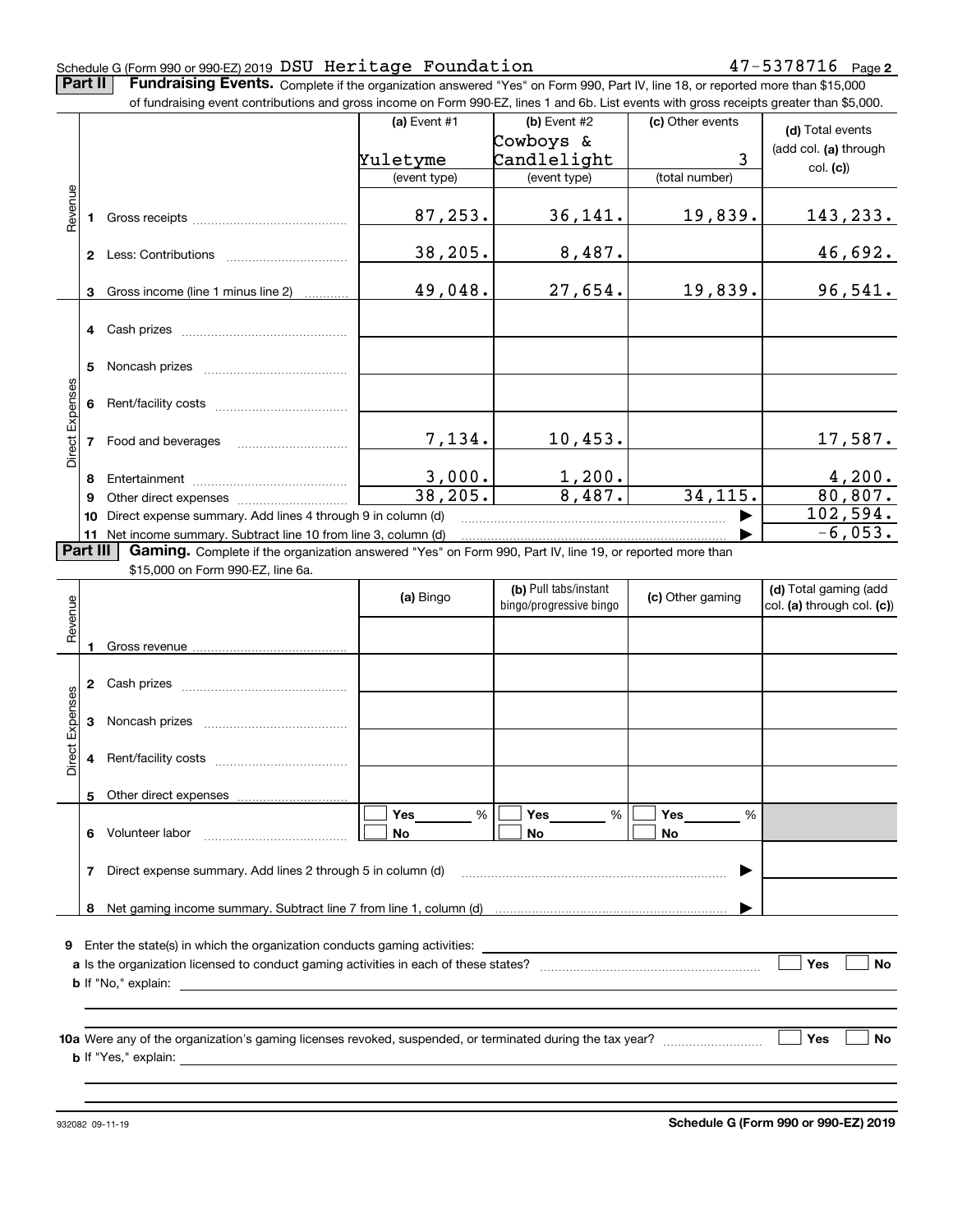|    | Schedule G (Form 990 or 990-EZ) 2019 DSU Heritage Foundation                                                                                                                                                                                                 | 47-5378716      | Page 3    |    |
|----|--------------------------------------------------------------------------------------------------------------------------------------------------------------------------------------------------------------------------------------------------------------|-----------------|-----------|----|
| 11 |                                                                                                                                                                                                                                                              |                 | Yes       | No |
|    | 12 Is the organization a grantor, beneficiary or trustee of a trust, or a member of a partnership or other entity formed                                                                                                                                     |                 |           |    |
|    |                                                                                                                                                                                                                                                              |                 | Yes       | No |
|    | 13 Indicate the percentage of gaming activity conducted in:                                                                                                                                                                                                  |                 |           |    |
|    |                                                                                                                                                                                                                                                              | <b>13a</b>      |           | %  |
|    | <b>b</b> An outside facility <i>www.communically.communically.communically.communically.communically.communically.communically.communically.communically.communically.communically.communically.communically.communically.communicall</i>                    | 13 <sub>b</sub> |           | %  |
|    | 14 Enter the name and address of the person who prepares the organization's gaming/special events books and records:                                                                                                                                         |                 |           |    |
|    | Name $\blacktriangleright$<br><u> 1989 - Andrea State Barbara, amerikan personal di sebagai personal di sebagai personal di sebagai personal di</u>                                                                                                          |                 |           |    |
|    |                                                                                                                                                                                                                                                              |                 |           |    |
|    |                                                                                                                                                                                                                                                              |                 | Yes       | No |
|    |                                                                                                                                                                                                                                                              |                 |           |    |
|    |                                                                                                                                                                                                                                                              |                 |           |    |
|    | c If "Yes," enter name and address of the third party:                                                                                                                                                                                                       |                 |           |    |
|    | Name $\blacktriangleright$                                                                                                                                                                                                                                   |                 |           |    |
|    | Address $\blacktriangleright$                                                                                                                                                                                                                                |                 |           |    |
| 16 | Gaming manager information:                                                                                                                                                                                                                                  |                 |           |    |
|    | Name $\blacktriangleright$                                                                                                                                                                                                                                   |                 |           |    |
|    | Gaming manager compensation > \$                                                                                                                                                                                                                             |                 |           |    |
|    |                                                                                                                                                                                                                                                              |                 |           |    |
|    | $\blacksquare$ Description of services provided $\blacktriangleright$                                                                                                                                                                                        |                 |           |    |
|    |                                                                                                                                                                                                                                                              |                 |           |    |
|    |                                                                                                                                                                                                                                                              |                 |           |    |
|    | Director/officer<br>Employee<br>Independent contractor                                                                                                                                                                                                       |                 |           |    |
|    |                                                                                                                                                                                                                                                              |                 |           |    |
| 17 | Mandatory distributions:                                                                                                                                                                                                                                     |                 |           |    |
|    | a Is the organization required under state law to make charitable distributions from the gaming proceeds to                                                                                                                                                  |                 |           |    |
|    | retain the state gaming license?                                                                                                                                                                                                                             | $\Box$ Yes      | $\Box$ No |    |
|    | <b>b</b> Enter the amount of distributions required under state law to be distributed to other exempt organizations or spent in the                                                                                                                          |                 |           |    |
|    | organization's own exempt activities during the tax year $\triangleright$ \$                                                                                                                                                                                 |                 |           |    |
|    | <b>Part IV</b><br>Supplemental Information. Provide the explanations required by Part I, line 2b, columns (iii) and (v); and Part III, lines 9, 9b, 10b,<br>15b, 15c, 16, and 17b, as applicable. Also provide any additional information. See instructions. |                 |           |    |
|    |                                                                                                                                                                                                                                                              |                 |           |    |
|    |                                                                                                                                                                                                                                                              |                 |           |    |
|    |                                                                                                                                                                                                                                                              |                 |           |    |
|    |                                                                                                                                                                                                                                                              |                 |           |    |
|    |                                                                                                                                                                                                                                                              |                 |           |    |
|    |                                                                                                                                                                                                                                                              |                 |           |    |
|    |                                                                                                                                                                                                                                                              |                 |           |    |
|    |                                                                                                                                                                                                                                                              |                 |           |    |
|    |                                                                                                                                                                                                                                                              |                 |           |    |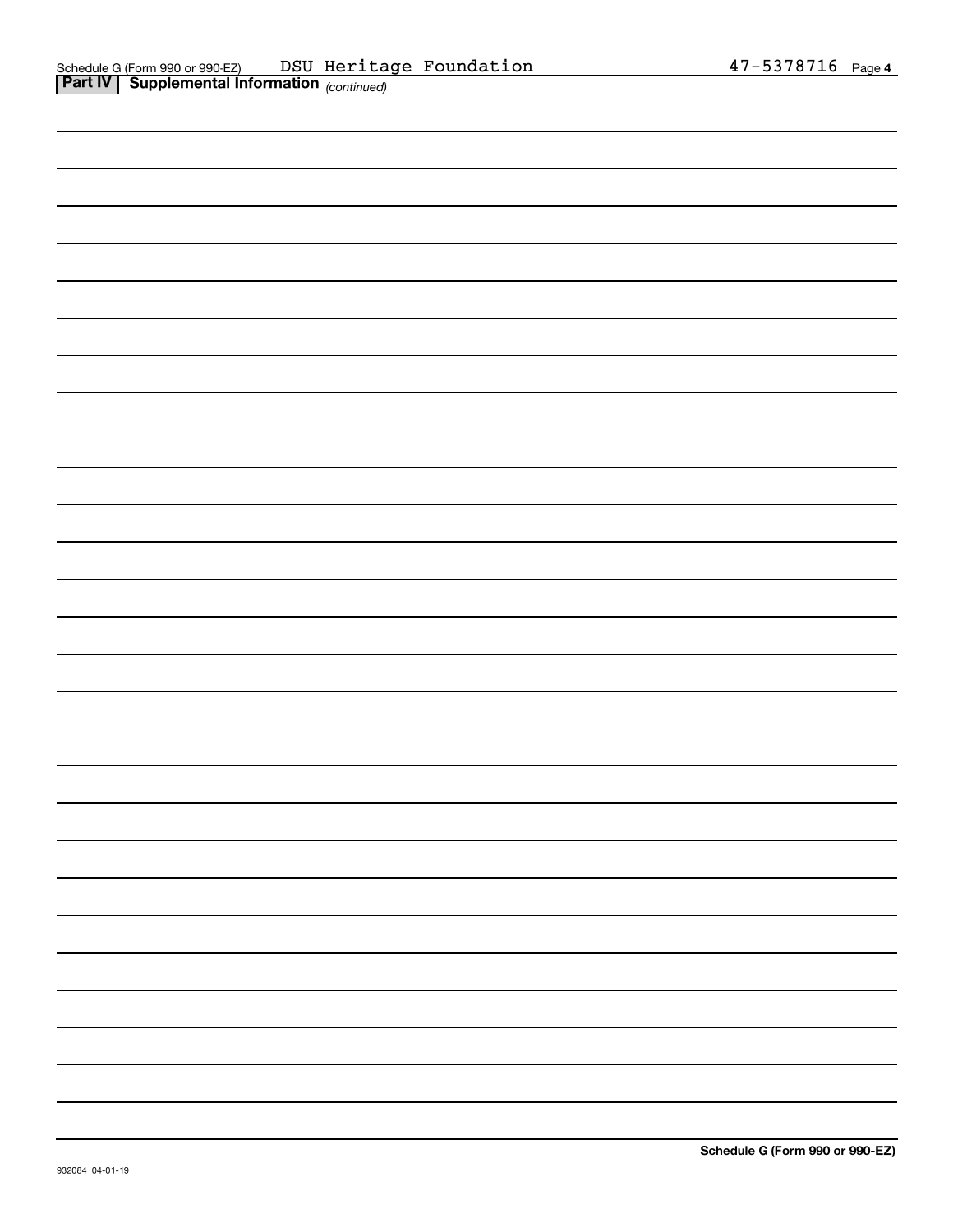| <b>SCHEDULE I</b><br>(Form 990)                                                                                                                                                                                                                                                                             |                         | <b>Grants and Other Assistance to Organizations,</b><br>Governments, and Individuals in the United States<br>Complete if the organization answered "Yes" on Form 990, Part IV, line 21 or 22. |                                                       |                                         |                                                                |                                          | OMB No. 1545-0047<br>2019                             |
|-------------------------------------------------------------------------------------------------------------------------------------------------------------------------------------------------------------------------------------------------------------------------------------------------------------|-------------------------|-----------------------------------------------------------------------------------------------------------------------------------------------------------------------------------------------|-------------------------------------------------------|-----------------------------------------|----------------------------------------------------------------|------------------------------------------|-------------------------------------------------------|
| Department of the Treasury                                                                                                                                                                                                                                                                                  |                         |                                                                                                                                                                                               | Attach to Form 990.                                   |                                         |                                                                |                                          | <b>Open to Public</b>                                 |
| Internal Revenue Service                                                                                                                                                                                                                                                                                    |                         |                                                                                                                                                                                               | Go to www.irs.gov/Form990 for the latest information. |                                         |                                                                |                                          | Inspection                                            |
| Name of the organization                                                                                                                                                                                                                                                                                    | DSU Heritage Foundation |                                                                                                                                                                                               |                                                       |                                         |                                                                |                                          | <b>Employer identification number</b><br>47-5378716   |
| <b>General Information on Grants and Assistance</b><br>Part I                                                                                                                                                                                                                                               |                         |                                                                                                                                                                                               |                                                       |                                         |                                                                |                                          |                                                       |
| Does the organization maintain records to substantiate the amount of the grants or assistance, the grantees' eligibility for the grants or assistance, and the selection<br>$\mathbf{1}$<br>2 Describe in Part IV the organization's procedures for monitoring the use of grant funds in the United States. |                         |                                                                                                                                                                                               |                                                       |                                         |                                                                |                                          | $\boxed{\text{X}}$ No<br>Yes                          |
| Part II<br>Grants and Other Assistance to Domestic Organizations and Domestic Governments. Complete if the organization answered "Yes" on Form 990, Part IV, line 21, for any                                                                                                                               |                         |                                                                                                                                                                                               |                                                       |                                         |                                                                |                                          |                                                       |
| recipient that received more than \$5,000. Part II can be duplicated if additional space is needed.<br>1 (a) Name and address of organization<br>or government                                                                                                                                              | $(b)$ EIN               | (c) IRC section<br>(if applicable)                                                                                                                                                            | (d) Amount of<br>cash grant                           | (e) Amount of<br>non-cash<br>assistance | (f) Method of<br>valuation (book,<br>FMV, appraisal,<br>other) | (g) Description of<br>noncash assistance | (h) Purpose of grant<br>or assistance                 |
| Dickinson State University<br>291 Campus Dr<br>Dickinson, ND 58601                                                                                                                                                                                                                                          | 45-6002480 DSU          |                                                                                                                                                                                               | 779,016.                                              | 0.                                      |                                                                |                                          | Student Scholarship<br>Program                        |
| Dickinson State University<br>291 Campus Dr<br>Dickinson, ND 58601                                                                                                                                                                                                                                          | $45 - 6002480$ DSU      |                                                                                                                                                                                               | 298,135.                                              | $\mathbf{0}$                            |                                                                |                                          | Other University Program<br>Disbursements and Support |
|                                                                                                                                                                                                                                                                                                             |                         |                                                                                                                                                                                               |                                                       |                                         |                                                                |                                          |                                                       |
|                                                                                                                                                                                                                                                                                                             |                         |                                                                                                                                                                                               |                                                       |                                         |                                                                |                                          |                                                       |
|                                                                                                                                                                                                                                                                                                             |                         |                                                                                                                                                                                               |                                                       |                                         |                                                                |                                          |                                                       |
|                                                                                                                                                                                                                                                                                                             |                         |                                                                                                                                                                                               |                                                       |                                         |                                                                |                                          |                                                       |
| Enter total number of section $501(c)(3)$ and government organizations listed in the line 1 table<br>$\mathbf{2}$<br>Enter total number of other organizations listed in the line 1 table<br>3                                                                                                              |                         |                                                                                                                                                                                               |                                                       |                                         |                                                                |                                          | 1.                                                    |

**For Paperwork Reduction Act Notice, see the Instructions for Form 990. Schedule I (Form 990) (2019)** LHA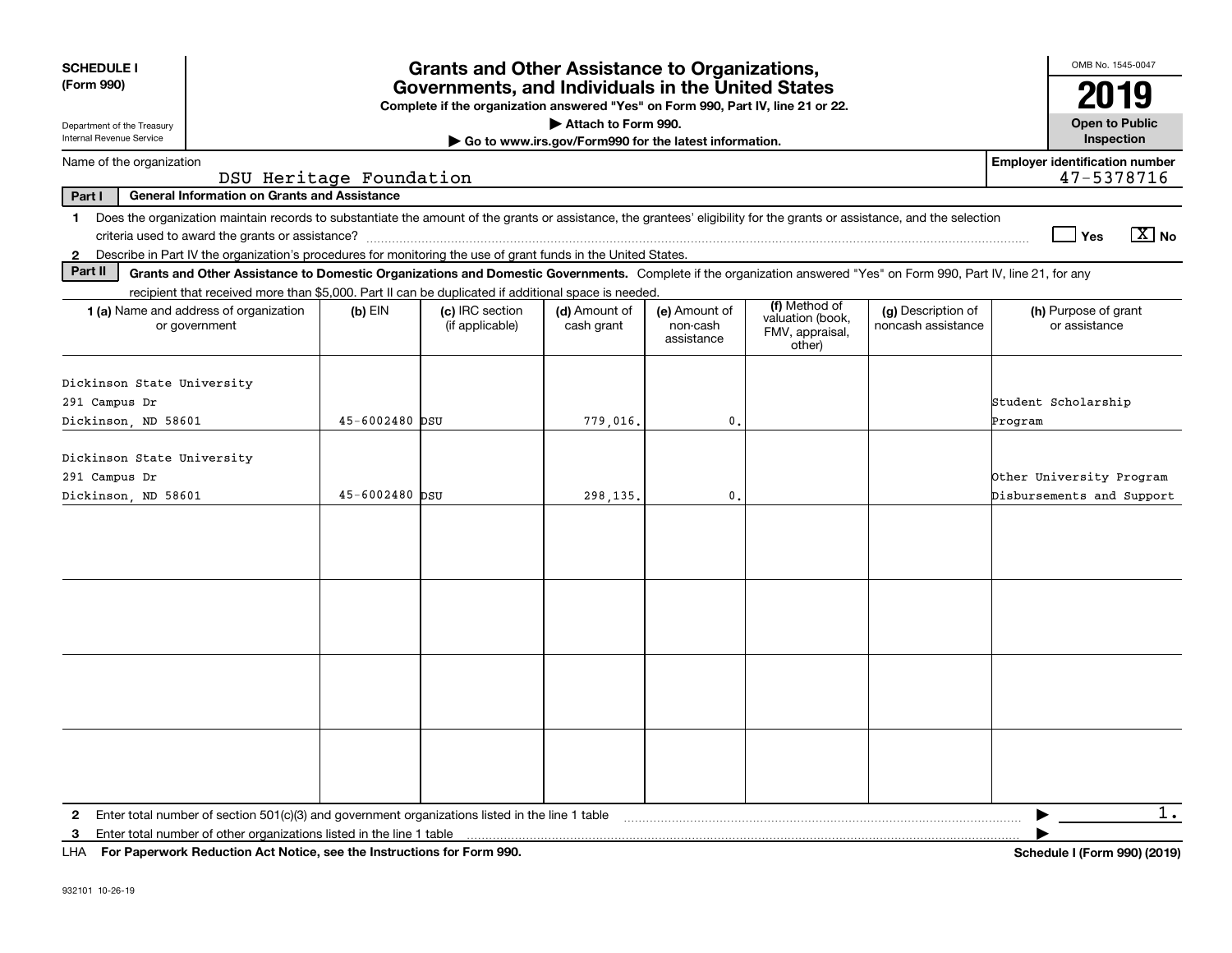Schedule I (Form 990) (2019) Page DSU Heritage Foundation 47-5378716

**2**

**Part III | Grants and Other Assistance to Domestic Individuals. Complete if the organization answered "Yes" on Form 990, Part IV, line 22.** Part III can be duplicated if additional space is needed.

| (a) Type of grant or assistance | (b) Number of<br>recipients | (c) Amount of<br>cash grant | (d) Amount of non-<br>cash assistance | (e) Method of valuation<br>(book, FMV, appraisal, other) | (f) Description of noncash assistance |
|---------------------------------|-----------------------------|-----------------------------|---------------------------------------|----------------------------------------------------------|---------------------------------------|
|                                 |                             |                             |                                       |                                                          |                                       |
|                                 |                             |                             |                                       |                                                          |                                       |
|                                 |                             |                             |                                       |                                                          |                                       |
|                                 |                             |                             |                                       |                                                          |                                       |
|                                 |                             |                             |                                       |                                                          |                                       |
|                                 |                             |                             |                                       |                                                          |                                       |
|                                 |                             |                             |                                       |                                                          |                                       |
|                                 |                             |                             |                                       |                                                          |                                       |
|                                 |                             |                             |                                       |                                                          |                                       |
|                                 |                             |                             |                                       |                                                          |                                       |

Part IV | Supplemental Information. Provide the information required in Part I, line 2; Part III, column (b); and any other additional information.

Part I, Line 2:

Scholarship payments are made directly to Dickinson State University for

the purpose of scholarships to pay to eligible students.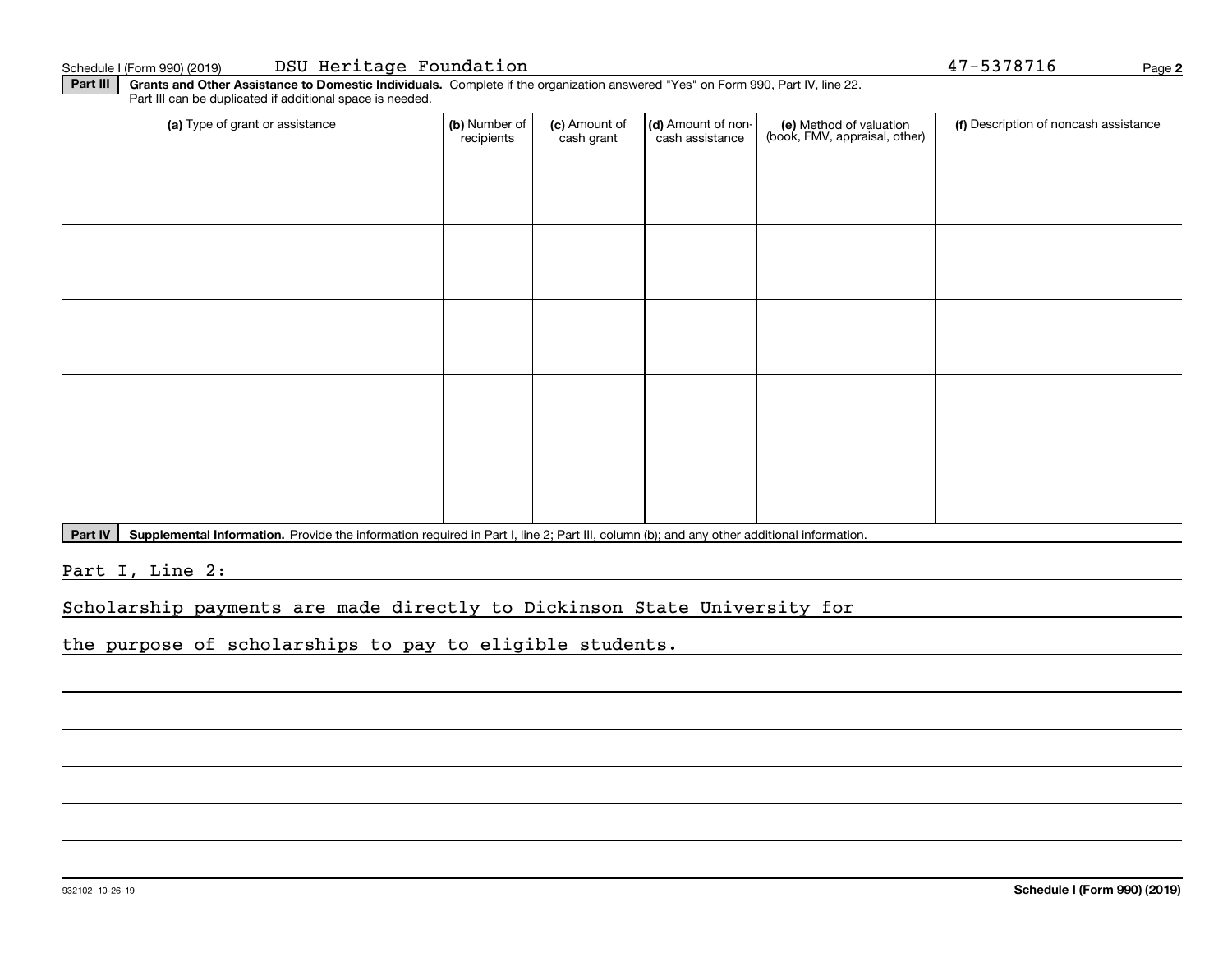|   | <b>SCHEDULE J</b>                       | <b>Compensation Information</b>                                                                                                                                                                                                          | OMB No. 1545-0047                     |            |              |
|---|-----------------------------------------|------------------------------------------------------------------------------------------------------------------------------------------------------------------------------------------------------------------------------------------|---------------------------------------|------------|--------------|
|   | (Form 990)                              | For certain Officers, Directors, Trustees, Key Employees, and Highest                                                                                                                                                                    |                                       |            |              |
|   |                                         | <b>Compensated Employees</b>                                                                                                                                                                                                             | 2019                                  |            |              |
|   | Department of the Treasury              | Complete if the organization answered "Yes" on Form 990, Part IV, line 23.<br>Attach to Form 990.                                                                                                                                        | <b>Open to Public</b>                 |            |              |
|   | Internal Revenue Service                | ► Go to www.irs.gov/Form990 for instructions and the latest information.                                                                                                                                                                 |                                       | Inspection |              |
|   | Name of the organization                |                                                                                                                                                                                                                                          | <b>Employer identification number</b> |            |              |
|   |                                         | DSU Heritage Foundation                                                                                                                                                                                                                  | 47-5378716                            |            |              |
|   | Part I                                  | <b>Questions Regarding Compensation</b>                                                                                                                                                                                                  |                                       |            |              |
|   |                                         |                                                                                                                                                                                                                                          |                                       | Yes        | No.          |
|   |                                         | <b>1a</b> Check the appropriate box(es) if the organization provided any of the following to or for a person listed on Form 990,                                                                                                         |                                       |            |              |
|   |                                         | Part VII, Section A, line 1a. Complete Part III to provide any relevant information regarding these items.                                                                                                                               |                                       |            |              |
|   | First-class or charter travel           | Housing allowance or residence for personal use                                                                                                                                                                                          |                                       |            |              |
|   | Travel for companions                   | Payments for business use of personal residence                                                                                                                                                                                          |                                       |            |              |
|   |                                         | Health or social club dues or initiation fees<br>Tax indemnification and gross-up payments                                                                                                                                               |                                       |            |              |
|   |                                         | Discretionary spending account<br>Personal services (such as maid, chauffeur, chef)                                                                                                                                                      |                                       |            |              |
|   |                                         |                                                                                                                                                                                                                                          |                                       |            |              |
|   |                                         | <b>b</b> If any of the boxes on line 1a are checked, did the organization follow a written policy regarding payment or                                                                                                                   |                                       |            |              |
|   |                                         |                                                                                                                                                                                                                                          | 1b                                    |            |              |
| 2 |                                         | Did the organization require substantiation prior to reimbursing or allowing expenses incurred by all directors,                                                                                                                         |                                       |            |              |
|   |                                         |                                                                                                                                                                                                                                          | $\mathbf{2}$                          |            |              |
| 3 |                                         |                                                                                                                                                                                                                                          |                                       |            |              |
|   |                                         | Indicate which, if any, of the following the organization used to establish the compensation of the organization's<br>CEO/Executive Director. Check all that apply. Do not check any boxes for methods used by a related organization to |                                       |            |              |
|   |                                         | establish compensation of the CEO/Executive Director, but explain in Part III.                                                                                                                                                           |                                       |            |              |
|   |                                         |                                                                                                                                                                                                                                          |                                       |            |              |
|   | Compensation committee                  | Written employment contract<br>Compensation survey or study                                                                                                                                                                              |                                       |            |              |
|   |                                         | Independent compensation consultant<br>Form 990 of other organizations<br>Approval by the board or compensation committee                                                                                                                |                                       |            |              |
|   |                                         |                                                                                                                                                                                                                                          |                                       |            |              |
| 4 |                                         | During the year, did any person listed on Form 990, Part VII, Section A, line 1a, with respect to the filing                                                                                                                             |                                       |            |              |
|   | organization or a related organization: |                                                                                                                                                                                                                                          |                                       |            |              |
| а |                                         | Receive a severance payment or change-of-control payment?                                                                                                                                                                                | 4a                                    |            | х            |
| b |                                         |                                                                                                                                                                                                                                          | 4b                                    |            | X            |
| с |                                         |                                                                                                                                                                                                                                          | 4c                                    |            | $\mathbf x$  |
|   |                                         | If "Yes" to any of lines 4a-c, list the persons and provide the applicable amounts for each item in Part III.                                                                                                                            |                                       |            |              |
|   |                                         |                                                                                                                                                                                                                                          |                                       |            |              |
|   |                                         | Only section 501(c)(3), 501(c)(4), and 501(c)(29) organizations must complete lines 5-9.                                                                                                                                                 |                                       |            |              |
|   |                                         | For persons listed on Form 990, Part VII, Section A, line 1a, did the organization pay or accrue any compensation                                                                                                                        |                                       |            |              |
|   | contingent on the revenues of:          |                                                                                                                                                                                                                                          |                                       |            |              |
|   |                                         | a The organization? <b>Constitution</b> and the organization?                                                                                                                                                                            | 5a                                    |            | х            |
|   |                                         |                                                                                                                                                                                                                                          | 5b                                    |            | $\mathbf{x}$ |
|   |                                         | If "Yes" on line 5a or 5b, describe in Part III.                                                                                                                                                                                         |                                       |            |              |
| 6 |                                         | For persons listed on Form 990, Part VII, Section A, line 1a, did the organization pay or accrue any compensation                                                                                                                        |                                       |            |              |
|   | contingent on the net earnings of:      |                                                                                                                                                                                                                                          |                                       |            |              |
| a |                                         |                                                                                                                                                                                                                                          | 6a                                    |            | х            |
|   |                                         |                                                                                                                                                                                                                                          | 6b                                    |            | $\mathbf X$  |
|   |                                         | If "Yes" on line 6a or 6b, describe in Part III.                                                                                                                                                                                         |                                       |            |              |
|   |                                         | 7 For persons listed on Form 990, Part VII, Section A, line 1a, did the organization provide any nonfixed payments                                                                                                                       |                                       |            |              |
|   |                                         |                                                                                                                                                                                                                                          | 7                                     |            | х            |
| 8 |                                         | Were any amounts reported on Form 990, Part VII, paid or accrued pursuant to a contract that was subject to the                                                                                                                          |                                       |            |              |
|   |                                         | initial contract exception described in Regulations section 53.4958-4(a)(3)? If "Yes," describe in Part III                                                                                                                              | 8                                     |            | х            |
| 9 |                                         | If "Yes" on line 8, did the organization also follow the rebuttable presumption procedure described in                                                                                                                                   |                                       |            |              |
|   |                                         |                                                                                                                                                                                                                                          | 9                                     |            |              |
|   |                                         | usuli Deduction Act Notice, nee the Instructions for Form 000                                                                                                                                                                            | Calcadota, LIPagni                    |            | 00010040     |

LHA For Paperwork Reduction Act Notice, see the Instructions for Form 990. Schedule J (Form 990) 2019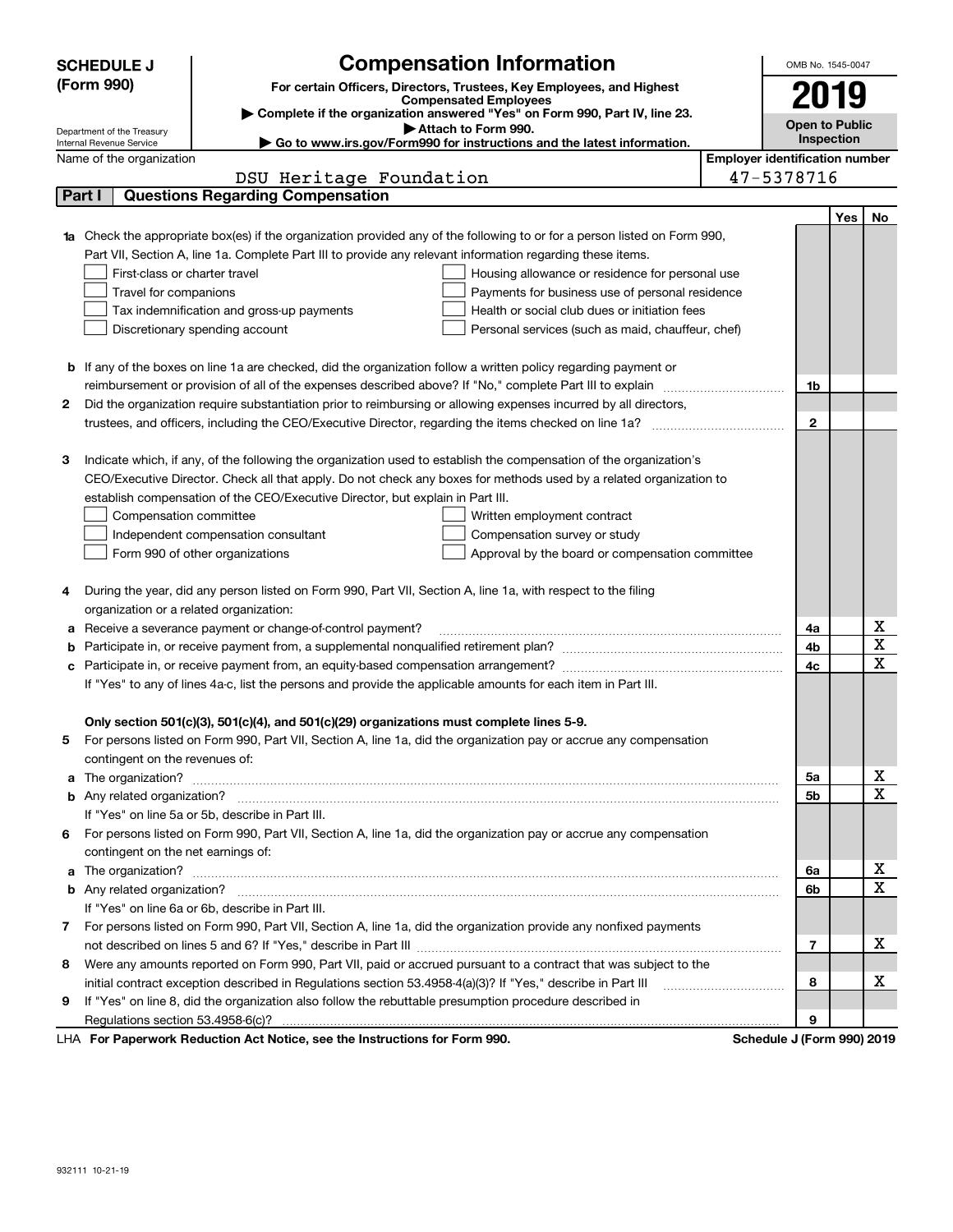47-5378716

**2**

# **Part II Officers, Directors, Trustees, Key Employees, and Highest Compensated Employees.**  Schedule J (Form 990) 2019 Page Use duplicate copies if additional space is needed.

For each individual whose compensation must be reported on Schedule J, report compensation from the organization on row (i) and from related organizations, described in the instructions, on row (ii). Do not list any individuals that aren't listed on Form 990, Part VII.

**Note:**  The sum of columns (B)(i)-(iii) for each listed individual must equal the total amount of Form 990, Part VII, Section A, line 1a, applicable column (D) and (E) amounts for that individual.

|                    |             |                          | (B) Breakdown of W-2 and/or 1099-MISC compensation |                                           | (C) Retirement and<br>other deferred | (D) Nontaxable<br>benefits | (E) Total of columns | (F) Compensation<br>in column (B)         |
|--------------------|-------------|--------------------------|----------------------------------------------------|-------------------------------------------|--------------------------------------|----------------------------|----------------------|-------------------------------------------|
| (A) Name and Title |             | (i) Base<br>compensation | (ii) Bonus &<br>incentive<br>compensation          | (iii) Other<br>reportable<br>compensation | compensation                         |                            | $(B)(i)-(D)$         | reported as deferred<br>on prior Form 990 |
| $(1)$ Ty Orton     | (i)         | 149,356.                 | $\overline{0}$ .                                   | $\overline{0}$ .                          | 19,643.                              | 16,938.                    | 185,937.             | 0.                                        |
| Executive Director | (ii)        | $\overline{0}$ .         | $\overline{0}$ .                                   | $\overline{0}$ .                          | $\overline{0}$ .                     | $\overline{0}$ .           | $\overline{0}$ .     | $\overline{0}$ .                          |
|                    | (i)         |                          |                                                    |                                           |                                      |                            |                      |                                           |
|                    | (ii)        |                          |                                                    |                                           |                                      |                            |                      |                                           |
|                    | $(\sf{i})$  |                          |                                                    |                                           |                                      |                            |                      |                                           |
|                    | (ii)        |                          |                                                    |                                           |                                      |                            |                      |                                           |
|                    | $(\sf{i})$  |                          |                                                    |                                           |                                      |                            |                      |                                           |
|                    | (ii)        |                          |                                                    |                                           |                                      |                            |                      |                                           |
|                    | $(\sf{i})$  |                          |                                                    |                                           |                                      |                            |                      |                                           |
|                    | (ii)        |                          |                                                    |                                           |                                      |                            |                      |                                           |
|                    | $(\sf{i})$  |                          |                                                    |                                           |                                      |                            |                      |                                           |
|                    | (ii)        |                          |                                                    |                                           |                                      |                            |                      |                                           |
|                    | $(\sf{i})$  |                          |                                                    |                                           |                                      |                            |                      |                                           |
|                    | (ii)<br>(i) |                          |                                                    |                                           |                                      |                            |                      |                                           |
|                    | (ii)        |                          |                                                    |                                           |                                      |                            |                      |                                           |
|                    | (i)         |                          |                                                    |                                           |                                      |                            |                      |                                           |
|                    | (ii)        |                          |                                                    |                                           |                                      |                            |                      |                                           |
|                    | (i)         |                          |                                                    |                                           |                                      |                            |                      |                                           |
|                    | (ii)        |                          |                                                    |                                           |                                      |                            |                      |                                           |
|                    | (i)         |                          |                                                    |                                           |                                      |                            |                      |                                           |
|                    | (ii)        |                          |                                                    |                                           |                                      |                            |                      |                                           |
|                    | (i)         |                          |                                                    |                                           |                                      |                            |                      |                                           |
|                    | (ii)        |                          |                                                    |                                           |                                      |                            |                      |                                           |
|                    | (i)         |                          |                                                    |                                           |                                      |                            |                      |                                           |
|                    | (ii)        |                          |                                                    |                                           |                                      |                            |                      |                                           |
|                    | (i)         |                          |                                                    |                                           |                                      |                            |                      |                                           |
|                    | (ii)        |                          |                                                    |                                           |                                      |                            |                      |                                           |
|                    | (i)         |                          |                                                    |                                           |                                      |                            |                      |                                           |
|                    | (ii)        |                          |                                                    |                                           |                                      |                            |                      |                                           |
|                    | $(\sf{i})$  |                          |                                                    |                                           |                                      |                            |                      |                                           |
|                    | (ii)        |                          |                                                    |                                           |                                      |                            |                      |                                           |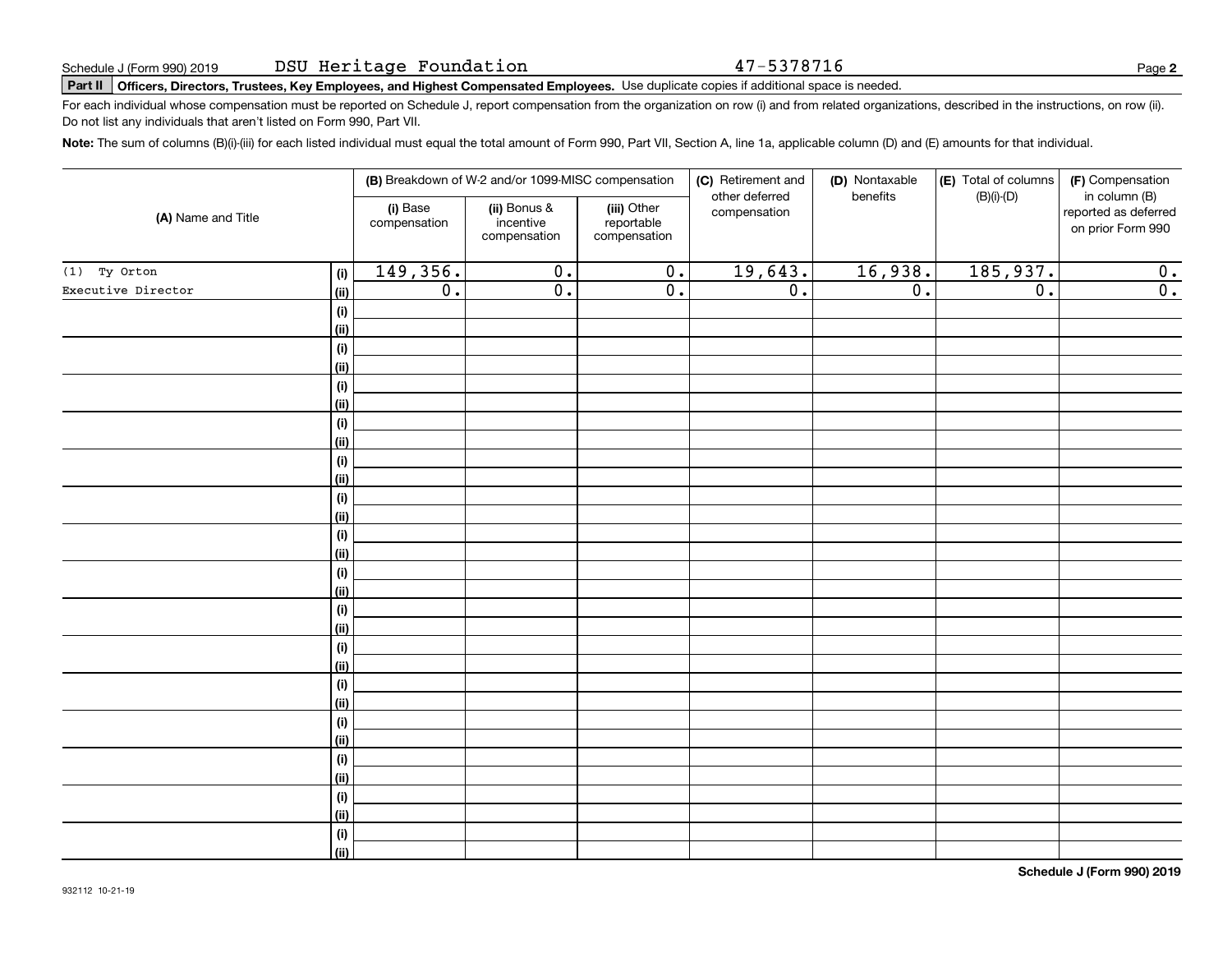#### **Part III Supplemental Information**

Schedule J (Form 990) 2019 DSU Heritage Foundation<br>
Part III Supplemental Information<br>
Provide the information, explanation, or descriptions required for Part I, lines 1a, 1b, 3, 4a, 4b, 4c, 5a, 5b, 6a, 6b, 7, and 8, and f

#### Part II:

Compensation reported in Schedule J, Part II for the Executive Director

is paid by Dickinson State University, an unrelated organization.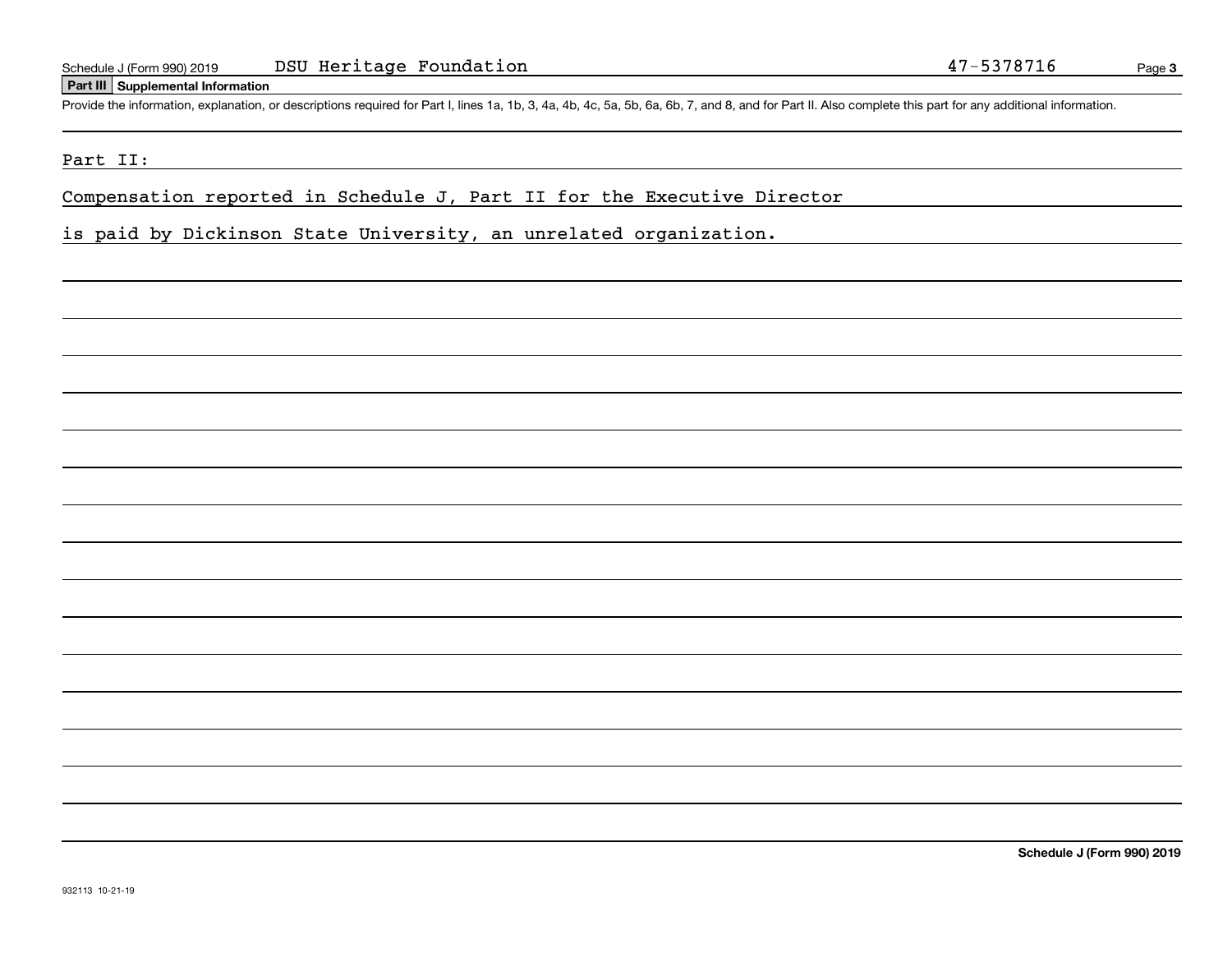### **SCHEDULE M (Form 990)**

# **Noncash Contributions**

OMB No. 1545-0047

| Department of the Treasury      |  |
|---------------------------------|--|
| <b>Internal Revenue Service</b> |  |

**Complete if the organizations answered "Yes" on Form 990, Part IV, lines 29 or 30.** <sup>J</sup>**2019 Attach to Form 990.** J

**Open to Public Inspection**

**Employer identification number**

| Name of the organization |  |
|--------------------------|--|

 $\blacktriangleright$ 

 **Go to www.irs.gov/Form990 for instructions and the latest information.**

|        | DSU Heritage Foundation                                                                                                                                                                                                                                                                                                                                                            |                               |                                      |                                                                                                       | 47-5378716                                                   |
|--------|------------------------------------------------------------------------------------------------------------------------------------------------------------------------------------------------------------------------------------------------------------------------------------------------------------------------------------------------------------------------------------|-------------------------------|--------------------------------------|-------------------------------------------------------------------------------------------------------|--------------------------------------------------------------|
| Part I | <b>Types of Property</b>                                                                                                                                                                                                                                                                                                                                                           |                               |                                      |                                                                                                       |                                                              |
|        |                                                                                                                                                                                                                                                                                                                                                                                    | (a)<br>Check if<br>applicable | (b)<br>Number of<br>contributions or | (c)<br>Noncash contribution<br>amounts reported on<br>litems contributed Form 990, Part VIII, line 1g | (d)<br>Method of determining<br>noncash contribution amounts |
| 1      |                                                                                                                                                                                                                                                                                                                                                                                    |                               |                                      |                                                                                                       |                                                              |
| 2      |                                                                                                                                                                                                                                                                                                                                                                                    |                               |                                      |                                                                                                       |                                                              |
| з      |                                                                                                                                                                                                                                                                                                                                                                                    |                               |                                      |                                                                                                       |                                                              |
| 4      |                                                                                                                                                                                                                                                                                                                                                                                    |                               |                                      |                                                                                                       |                                                              |
| 5      | Clothing and household goods                                                                                                                                                                                                                                                                                                                                                       |                               |                                      |                                                                                                       |                                                              |
| 6      |                                                                                                                                                                                                                                                                                                                                                                                    |                               |                                      |                                                                                                       |                                                              |
| 7      |                                                                                                                                                                                                                                                                                                                                                                                    |                               |                                      |                                                                                                       |                                                              |
| 8      |                                                                                                                                                                                                                                                                                                                                                                                    |                               |                                      |                                                                                                       |                                                              |
| 9      |                                                                                                                                                                                                                                                                                                                                                                                    |                               |                                      |                                                                                                       |                                                              |
| 10     | Securities - Closely held stock                                                                                                                                                                                                                                                                                                                                                    |                               |                                      |                                                                                                       |                                                              |
| 11     | Securities - Partnership, LLC, or                                                                                                                                                                                                                                                                                                                                                  |                               |                                      |                                                                                                       |                                                              |
|        | trust interests                                                                                                                                                                                                                                                                                                                                                                    |                               |                                      |                                                                                                       |                                                              |
| 12     |                                                                                                                                                                                                                                                                                                                                                                                    |                               |                                      |                                                                                                       |                                                              |
| 13     | Qualified conservation contribution -                                                                                                                                                                                                                                                                                                                                              |                               |                                      |                                                                                                       |                                                              |
|        | Historic structures                                                                                                                                                                                                                                                                                                                                                                |                               |                                      |                                                                                                       |                                                              |
| 14     | Qualified conservation contribution - Other                                                                                                                                                                                                                                                                                                                                        |                               |                                      |                                                                                                       |                                                              |
| 15     |                                                                                                                                                                                                                                                                                                                                                                                    | X                             | 1                                    |                                                                                                       | 60,000. Expert Opinions                                      |
| 16     |                                                                                                                                                                                                                                                                                                                                                                                    |                               |                                      |                                                                                                       |                                                              |
| 17     |                                                                                                                                                                                                                                                                                                                                                                                    |                               |                                      |                                                                                                       |                                                              |
| 18     |                                                                                                                                                                                                                                                                                                                                                                                    |                               |                                      |                                                                                                       |                                                              |
| 19     |                                                                                                                                                                                                                                                                                                                                                                                    |                               |                                      |                                                                                                       |                                                              |
| 20     | Drugs and medical supplies                                                                                                                                                                                                                                                                                                                                                         |                               |                                      |                                                                                                       |                                                              |
| 21     |                                                                                                                                                                                                                                                                                                                                                                                    |                               |                                      |                                                                                                       |                                                              |
| 22     |                                                                                                                                                                                                                                                                                                                                                                                    |                               |                                      |                                                                                                       |                                                              |
| 23     |                                                                                                                                                                                                                                                                                                                                                                                    |                               |                                      |                                                                                                       |                                                              |
| 24     |                                                                                                                                                                                                                                                                                                                                                                                    |                               |                                      |                                                                                                       |                                                              |
| 25     | Other $\blacktriangleright$<br>$\left($ $\right)$                                                                                                                                                                                                                                                                                                                                  |                               |                                      |                                                                                                       |                                                              |
| 26     | $\begin{picture}(20,10) \put(0,0){\line(1,0){10}} \put(15,0){\line(1,0){10}} \put(15,0){\line(1,0){10}} \put(15,0){\line(1,0){10}} \put(15,0){\line(1,0){10}} \put(15,0){\line(1,0){10}} \put(15,0){\line(1,0){10}} \put(15,0){\line(1,0){10}} \put(15,0){\line(1,0){10}} \put(15,0){\line(1,0){10}} \put(15,0){\line(1,0){10}} \put(15,0){\line(1$<br>Other                       |                               |                                      |                                                                                                       |                                                              |
| 27     | $\begin{picture}(20,10) \put(0,0){\line(1,0){10}} \put(15,0){\line(1,0){10}} \put(15,0){\line(1,0){10}} \put(15,0){\line(1,0){10}} \put(15,0){\line(1,0){10}} \put(15,0){\line(1,0){10}} \put(15,0){\line(1,0){10}} \put(15,0){\line(1,0){10}} \put(15,0){\line(1,0){10}} \put(15,0){\line(1,0){10}} \put(15,0){\line(1,0){10}} \put(15,0){\line(1$<br>Other $\blacktriangleright$ |                               |                                      |                                                                                                       |                                                              |
| 28     | Other                                                                                                                                                                                                                                                                                                                                                                              |                               |                                      |                                                                                                       |                                                              |
| 29     | Number of Forms 8283 received by the organization during the tax year for contributions                                                                                                                                                                                                                                                                                            |                               |                                      |                                                                                                       |                                                              |
|        | for which the organization completed Form 8283, Part IV, Donee Acknowledgement                                                                                                                                                                                                                                                                                                     |                               |                                      | 29                                                                                                    | 0<br>Yes                                                     |
|        |                                                                                                                                                                                                                                                                                                                                                                                    |                               |                                      |                                                                                                       | No                                                           |
|        | 30a During the year, did the organization receive by contribution any property reported in Part I, lines 1 through 28, that it                                                                                                                                                                                                                                                     |                               |                                      |                                                                                                       |                                                              |
|        | must hold for at least three years from the date of the initial contribution, and which isn't required to be used for                                                                                                                                                                                                                                                              |                               |                                      |                                                                                                       | х                                                            |
|        | exempt purposes for the entire holding period?                                                                                                                                                                                                                                                                                                                                     |                               |                                      |                                                                                                       | 30a                                                          |
|        | <b>b</b> If "Yes," describe the arrangement in Part II.                                                                                                                                                                                                                                                                                                                            |                               |                                      |                                                                                                       | х                                                            |
| 31     | Does the organization have a gift acceptance policy that requires the review of any nonstandard contributions?                                                                                                                                                                                                                                                                     |                               |                                      |                                                                                                       | 31                                                           |
|        | 32a Does the organization hire or use third parties or related organizations to solicit, process, or sell noncash                                                                                                                                                                                                                                                                  |                               |                                      |                                                                                                       | х                                                            |
|        | contributions?                                                                                                                                                                                                                                                                                                                                                                     |                               |                                      |                                                                                                       | 32a                                                          |
|        | <b>b</b> If "Yes," describe in Part II.                                                                                                                                                                                                                                                                                                                                            |                               |                                      |                                                                                                       |                                                              |
| 33     | If the organization didn't report an amount in column (c) for a type of property for which column (a) is checked,                                                                                                                                                                                                                                                                  |                               |                                      |                                                                                                       |                                                              |
|        | describe in Part II.                                                                                                                                                                                                                                                                                                                                                               |                               |                                      |                                                                                                       |                                                              |
| LHA    | For Paperwork Reduction Act Notice, see the Instructions for Form 990.                                                                                                                                                                                                                                                                                                             |                               |                                      |                                                                                                       | Schedule M (Form 990) 2019                                   |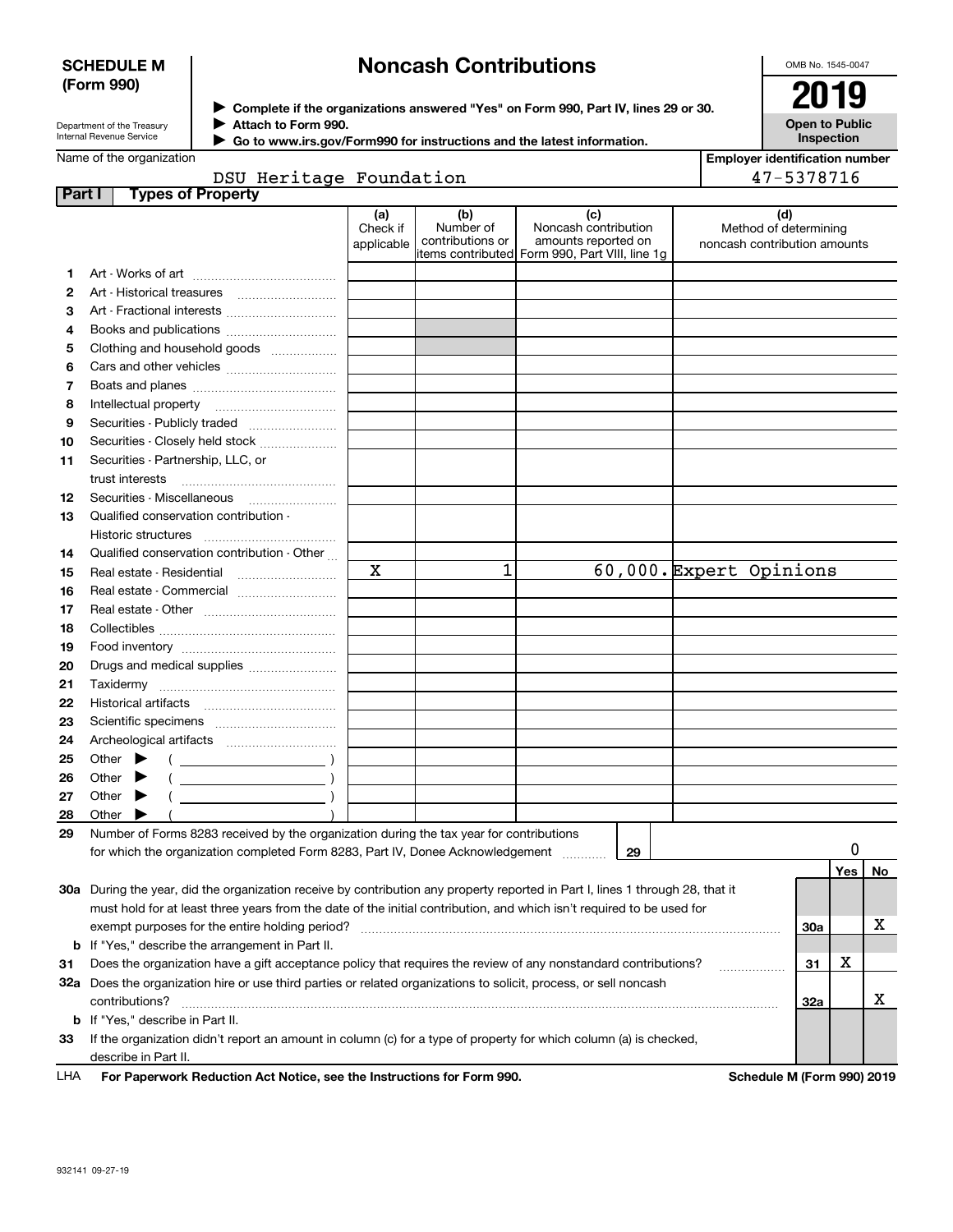| Part II |  | this part for any additional information. |  |  | Supplemental Information. Provide the information required by Part I, lines 30b, 32b, and 33, and whether the organization<br>is reporting in Part I, column (b), the number of contributions, the number of items received, or a combination of both. Also complete |  |  |
|---------|--|-------------------------------------------|--|--|----------------------------------------------------------------------------------------------------------------------------------------------------------------------------------------------------------------------------------------------------------------------|--|--|
|         |  | Schedule M, Part I, Column (b):           |  |  |                                                                                                                                                                                                                                                                      |  |  |
|         |  |                                           |  |  | The amount reported in the number of contributions or items contributed                                                                                                                                                                                              |  |  |
|         |  |                                           |  |  | represents the number of items contributed.                                                                                                                                                                                                                          |  |  |
|         |  |                                           |  |  |                                                                                                                                                                                                                                                                      |  |  |
|         |  |                                           |  |  |                                                                                                                                                                                                                                                                      |  |  |
|         |  |                                           |  |  |                                                                                                                                                                                                                                                                      |  |  |
|         |  |                                           |  |  |                                                                                                                                                                                                                                                                      |  |  |
|         |  |                                           |  |  |                                                                                                                                                                                                                                                                      |  |  |
|         |  |                                           |  |  |                                                                                                                                                                                                                                                                      |  |  |
|         |  |                                           |  |  |                                                                                                                                                                                                                                                                      |  |  |
|         |  |                                           |  |  |                                                                                                                                                                                                                                                                      |  |  |
|         |  |                                           |  |  |                                                                                                                                                                                                                                                                      |  |  |
|         |  |                                           |  |  |                                                                                                                                                                                                                                                                      |  |  |
|         |  |                                           |  |  |                                                                                                                                                                                                                                                                      |  |  |
|         |  |                                           |  |  |                                                                                                                                                                                                                                                                      |  |  |
|         |  |                                           |  |  |                                                                                                                                                                                                                                                                      |  |  |
|         |  |                                           |  |  |                                                                                                                                                                                                                                                                      |  |  |
|         |  |                                           |  |  |                                                                                                                                                                                                                                                                      |  |  |
|         |  |                                           |  |  |                                                                                                                                                                                                                                                                      |  |  |
|         |  |                                           |  |  |                                                                                                                                                                                                                                                                      |  |  |
|         |  |                                           |  |  |                                                                                                                                                                                                                                                                      |  |  |
|         |  |                                           |  |  |                                                                                                                                                                                                                                                                      |  |  |
|         |  |                                           |  |  |                                                                                                                                                                                                                                                                      |  |  |
|         |  |                                           |  |  |                                                                                                                                                                                                                                                                      |  |  |
|         |  |                                           |  |  |                                                                                                                                                                                                                                                                      |  |  |

Schedule M (Form 990) 2019 **DSU Heritage Foundation** 47-5378716 <sub>Page</sub>

**2**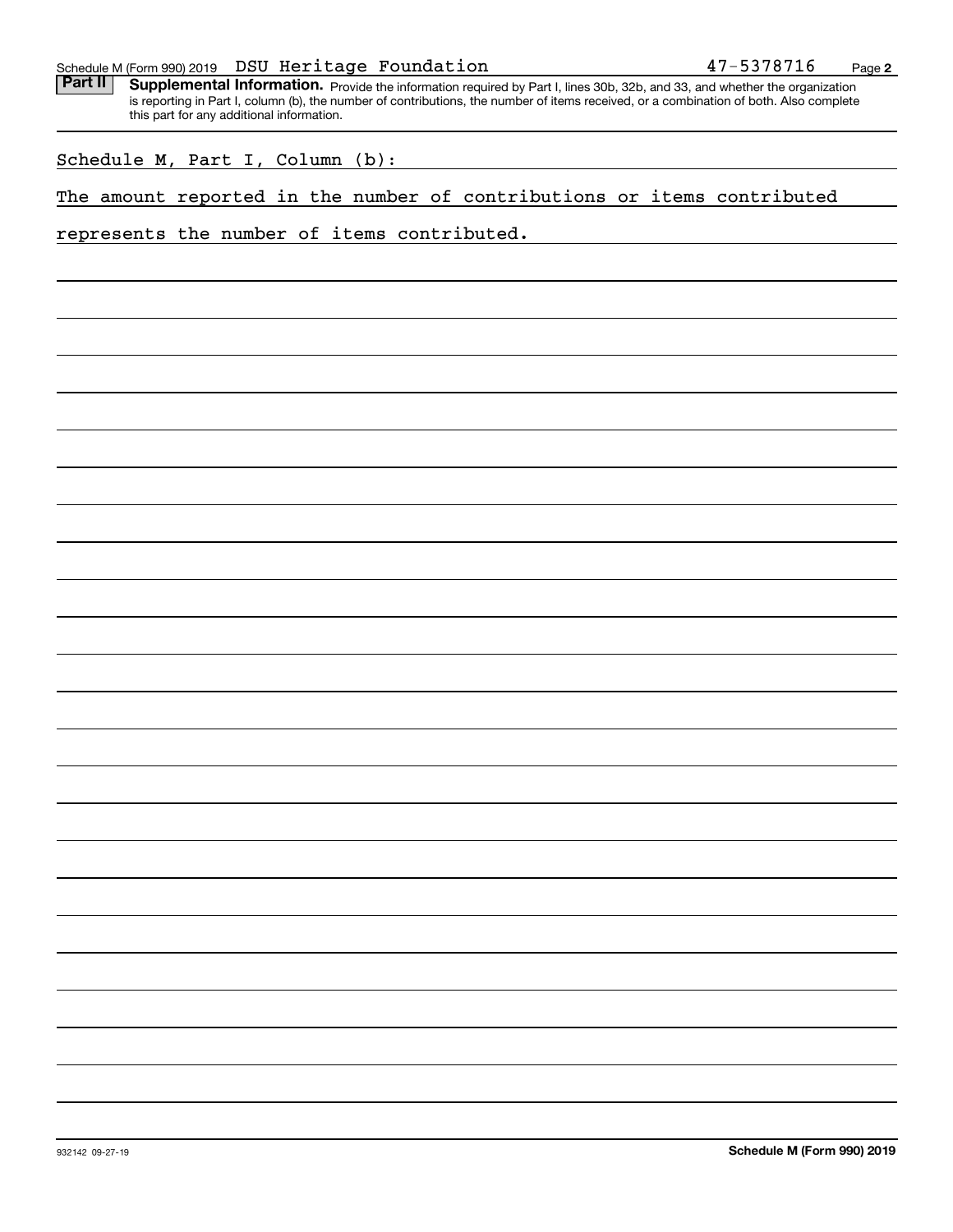**(Form 990 or 990-EZ)**

Department of the Treasury Internal Revenue Service Name of the organization

**Complete to provide information for responses to specific questions on Form 990 or 990-EZ or to provide any additional information. | Attach to Form 990 or 990-EZ. | Go to www.irs.gov/Form990 for the latest information. SCHEDULE O Supplemental Information to Form 990 or 990-EZ**



DSU Heritage Foundation 1980 1980 1980 1980 1981

Form 990, Part III, Line 1, Description of Organization Mission:

the University.

Form 990, Part VI, Section A, line 1:

DSU Heritage Foundation has an Executive Committee which consists of the

President, Vice President, Secretary - Treasurer, and the President of DSU

serving as an ex-officio non-voting member and any chairperson of the

Corporation who serve as the chairpersons of the Corporation's standing

committees. The Executive Committee acts in the capacity of the Board of

Directors between Board meetings. Any actions by the Executive Committee

must be presented to the full board for ratification within two weeks of

the action of the Executive Committee.

Form 990, Part VI, Section B, line 11b:

The Form 990 is reviewed and presented to the Financial Committee. Once approved by the Financial Committee it is then reviewed at the Executive Committee board meeting. Once approved by the Executive Committee, the approved copy is presented to the full board for their review and approval prior to filing.

Form 990, Part VI, Section B, Line 12c:

LHA For Paperwork Reduction Act Notice, see the Instructions for Form 990 or 990-EZ. Schedule O (Form 990 or 990-EZ) (2019) DSU Heritage Foundation employees and board members are subject to the conflict of interest policy. Board members and employees report potential conflicts to the Executive Committee. Conflicts are reviewed by both the Executive Committee and the full board of directors. Individuals with conflicts abstain from making motions or voting on issues in which they